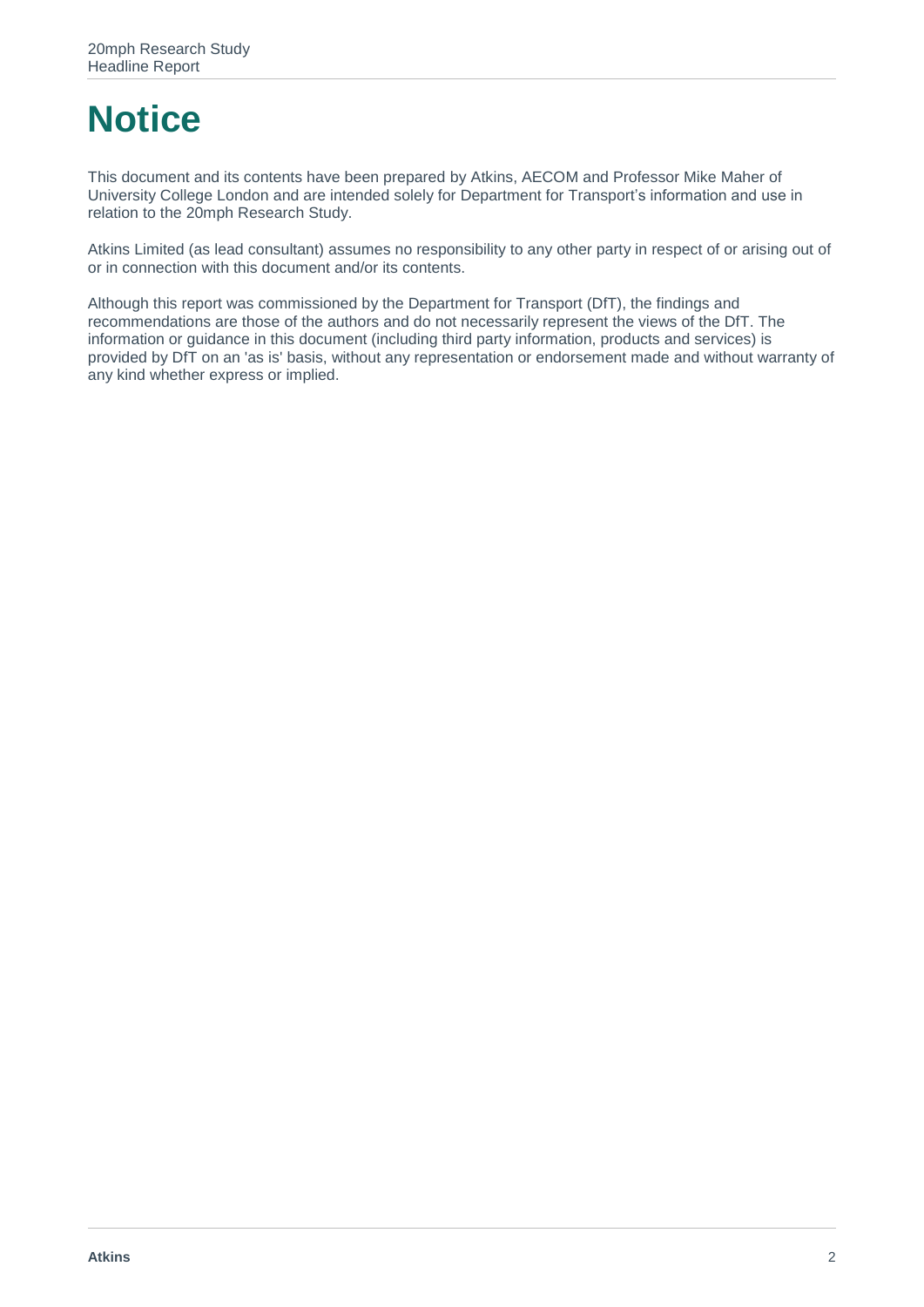## **Table of contents**

#### **Chapter Pages [Executive summary](#page-4-0) 5 1. [Introduction](#page-11-0) 12** 1.1. [Background](#page-11-1) 12 1.2. 20 mph limits and zones 12 1.3. [Strengthening existing research](#page-11-3) 12 1.4. [Methodology and data sources](#page-12-0) 13 1.5. [Case study descriptions](#page-14-0) 15 1.6. [Policy and legislative context](#page-14-1) 15 1.7. [Structure of report](#page-16-0) 17 **2. [Why and how were 20mph limits introduced?](#page-17-0) 18** 2.1. [Introduction](#page-17-1) 18 2.2. [Motivations and objectives for implementing 20mph limits](#page-17-2) 18 2.3. [How did stakeholders expect schemes to achieve their outcomes?](#page-17-3) 18 2.4. [Scheme delivery process](#page-18-0) 2.4. Scheme delivery process 2.4. 2.5. [Enablers and barriers to delivery](#page-19-0) 20 and 20 and 20 and 20 and 20 and 20 and 20 and 20 and 20 and 20 and 20 and 20 and 20 and 20 and 20 and 20 and 20 and 20 and 20 and 20 and 20 and 20 and 20 and 20 and 20 and 20 and 2 2.6. [Lessons and considerations for decision-makers](#page-22-0) 23 **3. [Is there support for 20mph limits?](#page-26-0) 27** 3.1. [Introduction](#page-26-1) 27 3.2. [How do levels of support vary amongst user groups?](#page-26-2) 27 3.3. [Why are schemes supported or opposed?](#page-26-3) 27 **4. [How have speeds and driver behaviour changed?](#page-28-0) 29** 4.1. [Introduction](#page-28-1) 29 4.2. [Background context](#page-29-0) 30 4.3. [To what extent do drivers comply with the limit?](#page-29-1) 30 4.4. [How has the profile of speeds changed?](#page-31-0) 32 4.5. [How has effectiveness changed over time?](#page-34-0) 35 4.6. [How have speeds on neighbouring roads changed?](#page-34-1) 35 4.7. [Have residents and drivers noticed a change in speed?](#page-35-0) 36 4.8. [What do drivers say about their own driving behaviour?](#page-35-1) 36 4.9. [Do 20mph limits make slower speeds more acceptable?](#page-35-2) 36 4.10. [How has driver awareness and assessment of risk changed?](#page-36-0) 37 **5. [What factors influence speed compliance?](#page-37-0) 38** 5.1. [Introduction](#page-37-1) 38 5.2. [What factors are associated with compliance?](#page-37-2) 38 5.3. [What factors are associated with non-compliance?](#page-37-3) 38 5.4. [What is the role of enforcement in encouraging compliance?](#page-38-0) 39 5.5. [What would make drivers comply more?](#page-38-1) 39 **6. [What are the perceptions about walking and cycling in 20mph limits?](#page-40-0) 41** 6.1. [Introduction](#page-40-1) 41 6.2. [What do residents, drivers, and existing cyclists think?](#page-40-2) 41 6.3. [How important are 20mph limits in terms of the perceived quality of the walking environment?](#page-41-0) 42 6.4. [How important are 20mph limits in terms of the perceived quality of the cycling environment?](#page-42-0) 43 **7. [How have collision and casualty rates changed?](#page-43-0) 44** 7.1. [Introduction](#page-43-1) 44 7.2. [How have collision and casualty rates changed in case study areas?](#page-44-0) 45 7.3. [Has there been a change in collision contributory factors?](#page-48-0) 49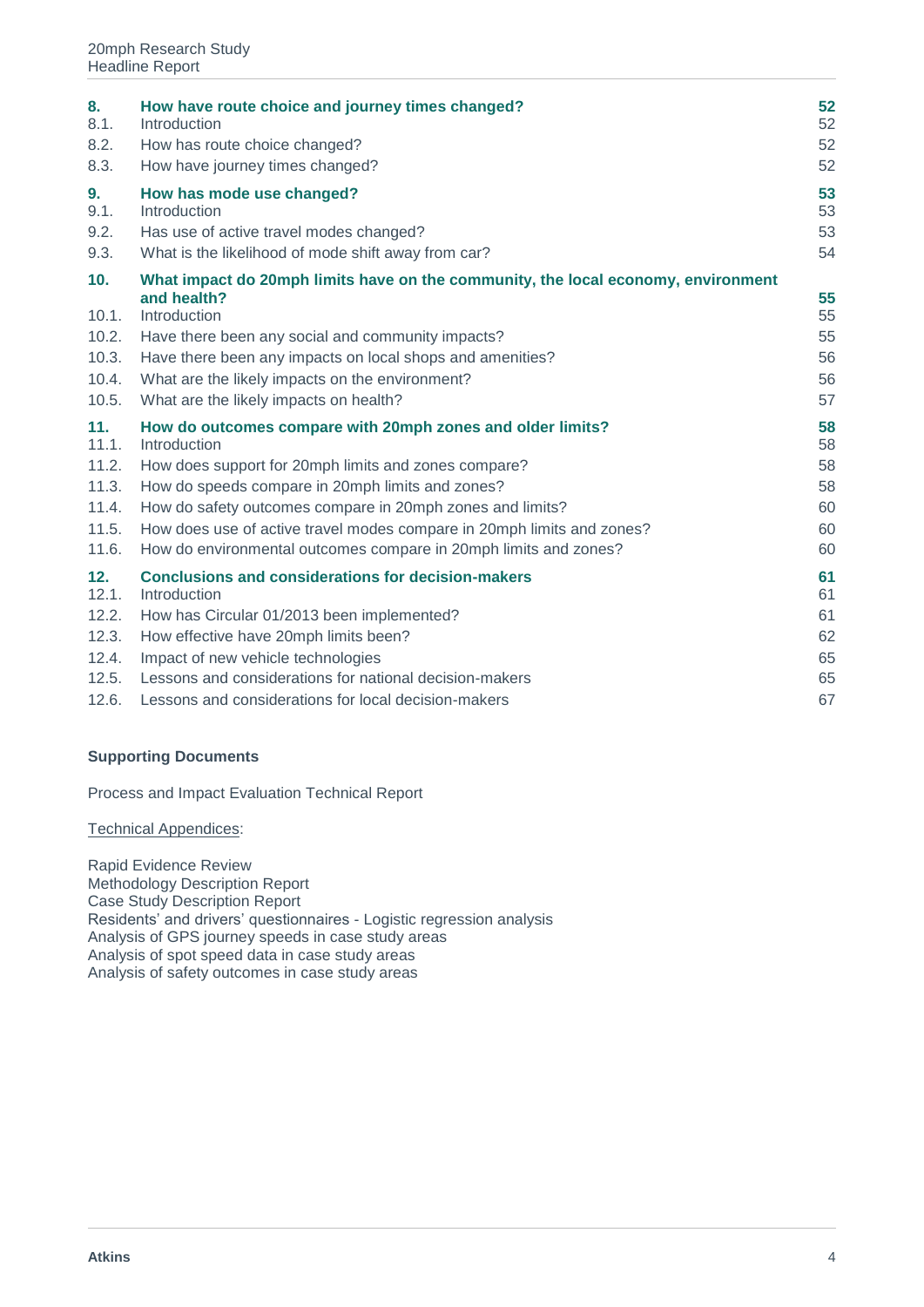## <span id="page-4-0"></span>**Executive summary**

#### **Introduction**

In July 2014, Atkins, AECOM and Professor Mike Maher of University College London, were commissioned by the Department for Transport to evaluate the effectiveness of 20mph (signed only) speed limits, based on twelve case study schemes in England and various comparator areas with a 30mph limit in place.

The purpose of the research is to:

- examine the perceptions and attitudes of different user groups towards 20mph speed limits;
- strengthen the evidence base regarding the effectiveness of 20mph limits;
- inform future policy development on 20mph speeds and limits at a national and local level;
- identify lessons learned regarding the implementation and monitoring of 20mph signed only speed limits, to guide local authorities considering introducing 20mph limits.

The study comprises a **process evaluation** which looks at why and how case study schemes were delivered, and an **impact evaluation** which examines the effectiveness of schemes in delivering intended outcomes.

This report presents the headline findings and conclusions based on a broad range of quantitative and qualitative data sources. Further detail on the methodology, data sources and analysis undertaken is provided in the technical report.

#### **Policy and legislative context**

In 1999, the Road Traffic Regulation Act 1984 was amended to allow local authorities to designate 20mph speed limits without the prior approval of the Secretary of State.

In 2013, DfT provided revised guidelines on the **Setting Local Speed Limits** (**DfT Circular 01/2013**), encouraging traffic authorities to consider introducing more 20mph limits over time, and over a larger number of roads. It states that where there is expected to be a positive effect on road safety and a generally favourable reception from local residents, traffic authorities are able to use their powers to introduce 20mph speed limits on major streets where foot and cycle movements are important, and on residential streets where the characteristics of the street are suitable. It advises that 20mph limits are most appropriate where the mean speed is already at or below 24mph; and states that speed limits should encourage selfcompliance with no expectation of additional police enforcement.

There has been a substantial growth in the implementation of area-wide limits in recent years, in response to the guidance.

#### **Methodology**

The overall approach is based on evidence from twelve ('core') case study schemes, comprising a variety of area types, road types, and scale:

| <b>Category</b>                                                                                                                                             | <b>Case Study schemes</b>                                                         |                                                                         |
|-------------------------------------------------------------------------------------------------------------------------------------------------------------|-----------------------------------------------------------------------------------|-------------------------------------------------------------------------|
| Predominantly residential schemes - small<br>scale standalone, covering an individual<br>neighbourhood (two schemes):                                       | Walsall (Rushall)                                                                 | Winchester (Stanmore)                                                   |
| Predominantly residential schemes - large<br>scale area-wide schemes, covering a substantial<br>portion of the town or city in question<br>(eight schemes): | Liverpool (Area 7)<br>Liverpool (Area 2)<br>Middlesbrough<br>Calderdale (Phase 1) | Nottingham (Bestwood)<br>Brighton (Phase 2)<br>Portsmouth<br>Chichester |
| City or town centre and adjacent residential<br>areas (two schemes):                                                                                        | Brighton (Phase 1)                                                                | Winchester (City Centre)                                                |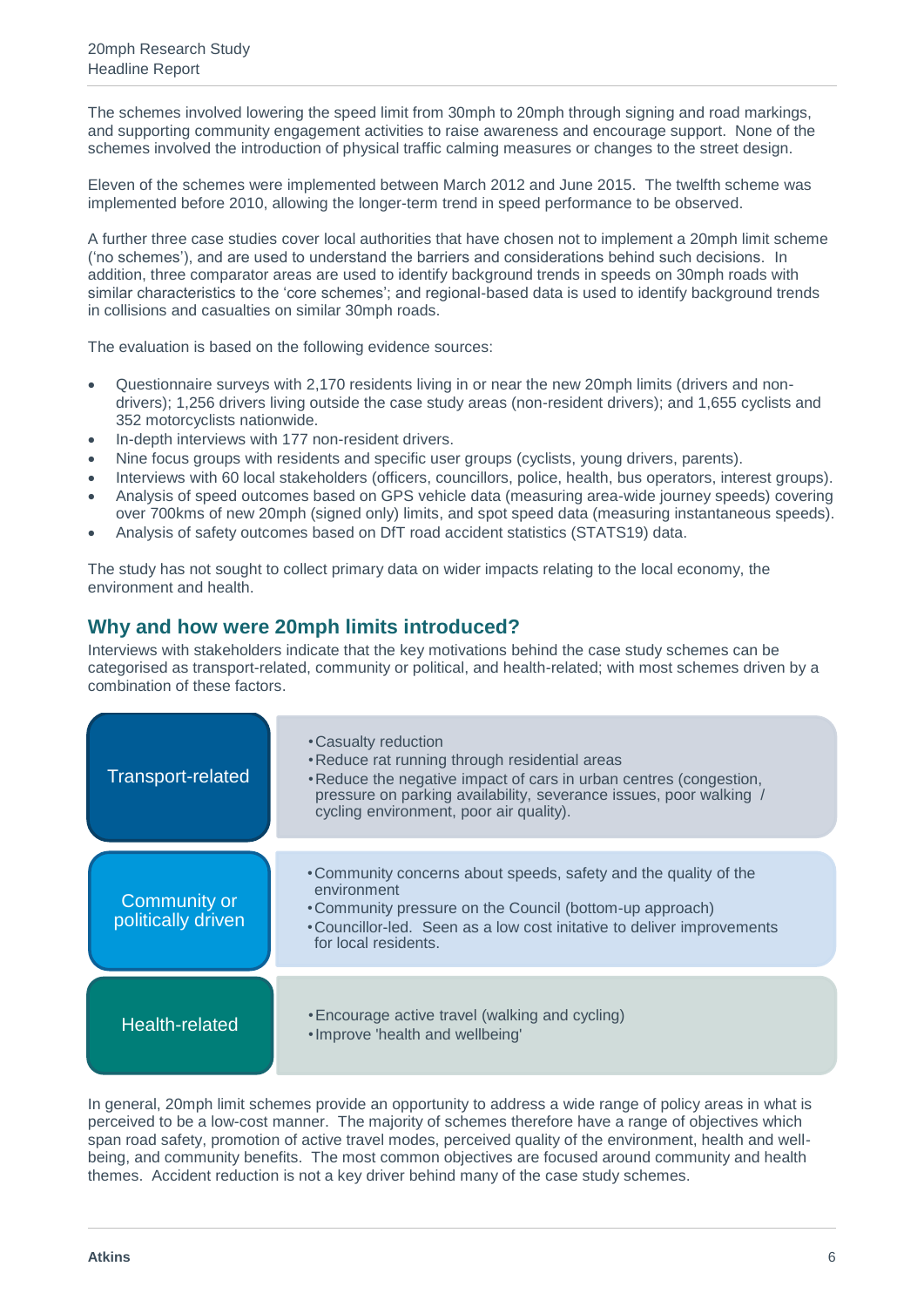Local authority stakeholders were asked to identify and rank enablers and barriers which affected the extent to which schemes were delivered to the anticipated quality, programme, and cost, and were accepted by the public. Early engagement and buy-in from stakeholders was the most frequently mentioned enabler as this helps to minimise objections from the local community and businesses, secure support in scheme delivery from potential partners, enables the scheme to be delivered quickly, and increases public acceptance of the new limit. The most frequently mentioned barrier was 'limited funding and staffing resources', for design, delivery and post implementation activities (engagement, enforcement-related interventions, and monitoring).

20mph schemes have the potential to deliver a wide range of transport and other benefits. This provides an opportunity for scheme promoters to work and engage with a range of policy and interest groups; and the most effective schemes are likely to be those which are based on a broad integrated policy agenda (involving health, environment, urban planning, emergency services, education, community representatives, etc.). Longer-term 20mph schemes which are supported by complementary policies and interventions are likely to deliver greater benefits.

#### **Is there support for 20mph limits?**

The study examines the level of support for 20mph (signed only) limits amongst different user groups through the questionnaire surveys. This shows high levels of post implementation support amongst cyclists (81%), residents (75%), and non-resident drivers (66%); but less support amongst residents in neighbouring 30mph areas (44%) and opposition from motorcyclists (29% supportive, 47% unsupportive).There was also little call for the limit to be changed back to 30mph (12% support amongst residents and 21% amongst nonresident drivers).

Net support (% saying 'good idea' - % saying 'bad idea') amongst residents increased significantly after the implementation of the schemes (from +58% to +63%)<sup>1</sup>, suggesting that some pre-implementation concerns did not materialise or became more acceptable.

The most common area of concern across all user groups considered was around compliance, with most focus group and survey participants of the opinion that stronger enforcement measures are needed if 20mph limits are to be effective.

#### **How have speeds and driver behaviour changed?**

**To what extent do drivers comply with the limit? –** Evidence from the journey speed analysis shows that following implementation, 47% of drivers in residential areas and 65% of drivers in city centre areas (equating to 51% across both categories) complied with the new 20mph limit, travelling at speeds of less than 20mph. Whilst a substantial proportion are exceeding the limit, the majority are travelling at less than 24mph (i.e. at speeds close to 20mph): 70% in residential areas and 85% in city centre areas.

The nature of the roads where the limits have been introduced means that lower speeds were already 'selfenforced'. Reducing the speed limit to 20mph has helped reinforce this process. There are now slightly more drivers travelling at speeds of less than 24mph (+5 percentage points in residential areas, and +7 percentage points in city centre areas), suggesting faster drivers have slowed down.

**How has the profile of speeds changed? –** The journey speed analysis shows that the median speed has fallen by 0.7mph in residential areas and 0.9mph in city centre areas. Faster drivers have reduced their speed more, with the 85th percentile speed<sup>2</sup> falling by -1.1mph in residential areas and by -1.6mph in city centre areas, based on journey speed data. This is a key finding, as other research shows that higher speeds are associated with increased safety risk (more collisions, increased severity, perceptions that the environment is not safe for vulnerable users).

The overall change in speeds is greater where speeds were faster before. The median speed fell by -1.3mph on residential roads with a before speed of more than 24mph; and by -1.1mph on 'important local roads<sup>'3</sup> which typically had higher before speeds. On 'minor local roads' the median speed was already below 20mph and dropped by just 0.1mph.

<sup>1</sup> % saying 'good idea' increased from 71% to 75%,

<sup>&</sup>lt;sup>2</sup> This is the speed that 85 percent of vehicles do not exceed.

<sup>&</sup>lt;sup>3</sup> Case study roads have been classified as 'minor local roads', 'important local roads', and 'major strategic roads' using TomTom's Functional Road Classes, which provides a proxy for the size, nature and purpose of each road.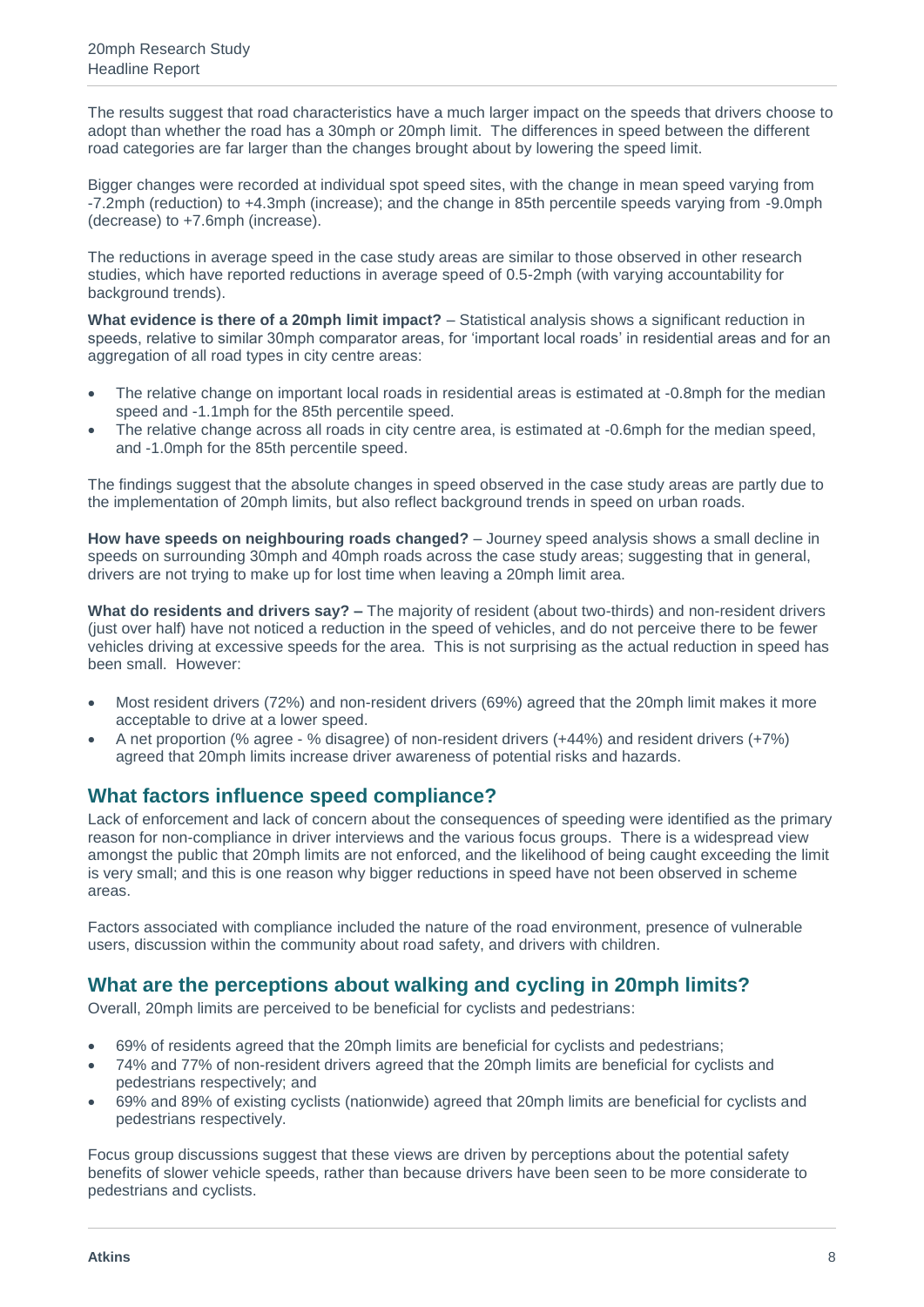The discussions also suggest that slower speeds are seen as only one of a combination of factors required to improve the environment for walking and cycling. In the case study areas, there continues to be a range of barriers which discourage walking and cycling; and for many drivers' time constraints, journey distance, and a general preference for driving are also important considerations.

#### **How have collision and casualty rates changed?**

**What has been the change in residential areas? –** The comparator analysis indicates that there is insufficient evidence to conclude that there has been a significant change in collisions and casualties following the introduction of 20mph limits in residential areas, in the short term (based on the post implementation data available to date). Although the absolute number of collisions and casualties (per km, per year) has reduced in the residential areas, there has also been a reduction in the corresponding 30mph comparator areas.

Collision and casualty rates are known to fluctuate from year to year. Some of the analysis is based on small subsets of the data (particularly for collisions involving pedestrians, cyclists, children and older persons), and the post implementation data currently available may not be indicative of the longer term trend. Repeating the analysis in a couple of years' time, when more case study data is available, may (or may not) show a significant change.

**What has been the change in city centre areas? –** The comparator analysis shows that Brighton Phase 1 is the only case study area where the change in collisions and casualties, relative to the 30mph comparator area is significant. The results show a significant reduction in overall collisions (-18%), overall casualties (-19%), pedestrian casualties (-29%), and casualties aged 75 or over (-51%). However, there is no evidence to indicate a significant change in casualties involving cyclists and under 16s, at this time.

The changes appear to be a reflection of the city characteristics; and the blanket implementation of 20mph limits across all roads within the scheme area, including higher flow A and B roads which have typically been excluded from the residential case study schemes. There has been a significant reduction in collisions across all road types, but the change has been most pronounced on major strategic roads.

**Overall findings** – The evidence available to date shows no significant change in the short term in collisions and casualties, in the majority of the case studies (including the aggregated set of residential case studies).

There is some evidence to suggest a positive 20mph impact in one location (Brighton Phase 1), where a blanket 20mph limit was introduced covering both major and minor roads, and where there is sufficient data to indicate a statistically significant change in collisions and casualties relative to the 30mph comparator area. It should be stressed that this represents just one case study, and the extent to which the findings are transferable to other locations is unclear.

In both cases, further data is required to determine the longer term impact of 20mph limits. Collision and casualty rates are known to fluctuate from year to year, and the post implementation data currently available may not be indicative of the longer term trend.

#### **How have route choice and journey times changed?**

**How has route choice changed?** – Despite some evidence of driver frustration, only 8% of (non-resident) drivers said that they avoided driving in the area, and only 4% of residents felt that there are fewer vehicles using their road. Even with the lower speed limit, in most cases the 20mph roads still appear to provide a more direct and convenient route. The vast majority of drivers do not appear to have changed their route to avoid the new 20mph limit areas.

**How have journey times changed?** – Journey times are estimated to have increased by 3% in residential areas and 5% in city centre areas, based on the observed change in median speed (from journey speed data). This adds less than half a minute to a two mile trip and less than a minute to a five mile trip. Most drivers are unlikely to notice this level of change. Furthermore, a substantial proportion of drivers were already travelling at less than 20mph, and are unlikely to have experienced a change in their journey times.

#### **How has mode use changed?**

**Has use of active travel modes changed?** – There has been a small (but significant) increase in the proportion of survey respondents stating that they have increased their use of active travel modes. Some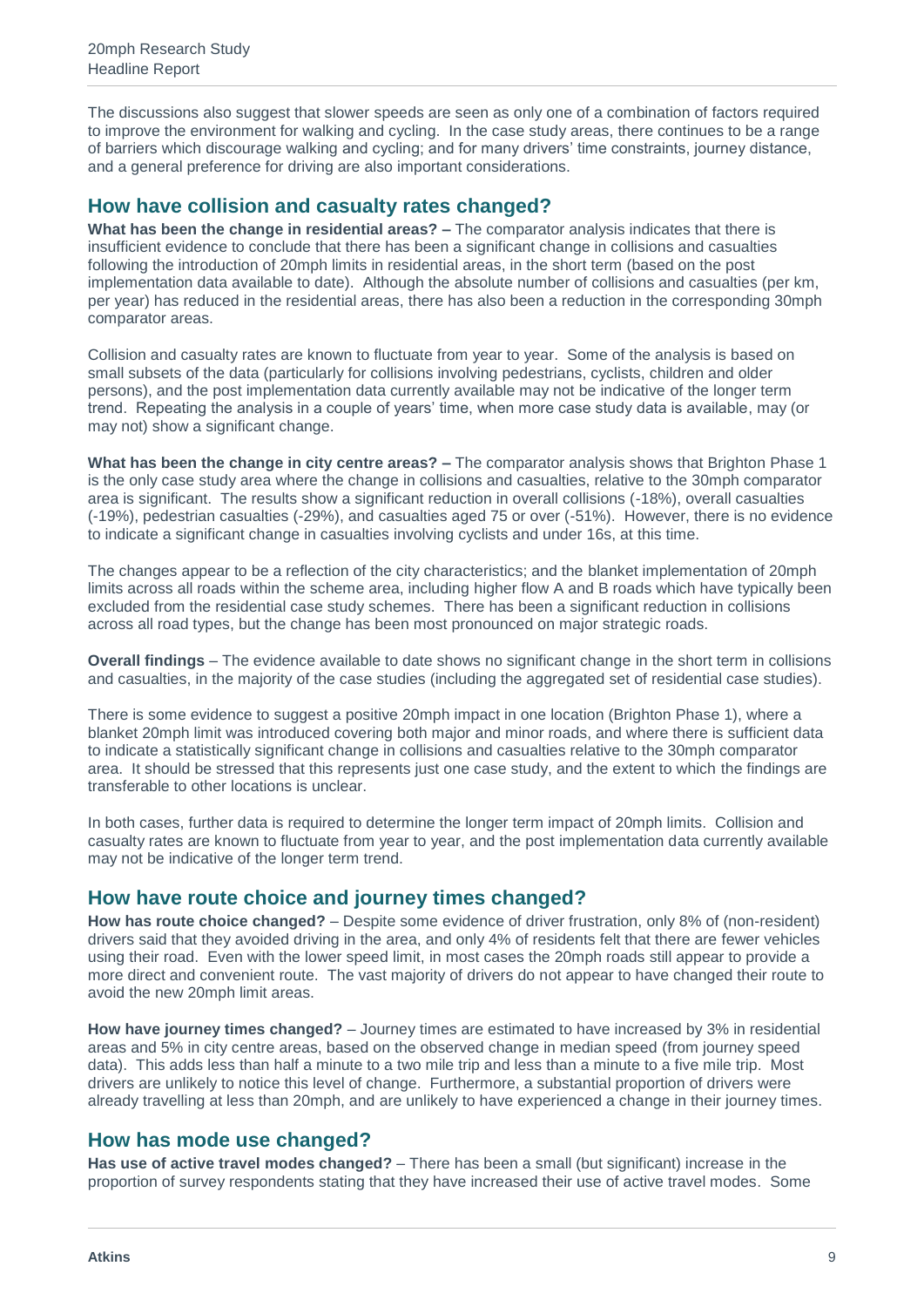5% of residents surveyed said that they are walking more, and 2% said that they are cycling more, since the introduction of the 20mph limits.

In addition, a small proportion of households with children reported that their children are cycling locally more often since the introduction of 20mph limits (9% of households for children aged 6-10 years, 6% of households for children aged 11-14, and 6% of households for children aged 15-17).

Furthermore, the speed limits are expected to reinforce cycling behaviour amongst existing regular cyclists: 59% of those responding to the cyclists' online survey said that keeping the traffic below 20mph means that they are more likely to cycle to local places.

**What is the likelihood of mode shift away from car?** – A significant minority of residents said that keeping traffic below 20mph makes it more likely they will walk (16%) or cycle (9%) to local places rather than use the car. Actual mode shift activity is likely to be much less prevalent, but cannot be determined from this data. Changes may occur over time, as a result of the cumulative effect of other sustainable travel interventions or changes in individual circumstances.

#### **What impact do 20mph limits have on the community, local economy, environment and heath?**

**Social and community impacts** – The majority of residents (70%) agreed that the 20mph speed limit is beneficial for residents. However, child safety still appears to be a concern, and other potential benefits relating to social interaction (residents out and about on the street) and community pride do not appear to be recognised by the majority of residents. Some 7% of households with children aged 6-10 years and 5% of households with children aged 11-14 reported that their children play outdoors more often since the introduction of 20mph limits.

**Local economy** – Very few residents (3%) believed that the new speed limit means that people are avoiding the area and are less likely to use local shops and amenities.

**Environment and health** – No primary data on air quality, greenhouse gas emissions, noise levels, or health has been collected as part of this study.

#### **How do outcomes compare with 20mph zones and older limits?**

Some case study roads where the speed limit changed from 30mph to 20mph already had traffic calming in place, in the form of speed humps / tables or chicanes. These have essentially become new 20mph zones. In addition, almost all of case studies had the some pre-existing 20mph limits (signed only and with calming) in place prior to the implementation of the main area-wide scheme; often located outside schools. These roads did not experience a change in limit over the course of the research, but driver behaviour may have been influenced by the introduction of a new 20mph limit over the wider area.

Post implementation of 20mph limits, there is a higher level of compliance on already traffic calmed roads (62%), older 20mph limits (with calming) (66%), older 20mph limits (signed only) (68%); than on new 20mph (signed only) roads (47%).

Extending the area covered by 20mph limits has not changed driver behaviour on adjacent older 20mph limits (with traffic calming), but it appears that there has been some reduction on adjacent older 20mph limits (signed only). It is possible that the presence of calming (road humps, chicanes) and the nature of the associated roads (which are nearly all minor local roads) has already encouraged drivers to reduce their speed as much as they are willing to do so, in the absence of more proactive enforcement. However, on older 20mph limits (signed only) drivers may have been encouraged to reduce their speeds further, in line with their behaviour on new 20mph limits. The sample size for older 20mph limits is smaller than for the other categories of road, and further evidence is needed to support this conclusion.

#### **Conclusions and considerations for decision-makers**

This study substantially strengthens the evidence base on perceptions, speed and early outcomes associated with 20mph (signed only) limits. It is the only major UK study to date to consider multiple case study areas and provide a national view.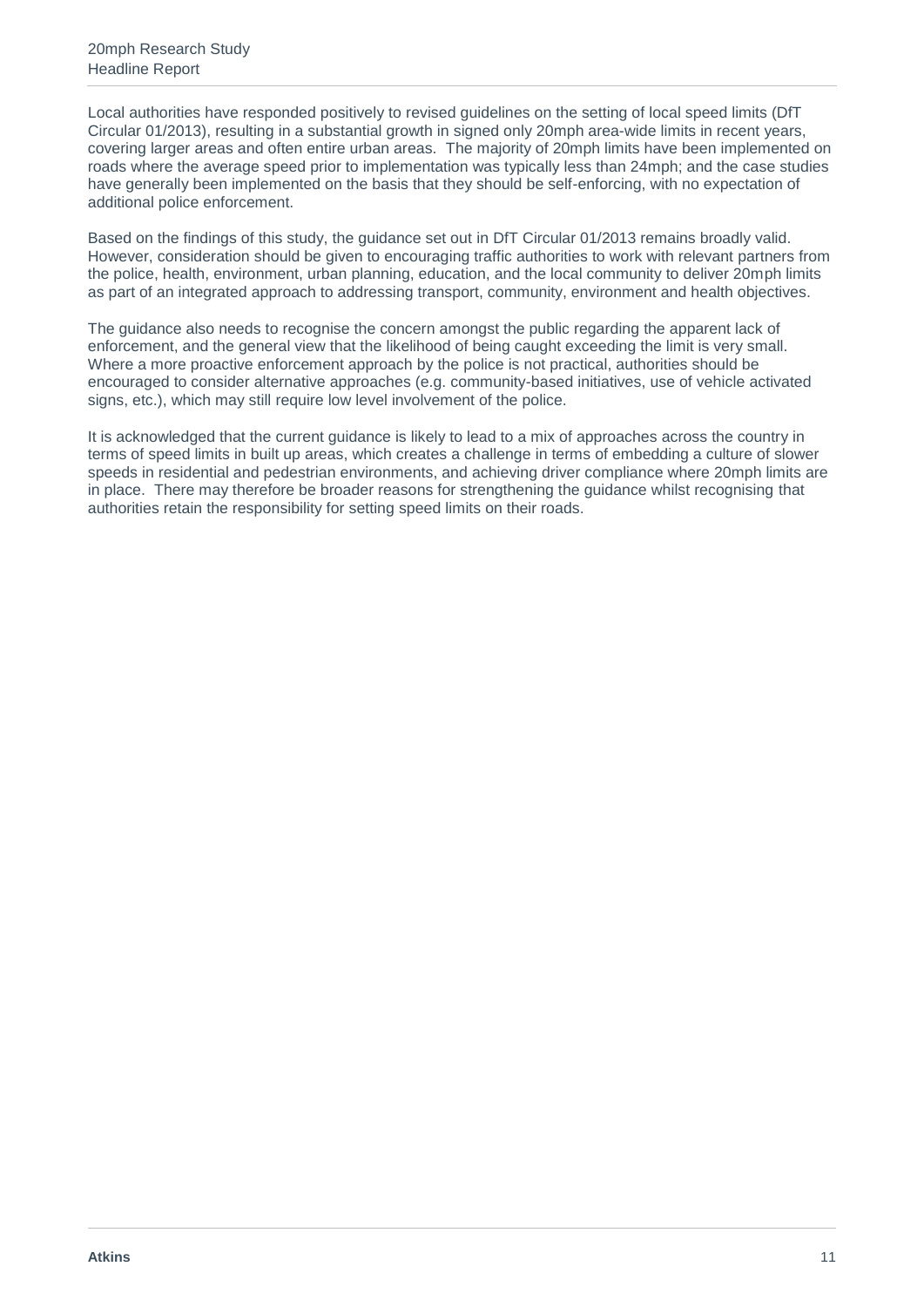## <span id="page-11-0"></span>**1. Introduction**

## <span id="page-11-1"></span>**1.1. Background**

In July 2014, Atkins, AECOM and Professor Mike Maher of University College London, were commissioned by the Department for Transport to evaluate the effectiveness of 20mph (signed only) speed limits, based on twelve case study schemes in England and various comparator areas with a 30mph limit in place.

The purpose of the research is to:

- strengthen the evidence base regarding the effectiveness of 20mph limits;
- inform future policy development on 20mph speeds and limits at a national and local level;
- identify lessons learned regarding the implementation and monitoring of 20mph signed only speed limits, to guide local authorities considering introducing 20mph limits.

The study comprises a **process evaluation** which looks at why and how case study schemes were delivered, and an **impact evaluation** which examines the effectiveness of schemes in delivering intended changes in attitudes and behaviour of residents and other road users.

The overall aims of the research are:

- 1. Evaluate the effectiveness of 20mph speed limits in terms of the range of outcomes and impacts;
- 2. Examine the perceptions and attitudes of different user groups towards 20mph speed limits; and
- 3. Evaluate the processes and factors which contribute to the effectiveness of 20mph speed limit schemes.

This report presents the headline findings and conclusions of the evaluation, based on a broad range of quantitative and qualitative data sources. A separate **Process and Impact Evaluation Technical Report** presents the detailed results. Further detail on the methodology, data sources and analysis undertaken is provided in **Supporting Technical Appendices**.

#### <span id="page-11-2"></span>**1.2. 20mph limits and zones**

There are two distinct types of 20mph schemes:

- 20mph limits indicated by speed limit signs only; and
- 20mph zones designed to be 'self-enforcing' through the introduction of traffic calming measures (e.g. speed humps and chicanes).

This study is primarily interested in new 20mph limits (signed only), where the speed limit was reduced from 30 mph to 20mph following implementation of the main area-wide scheme, and where there is no preexisting traffic calming in place.

## <span id="page-11-3"></span>**1.3. Strengthening existing research**

Much of the evidence on the effectiveness of 20mph limits relates to zones implemented in the 1990s / early 2000s (e.g. Webster, D and Mackie, A, 1996; Webster, D and Layfield, R, 2003; Allott and Lomax, 2001). The schemes examined typically covered a few kilometres of road length, where average vehicle speeds were well above 20mph before the speed limit was taken down to 20mph (referred to as 'before speed'), and were implemented to address location-specific safety issues.

These schemes are very different to the 20mph (signed only) limits considered in this study, which are larger area-wide initiatives<sup>4</sup>, with lower before speeds (closer to 20mph), and have typically been introduced to deliver an area-wide change rather than address location-specific issues. Existing evidence on these types of 20mph limits (e.g. Wernsperger and Sammer, 1995; Burns, 2001; Fischer, 2010; Atkins, 2010; Pilkington, et. al, 2018) is more limited and tends to be based on data covering short periods following scheme

<sup>4</sup> The two smallest case study areas include 6kms and 14kms of new 20mph limit, Other case study areas are much bigger.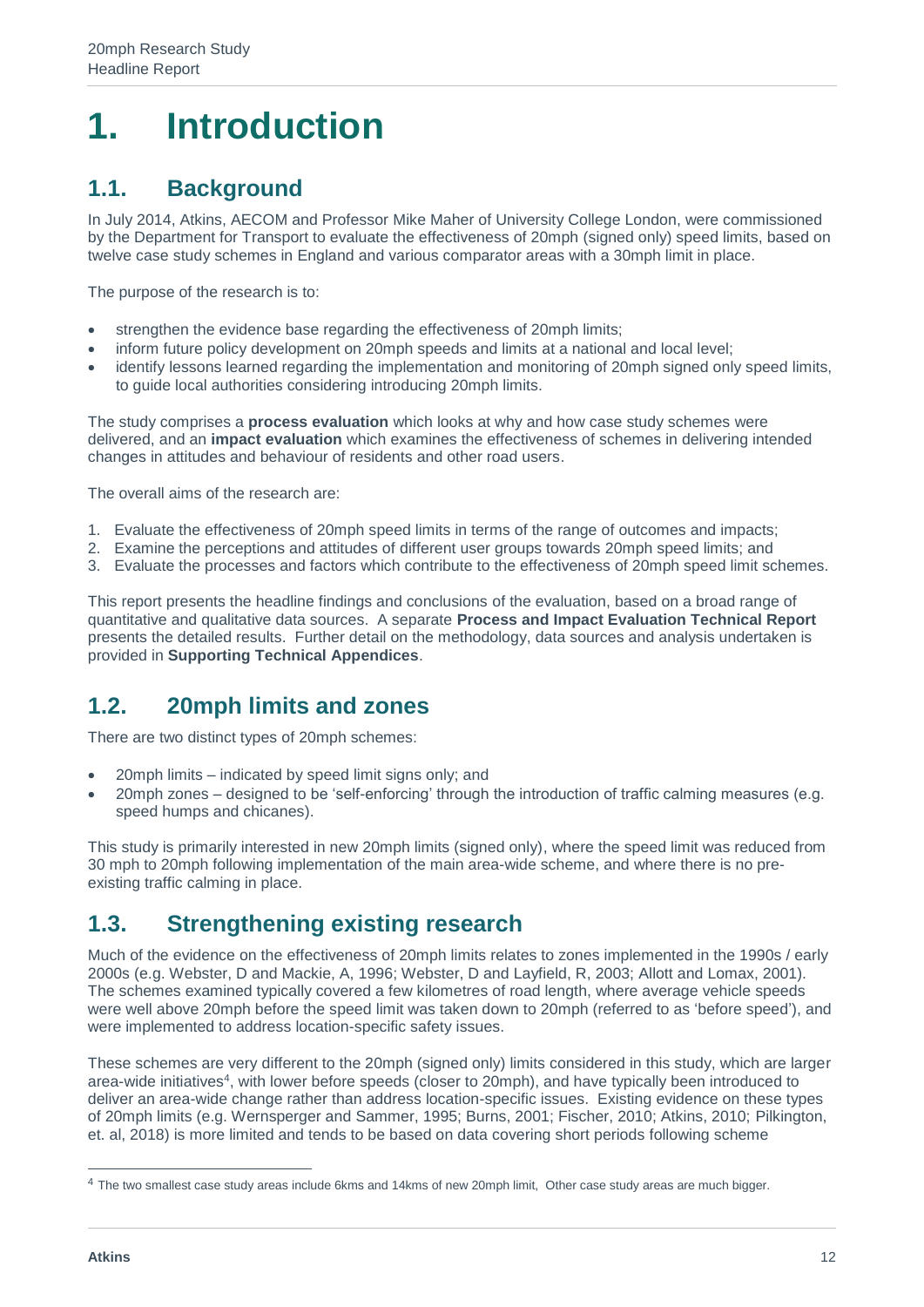implementation, with variable accounting for background trends in speed, safety and mode use which are unrelated to the change in speed limit.

This study seeks to strengthen the evidence base regarding the effectiveness of 20mph (signed only) limits. Most published research to date has focused on evaluating individual schemes (e.g. Graz in Austria, Portsmouth, Bristol). In contrast, this study combines evidence from 12 case study schemes, comprising over 700kms of new 20mph (signed only) limits, and uses data from comparable locations where 20mph limits have not been introduced to control for background trends. It brings together a wider range of qualitative and quantitative evidence sources, to provide robust evidence on observed and perceived outcomes following the implementation of 20mph (signed only) limits.

The primary focus is on changes relating to perceptions, driving behaviour, and vehicle speed, along with an early assessment of change in collisions and casualties (between 17 and 44 months post implementation, depending on the case study in question). Detailed statistical analysis involving data for comparator areas has been undertaken to estimate the likely contribution of 20mph limit implementation to observed changes in vehicle speed and road safety.

Evidence on change in mode use is based on self-reported change identified through questionnaire surveys and an investigation of associated factors.

A clear distinction is made between perceived and actual outcomes, which often differ. Both are valid, but in different contexts. For example, perceived reduction in speed is more important in terms of walking and cycling levels, while actual speed is of key importance in terms of injury severity as a result of a road collision.

This study has not sought to collect primary data on wider impacts relating to the local economy, the environment (greenhouse gas emissions, air quality, noise) and health. Existing empirical evidence is weak or inconclusive, and there remains an evidence gap regarding the impact of 20mph limits on these areas.

#### <span id="page-12-0"></span>**1.4. Methodology and data sources**

The evidence has primarily been drawn from twelve case studies, comprising a variety of area types (city/metropolitan to small town locations), different road types (in terms of geometry, land-use, on-street parking, etc.), and scale (small-scale and area-wide). These 'core schemes' inform both the process and impact evaluation elements of the research.

A further three case studies cover local authorities that have chosen not to implement a 20mph limit scheme ('no schemes'), and are used to understand the barriers and considerations behind such decisions.

In addition, three comparator areas are used to identify background trends in speeds on 30mph roads with similar characteristics to the 'core schemes'; and regional-based data is used to identify background trends in collisions and casualties on similar 30mph roads.

#### **Table 1. Summary of 'core' case study schemes**

| <b>Category</b>                                                                                                                                             | <b>Case study schemes</b>                                                         |                                                                         |
|-------------------------------------------------------------------------------------------------------------------------------------------------------------|-----------------------------------------------------------------------------------|-------------------------------------------------------------------------|
| Predominantly residential schemes - small<br>scale standalone, covering an individual<br>neighbourhood (two schemes):                                       | Walsall (Rushall)                                                                 | Winchester (Stanmore)                                                   |
| Predominantly residential schemes - large<br>scale area-wide schemes, covering a<br>substantial portion of the town or city in question<br>(eight schemes): | Liverpool (Area 7)<br>Liverpool (Area 2)<br>Middlesbrough<br>Calderdale (Phase 1) | Nottingham (Bestwood)<br>Brighton (Phase 2)<br>Portsmouth<br>Chichester |
| City or town centre and adjacent residential<br>areas (two schemes):                                                                                        | Brighton (Phase 1)                                                                | Winchester (City Centre)                                                |

Eleven of the core case studies comprise schemes implemented between March 2012 and June 2015. The twelfth scheme (Portsmouth) was implemented before 2010, allowing the longer-term trend in vehicle speeds to be observed.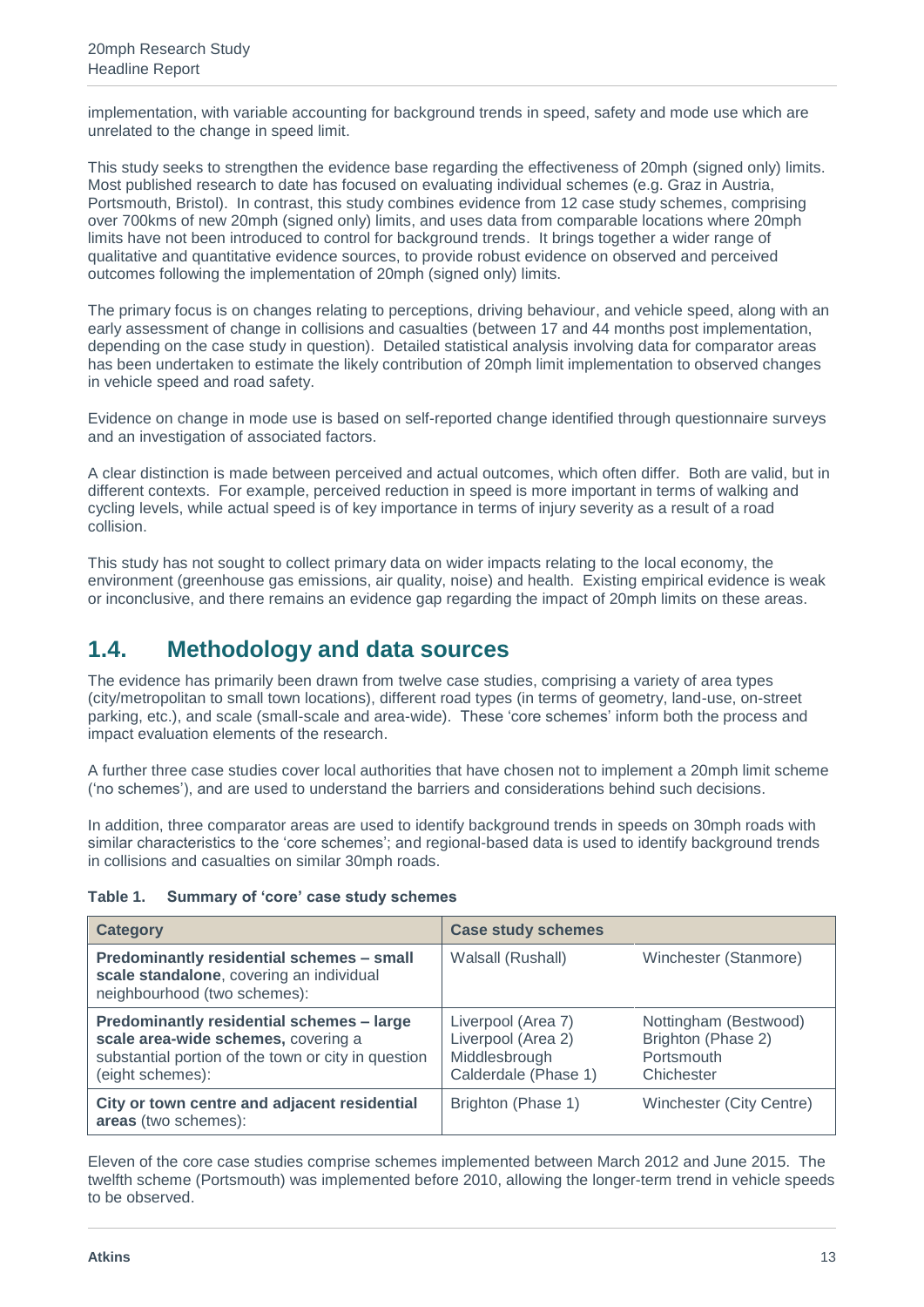The schemes involved lowering the speed limit from 30mph to 20mph through signing and road markings, and supporting community engagement activities to raise awareness and encourage support. None of the schemes involved the introduction of physical traffic calming measures or changes to the street design.

The research collates findings from the following evidence sources:

- Face-to-face questionnaire surveys with 2,170 residents living in or near the new 20mph limits (drivers and non-drivers) and 1,256 drivers living outside the case study areas (non-resident drivers).
- Online surveys with 1,655 cyclists and 352 motorcyclists nationwide.
- In-depth interviews with 177 non-resident drivers.
- Nine focus groups with residents and specific user groups (cyclists, young drivers, parents).
- Interviews with approximately 60 local stakeholders (officers, councillors, police, health, bus operators, interest groups).
- Analysis of speed outcomes based on GPS vehicle data (measuring area-wide journey speeds), and spot speed data (measuring instantaneous speeds) collected by local authorities<sup>5</sup>.
- Analysis of safety outcomes based on personal injury collision data recorded by the Police (referred to as STATS19 data).

**Theory of change approach** – The process of data collection, analysis, interpretation and reporting has been informed by a theory of change (or logic map) which describes the assumed process by which 20mph speed limits are intended to deliver changes in traffic speed and casualty rates, influence travel behaviour, and lead to associated environmental, health, community and economic benefits; along with consideration of enablers and barriers to delivery and the wider context. The theory of change can be thought of as a set of underlying hypotheses which are tested throughout the research, drawing on the available data to determine the extent to which there is evidence to support the intervention logic. In general, greater weight has been given to quantifiable data sources which provide greater certainty about the strength and scale of the outcome. However, the qualitative sources play a valuable role in explaining the context, exploring associated issues, and capturing the outcomes relating to specific user groups.

A baseline logic map was prepared during the study scoping stage, based on existing published research and interviews with national stakeholders. This mapped the *possible* causal pathways from the implementation of a generic 20mph limit scheme in order to deliver scheme objectives in line with the Department for Transport's Circular 01/2013 (Setting Local Speed Limits), and identified evidence gaps. Feedback was then sought from local case study stakeholders and three separate maps were developed to demonstrate the different causal pathways for the different scheme types: predominantly residential schemes (small scale); predominantly residential schemes (area-wide); and predominantly city centre schemes. The detailed logic maps are set out in Figures 3-5 of the Process and Impact Evaluation Technical Report.

**Comparator analysis** – To strengthen the evidence relating to changes in speed and collisions / casualties, data for comparator areas has been used to compare case study trends with background trends on 30mph roads with similar characteristics to the case study areas. This provides a more robust methodology than a simple before and after analysis, and provides evidence on the extent to which case study changes can be attributed to the introduction of 20mph limits. It should be noted that for practical reasons it was only possible to obtain speed data for three comparator areas, each covering a 20km<sup>2</sup> area. Collision / casualty data is more readily available, enabling a much larger number of comparator areas to be identified covering 8,568km<sup>2</sup>. For context, the case study areas included in the comparator analysis cover a combined area of 110km<sup>2</sup> .

**Statistical reliability** – The evidence presented in this report needs to be considered in the context of its statistical reliability. The term "significant" is only used in this report when referring to **statistical significance** (i.e. the likelihood that a relationship between two or more variables is caused by something other than chance). The report only refers to changes which are statistically significant, unless otherwise stated.

 $\overline{a}$ 

<sup>5</sup> GPS data provided by TomTom measures journey speed across the case study areas. This is the effective speed of the vehicle on a journey between two points and is the distance between the two points divided by the total time taken for the vehicle to complete the journey, including any stopped time. In contrast, spot speed surveys measure the instantaneous speed of a vehicle at a series of specified locations.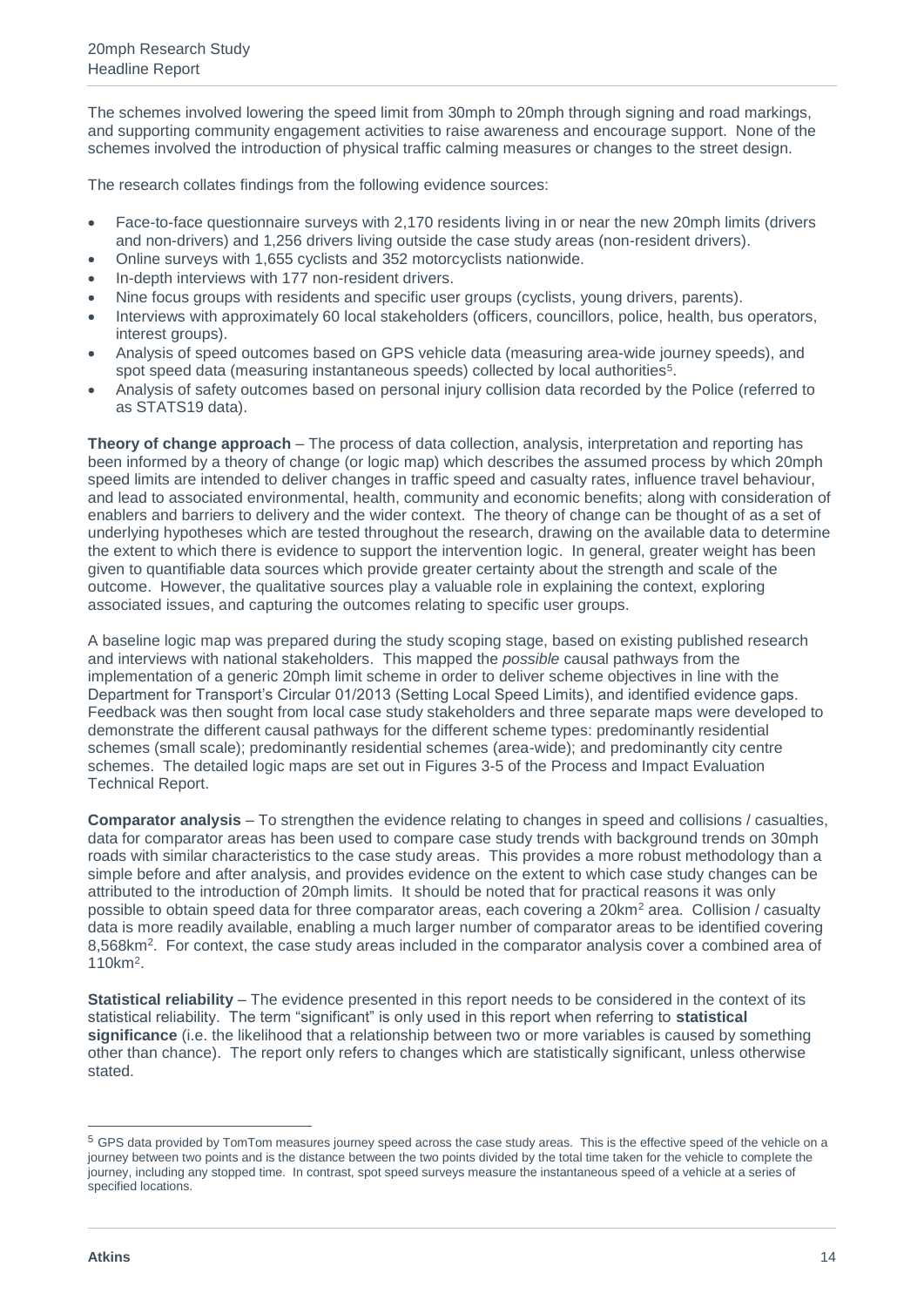## <span id="page-14-0"></span>**1.5. Case study descriptions**

The case study schemes comprise a mix housing types and ages, carriageway and road widths, and levels of on/off-street parking.

The two small-scale residential schemes both comprise a blanket 20mph limit, covering all roads within the scheme area.

The area-wide residential schemes cover most roads within the town / city, but none have a blanket 20mph limit in place. Strategic routes and roads meeting other specific criteria are excluded.

The two city centre schemes both comprise a blanket 20mph limit (including more strategic A and B-class roads with higher traffic flows). Brighton Phase 1 is part of an area-wide scheme which covers the whole of the city of Brighton. Phase 1 covers the core city centre area and the adjacent residential neighbourhoods. Winchester City Centre scheme comprises a blanket 20mph limit across all roads within the historic city wall.

### <span id="page-14-1"></span>**1.6. Policy and legislative context**

**Setting Local Speed Limits (DfT Circular 01/2013)** – Before 1991, local authorities were not permitted to set speed limits below 30mph (according to the Road Traffic Regulation Act 1984). Since then, amendments to the Act and a number of Department for Transport Circulars (providing advice to transport professionals and local councils) have allowed reduced speed limits to be applied in appropriate circumstances.

In 2013, DfT provided revised guidelines on the setting of local speed limits (**DfT Circular 01/2013**). The guidance says that authorities can set 20mph speed limits in areas where local needs and conditions suggest the current speed limit is too high. The guidance encourages traffic authorities to consider introducing more 20mph limits and zones over time. It states that where there is expected to be a positive effect on road safety and a generally favourable reception from local residents, traffic authorities are able to use their powers to introduce 20mph speed limits or zones on:

- major streets where there are, or could be, significant numbers of journeys on foot, and/or where cycle movements are an important consideration, and this outweighs the disadvantage of longer journey times for motorised traffic; and
- residential streets, where the streets are being used by people on foot and on bicycles, there is community support, and the characteristics of the street are suitable.

It recommends that local authorities consider 20mph speed limits over larger areas comprising a number of roads where mean speeds are already 24mph or less.

It also states that successful 20 mph limits are generally self-enforcing (i.e. the existing conditions of the road together with measures such as traffic calming (in the case of zones), signing, publicity and information), lead to a mean traffic speed compliant with the speed limit; and to achieve compliance there should be no expectation on the police to provide additional enforcement beyond their routine activity, unless this has been explicitly agreed.

Traffic authorities are asked to have regard to this guidance, although it is not mandatory.

**Other key legislation** – In addition, the Traffic Management Act 2004 places a duty on local authorities to balance the needs of all road users in securing the expeditious movement of traffic.

Under the Health and Social Care Act 2012, local authorities now have public health responsibilities; of relevance to 20mph limits given the strong links between road safety and public health.

The Equality Act 2010 requires local authorities (amongst others) to provide equality of opportunity between people who share a protected characteristic and those who do not. Of particular relevance to 20mph limits are children, older persons, those with disabilities, and women, who are more likely to be dependent on walking rather than car use, or seen as more vulnerable road users.

In Wales, the Well-being of Future Generations (Wales) Act 2015 requires public bodies to think more about the long term, work better with people and communities and each other, look to prevent problems and take a more joined-up approach.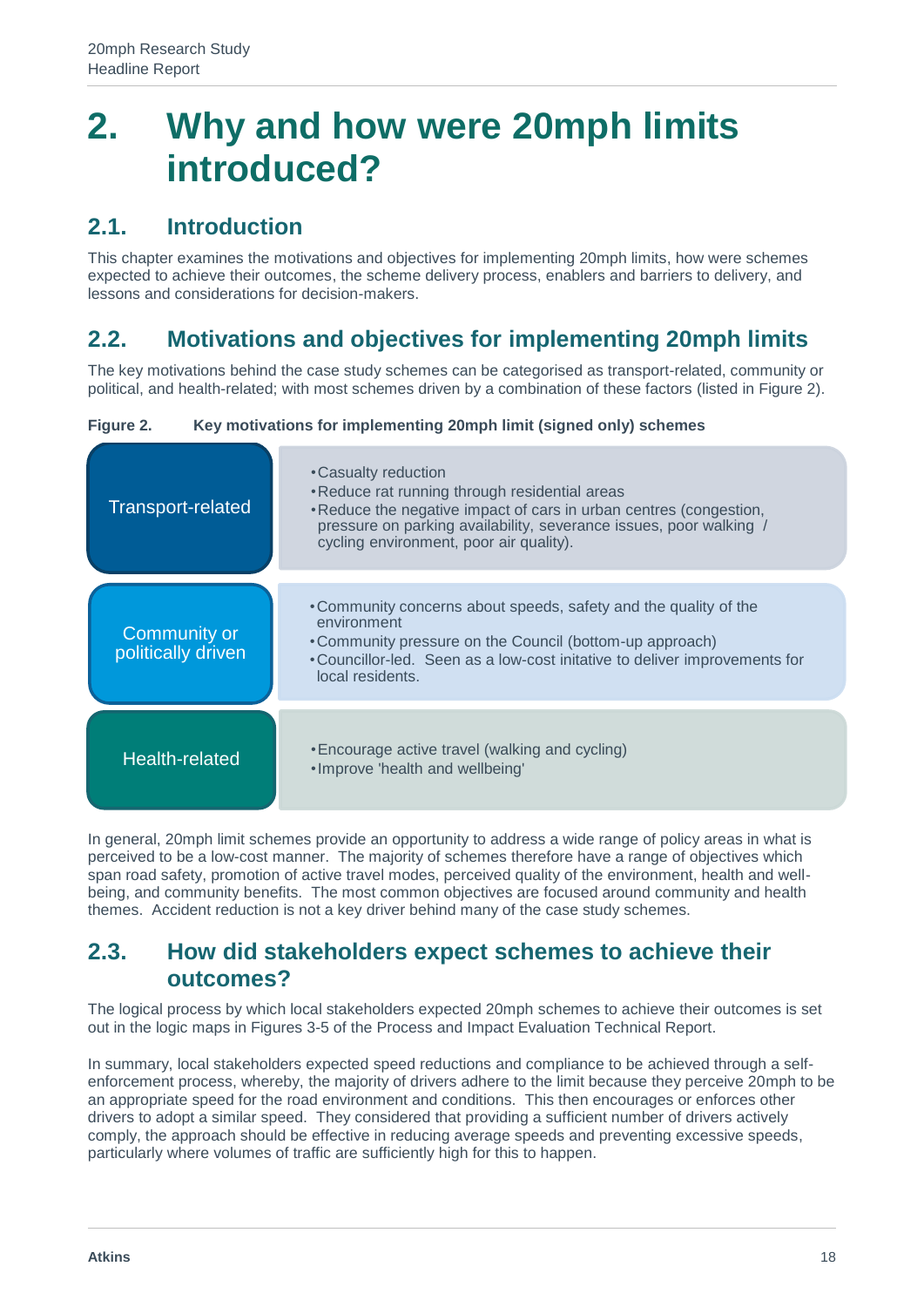Stakeholders hoped that over time driver behaviours and attitudes will change and compliance with 20mph limits will become the norm. However, many stakeholders were sceptical about the likely scale of change, as many drivers were already travelling close to 20mph, and proactive enforcement activity was expected to be limited.

Stakeholders then expected a reduction in casualty numbers and severity to be achieved through a reduction in vehicle speeds (particularly those travelling fastest) and increased driver awareness of those walking and cycling. Walking and cycling was expected to increase as residents perceived the street environment to be safer due to vehicles moving more slowly.

These changes were expected to reduce the proportion of trips made by private vehicle, smooth the flow of traffic (reducing stop-start driving), and reduce congestion; particularly in congested areas. Noise benefits were expected to come from a reduction in average and excessive vehicle speeds, but there was uncertainty about whether lower speeds alone would improve air quality.

Health benefits were expected to come from fewer road casualties and an increase in active travel. Safer and more attractive local environments were expected to encourage more social interaction. Shopping and leisure activity were also expected to increase, especially where a scheme forms part of transport, public realm and other development initiatives to promote a city centre or commercial area.

Stakeholders generally anticipated that any adverse impacts would be minimal. The potential for slower journey times for some private and public transport journeys was acknowledged but expected to be small as speeds were already in the low 20s on many roads, most schemes excluded strategic routes, and the roads affected were typically at the start or the end of most journeys (not affecting the main part of the trip).

## <span id="page-18-0"></span>**2.4. Scheme delivery process**

The principal stages for implementing 20mph limits are scheme design and specification; consultation and engagement with the public and stakeholders; statutory Traffic Regulation Order process; implementation of the limit; supporting measures to encourage compliance; and monitoring and evaluation (Figure 3).

None of the schemes has changed substantially since implementation.

**Key delivery partners** – The design and delivery of the case study schemes was led by the relevant local authority in all cases (generally the highway authority). In most cases the local authority was supported by other partners, including the Police, and in a small number of case studies, the Primary Care Trust. Local authority officers also worked with schools and other public sector organisations, pressure groups, community groups, and local businesses as part of wider community education and awareness initiatives. One authority (Liverpool) commissioned a public engagement company to develop and deliver a public engagement plan for local residents.

**Costs and funding sources** – The majority of schemes were funded from local authority transport budgets – generally the Local Transport Plan fund, but also the Local Sustainable Transport Fund. Two schemes also had substantial contributions from the health sector. In one case the local authority's health and wellbeing department funded 40% of the scheme cost via a ring-fenced grant from the Department for Health, and in another the local Primary Care Trust funded 40% of the scheme cost (focused on the public engagement element). A further scheme was funded using planning obligations from local developers<sup>13</sup>.

The cost of the schemes ranged from £10,000 to £1.7 million, with larger schemes generally having higher implementation costs. The most costly elements were staff costs (mentioned by two of the six authorities providing information), and costs associated with signs and carriageway markings, including sign production, road painting, and labour costs (mentioned by four of the six authorities providing information).

Estimates of £250,000 and £300,000 were given for consultation and engagement activities in two of the larger area-wide schemes, with costs relating to the whole city rather than just the area covered by the case studies.

<sup>13</sup> Planning obligations, also known as Section 106 agreements (based on that section of The 1990 Town & Country Planning Act) are private agreements made between local authorities and developers and can be attached to a planning permission to make acceptable development which would otherwise be unacceptable in planning terms.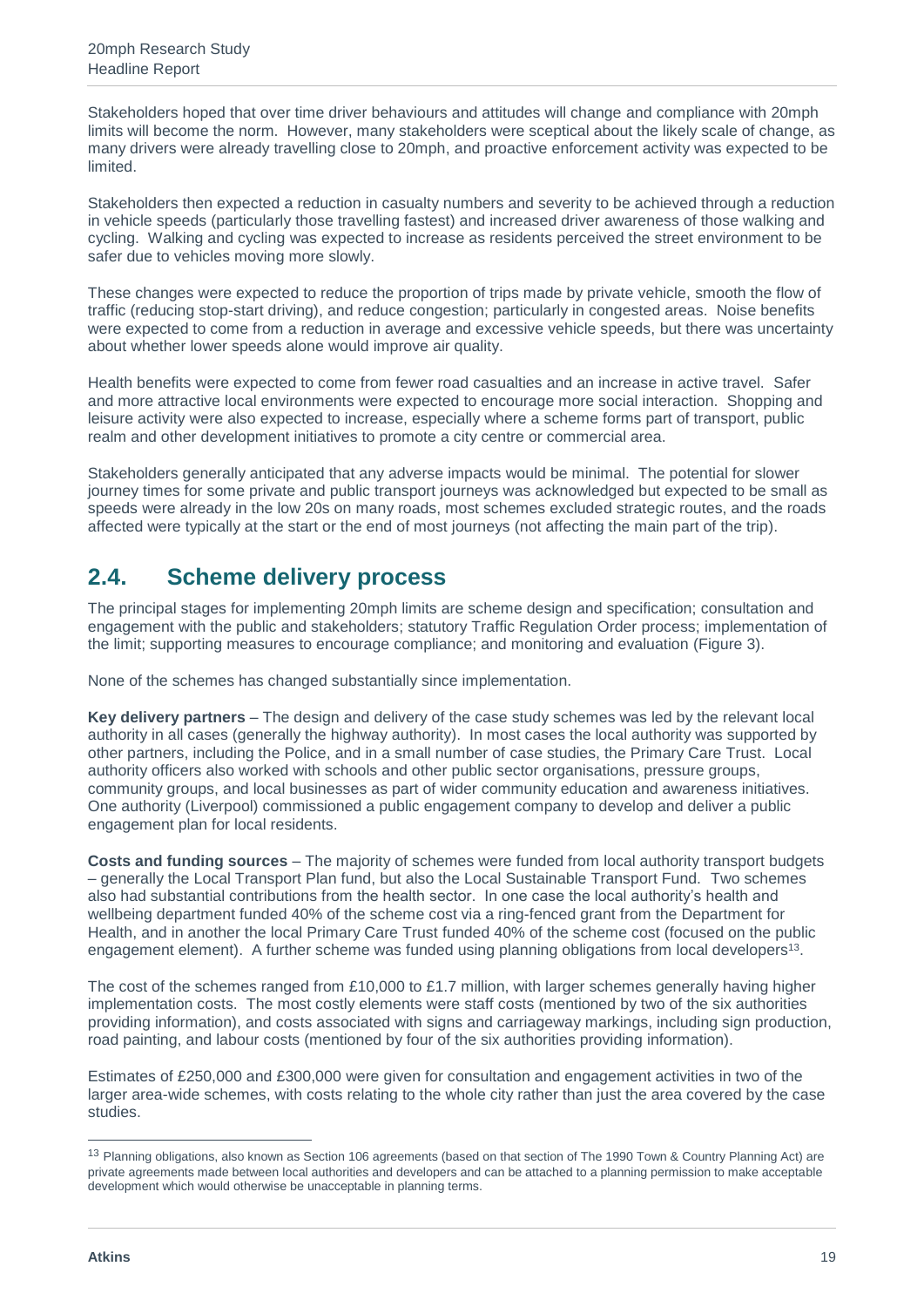#### **Figure 3. Delivery process for case study schemes**



#### <span id="page-19-0"></span>**2.5. Enablers and barriers to delivery**

Local authority stakeholders (mainly council officers) were asked to identify and rank enablers and barriers which affected the extent to which schemes were delivered to the anticipated quality, programme, and cost, and were accepted by the public. As shown in Figure 4, the enabler cited most often was 'early engagement and buy-in from stakeholders', while the barrier most frequently mentioned was 'limited funding and staffing resources'.

#### **Figure 4. Factors affecting scheme delivery including related issues and consequences**

#### **Enablers**

- **Early engagement and buy-in from other stakeholders, including cross-party support from local councillors** (mentioned for 8 case studies, most important enabler in 3):
	- Helps to minimise objections from the local community and businesses (crucially at TRO stage), secure support in scheme delivery from potential partners, enables the scheme to be delivered quickly, and increases public acceptance of the new limit.
- **Clear articulation of scheme rationale, objectives, and outcomes** (mentioned for 6 case studies):
	- To secure buy-in from the community and address questions from stakeholders and the public.
- **Tailoring the scheme to local circumstances** (mentioned for 4 case studies, most important enabler in 2):
	- Also important in terms of securing public support.
	- Includes locating signs where they are clearly visible, appropriate frequency of repeater signs and size of carriageway roundels, appropriate decisions about roads to include / exclude, and integration with other local initiatives and campaigns relating to transport and other policy areas.
- **Vocal and active pro-scheme campaign group** (mentioned for 3 case studies, most important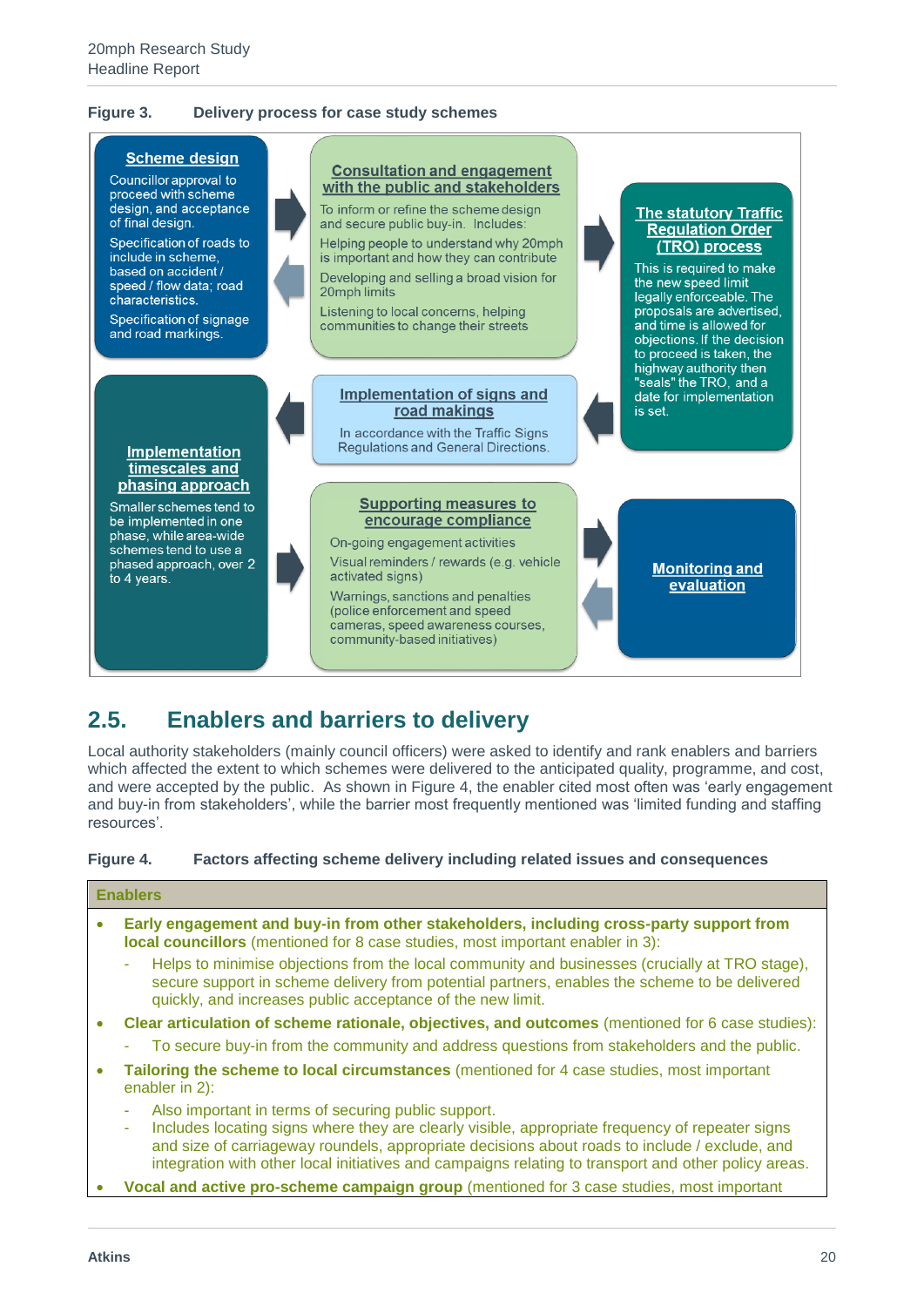enabler in 1):

- To reinforce consultation and engagement activities of the local authority and other key stakeholders.
- **Other initiatives focused on safety, active travel, health and well-being, and the environment (complementary initiatives)** (mentioned for 3 case studies):
	- Provides an opportunity to combine consultation and engagement activities and reinforce messages about safety, active travel and associated wider impacts.
- **Phased but efficient implementation of large area-wide schemes** (mentioned for 2 case studies):
	- Provides opportunity to spread resources and costs, apply lessons learned and demonstrate early successes to the public. However, prolonged timescales between consultation / engagement and implementation can cause public confusion and uncertainty, and increase costs if engagement activities need to be repeated.
- **Guidance and policy documents from other policy areas** (mentioned for 1 case study)
	- To demonstrate the role 20mph limits can play in delivering wider benefits.

#### **Barriers**

- **Limited funding and staffing resources** (mentioned for 9 case studies, most important barrier in 4):
	- Reduced availability and skillset of staff to support prolonged design and delivery phase.
	- More funding would have enabled more pre-scheme engagement to ensure residents understood why schemes were being implemented and to reduce opposition.
	- Planned monitoring and engagement activities had to be substantially reduced in a number of cases, due to budget cuts, failure to clearly identify and secure funding at the outset, and cost increases due to the need for additional engagement and to address objections received through the TRO process.
	- Skills gap relating to the design and delivery of behaviour change campaigns.
- **Scheme opposition** (mentioned for 8 case studies, most important barrier in 1):
	- Public opposition to schemes was generally low, but in a few areas anti-lobby groups hampered efforts to secure public support, prolonged delivery and increased pressure on staff resources.
	- Concerns focused on the impact of the scheme on journey times, issues of sign clutter, and whether the scheme represented good use of public money.
	- In the case of one of the 'no scheme' areas, a strong, well-organised anti-20 mph campaign resulted in the proposed scheme not going ahead. The local authority promoting the scheme was not able to provide evidence to clearly demonstrate the scheme rationale, objectives and outcomes, and ultimately were not able to secure buy-in from key stakeholders. The scheme had been proposed by a section of the local community, following the favourable outcome of a 20mph consultation exercise for a nearby town.
- **Confusion about the enforcement role of the Police amongst the public and in the media** (mentioned for 8 case studies, most important barrier in 1):
	- Misinterpretation of ACPO Speed Enforcement Policy Guidelines (2011-2015) by the media and others, with reports that the Police would not be undertaking any enforcement activity. Hampered efforts to secure public support.
	- What the Police say locally about enforcement can be important in how schemes are perceived.
- **Political change** (mentioned for 3 case studies, most important barrier in 1):
	- Political change and the involvement of newly elected councillors can cause programme delay, due to a need to review proposed schemes and take new views into account.
- **Lack of / confusing evidence regarding the benefits of 20mph limits** (mentioned for 2 case studies):
	- Difficult for local authorities to clearly justify the scheme and demonstrate the benefits to the public and other stakeholders.
	- In the case of one of the 'no schemes' the local authority's current policy is not to implement any area-wide 20mph limits, as available evidence is seen as insufficient to provide a clear articulation of the rationale, objectives, and outcomes. A 20mph limit is not expected to be effective in addressing the specific road casualty problem within the authority, and the evidence regarding active travel, health, community and environmental benefits is felt to be insufficient to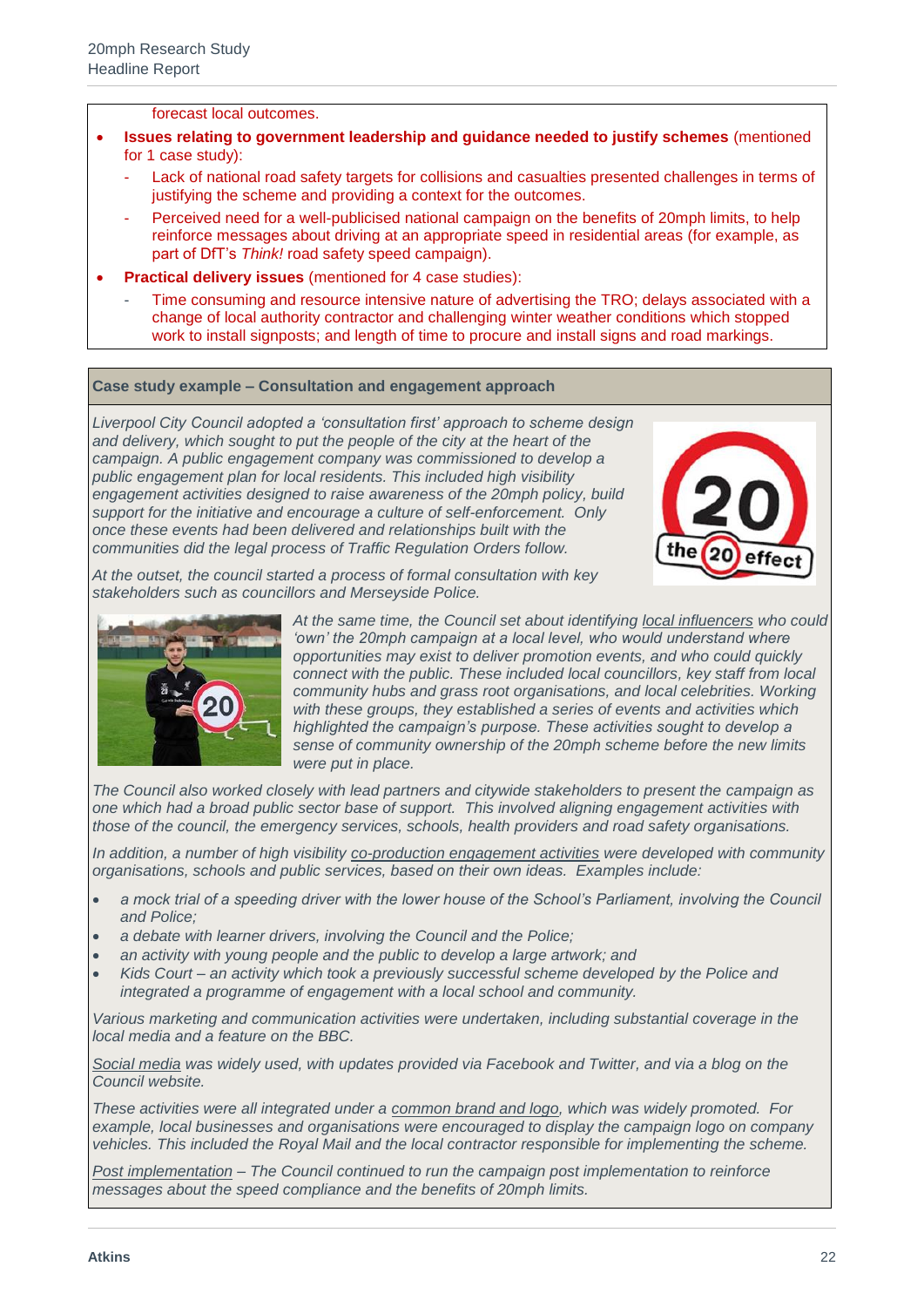*A Roadside Education Programme, supported by the Police and local schools, was introduced whereby drivers travelling in excess of the speed limit were invited to take part in various education activities, rather than taking points on their licence. These included a roadside education bus, where they could go inside*  and watch a video explaining the differences of travelling at 20mph rather than 30mph; and a 'Kids Court', where a court situation was played out with children from local schools interrogating the offender. The *Council would like to have continued these interventions but are currently unable to due to resource constraints.*

*However, regular updates are provided on social media, regarding the latest 20mph news and events. This includes interviews with taxi drivers about why they support the 20mph limit, news about local businesses actively supporting the limit, interviews with business and community leaders about their daily commute on foot and by cycle, and information about cycle routes throughout the city.*



*Images taken from:* [www.the20effect.com](http://www.the20effect.com/)

## <span id="page-22-0"></span>**2.6. Lessons and considerations for decision-makers**

The findings of the process evaluation have identified a number of lessons and considerations for decision makers.

**Clarity around strategic case, objectives and outcomes -** Only a small proportion of case study schemes were specifically identified in the local authority's Local Transport Plan and related strategies. In addition, scheme objectives were often not clearly documented, with most authorities setting out the intended outcomes in a more descriptive manner on their website. Local authority officers often did not have a clear understanding of the relationship between lowering the speed limit and impacts associated with congestion, air quality and active travel (i.e. how exactly these outcomes might occur, in what contexts, and the scale of likely change), reflecting the limited research evidence available at the time.

Appropriate consideration and articulation of the strategic rationale for the scheme, the objectives to be delivered, and intended outcomes is a key requirement for ensuring any intervention is effective and delivers maximum value. In the case of 20mph limits, such an approach is important in terms of:

- understanding the extent to which schemes can contribute to policies relating to transport, health, environment, the local economy and local communities;
- identifying opportunities to link the scheme with related transport and wider policy initiatives, as part of an integrated strategy to address broader policy objectives;
- identifying and ensuring buy-in from appropriate partners (including funding);
- establishing a common understanding of scheme benefits and what success looks like; and
- ensuring the right outcomes are monitored to determine whether the scheme has been successful.

This study substantially strengthens the evidence base that policy makers are able to draw on, but empirical evidence regarding wider impacts (relating to the local economy, the environment and health) is weak, inconclusive, or complex (particularly regarding air quality) and there remains an evidence gap regarding the impact of 20mph limits on these areas.

**Integrated approach –** 20mph schemes have the potential to deliver a wide range of benefits, and in the longer term, health, environmental and community benefits could be greater than the more obvious road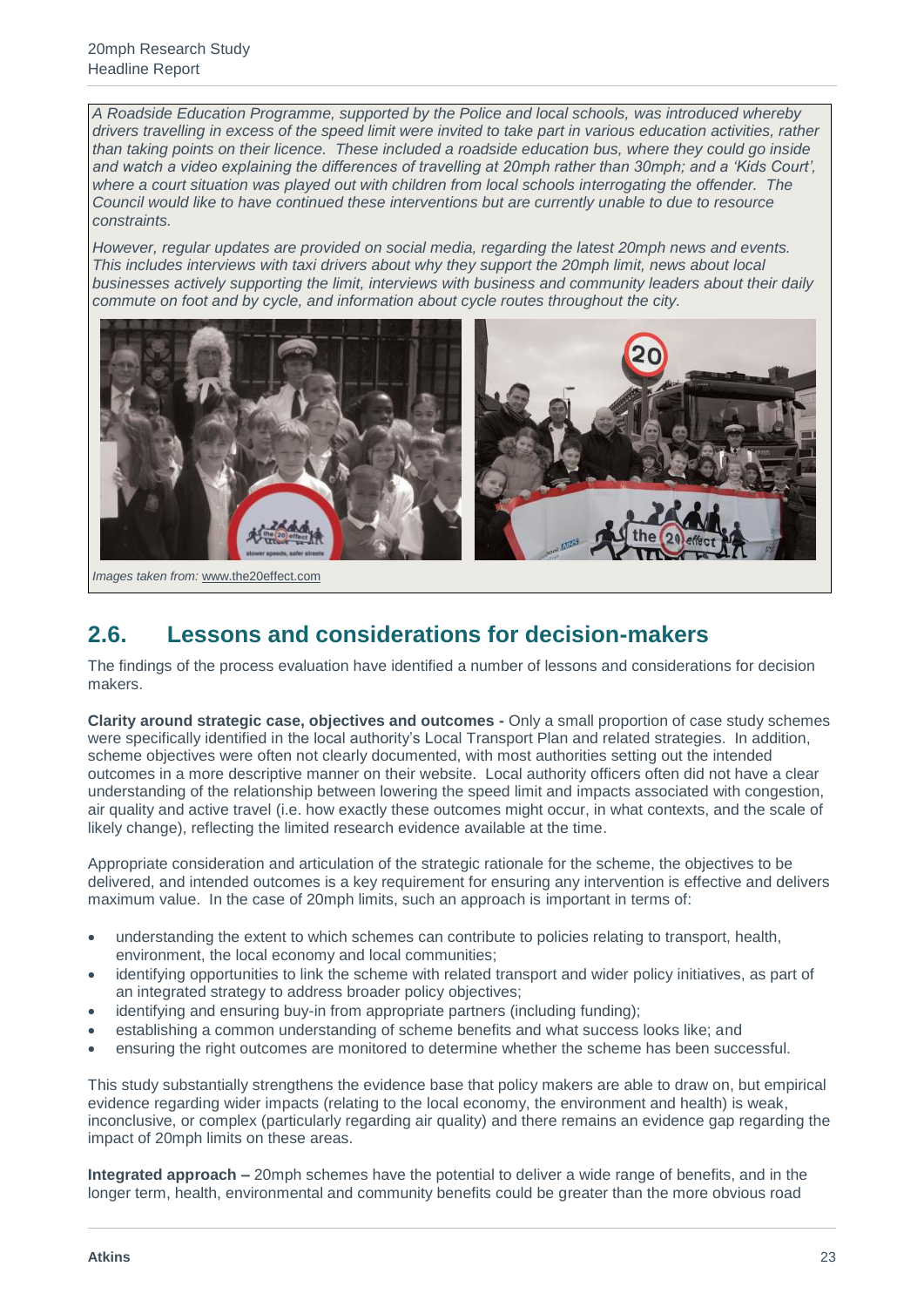safety benefits. This provides an opportunity for scheme promoters to work and engage with a range of policy and interest groups; and the most effective schemes are likely to be those which are based on a broad integrated policy agenda (involving health, environment, urban planning, emergency services, education, community representatives, etc.). Longer-term 20mph schemes which are supported by complementary transport, health, environment and community policy and interventions are likely to deliver greater benefits.

A scheme driven by traffic engineers may be seen as anti-driver, while one involving multiple agencies and policy agendas is more likely to achieve community support. The involvement of Public Health, for example, can give recognition and credibility to the long-term health benefits of schemes, which the public may find more persuasive than a simple focus on speed reduction.

Integrating engagement activities with interventions in other policy areas can help to maximise exposure and reinforce messages about safety, active travel and associated benefits. A multi-agency approach can also help leverage in funding and resources, including expertise in behaviour change. In London, lower speeds are at the heart of Transport for London's Healthy Streets Approach, which has been integrated into all Mayoral policy and strategy documents.

Involving the Police as part of an integrated team helps put the role of formal enforcement activity into context. It demonstrates that enforcement is part of a package of measures to encourage compliance, based largely on education and awareness to secure public support.

At a transport level, authorities should consider 20mph limits as part of a wider initiative to improve road safety, promote walking and cycling and reduce congestion, and improve air quality. Furthermore, implementing a 20mph limit can create opportunities for other interventions. For example, in Portsmouth a network of quiet routes has been introduced, making use of quieter 20mph roads and cycle paths, more suited to less confident cyclists.

**Tailoring the scheme design to local circumstances** – It is important that the scheme design (in terms of the scheme boundary, roads included / excluded, and positioning of signs and road markings) reflects local circumstances, objectives and aspirations, if the scheme is to be supported by the local community.

Urban features and road characteristics can be used to create a different look and feel in 20mph areas. However, when designing schemes consideration also needs to be given to providing continuity in speed limits (i.e. avoiding frequent changes from 20mph to 30mph), local community aspirations, and likelihood of compliance through self-enforcement. The appropriate balance will depend on the specific objectives of the scheme and supporting interventions, including the relative weight given to reducing collisions / casualties, encouraging active travel, and delivering wider policy objectives relating to health, environment, the local economy and local communities.

**Signage requirements** – The Traffic Signs Regulations and General Directions (TSRGD) was updated in 2016<sup>14</sup> , giving local authorities more flexibility to make their own decisions on how many signs and road markings are needed to inform drivers about 20mph limits. This provides scope to substantially reduce sign clutter and implementation / maintenance costs. However, signage must still comply with the Regulations or be specially authorised, be sufficient to encourage compliance and give reasonable grounds for a case to be upheld in court if a driver were caught speeding.

The experience of some case study authorities is that additional signing has been required post implementation to ensure drivers are sufficiently aware of the limit. A cautious approach should therefore be taken to adopting a minimal signing strategy, at least in the short to medium term.

The Scottish Parliament is considering a Member's Bill to replace the current 30mph national speed limit for street-lit roads with a 20mph default limit<sup>15</sup>. If successful, the promoters of the Bill expect that over time this would substantially reduce the need for signage, in the same way as there are currently limited signs and road markings to indicate the default 30mph limit. They also expect that over time the signing requirements in city-wide schemes could reduce, through increased driver awareness and acceptance, particularly where a more blanket approach has been adopted.

<sup>&</sup>lt;sup>14</sup> After the case studies considered in this study were implemented.

<sup>15</sup> Proposed Restricted Roads (20mph Limit) (Scotland) Bill. Consultation by Mark Ruskell MSP, Member for Mid Scotland and Fife. May 2017.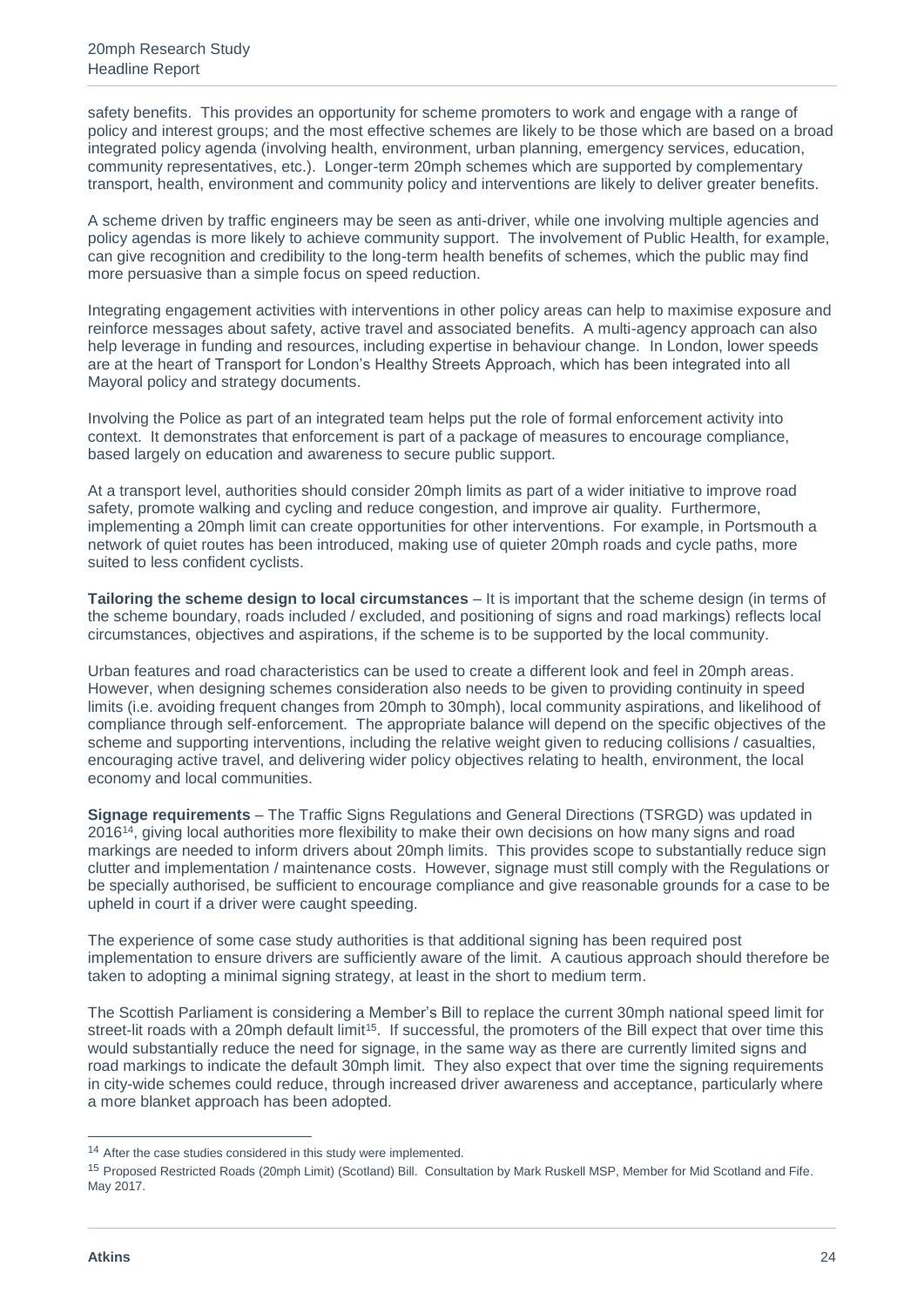**The importance of effective consultation and engagement –** Case study authorities emphasised the importance of effective consultation (pre-implementation) in terms of establishing local support, ensuring smooth delivery (particularly regarding the TRO process), and encouraging changes in driving behaviour.

Critically, many of the consultation approaches were designed to put the community at the heart of the process, with local residents encouraged to take responsibility for their local environment and drive change. This can be achieved through various approaches, including:

- focusing on wider community benefits (safety, quality of life, health, etc.) rather than speed reduction;
- adoption of a common brand and logo, which stakeholders and the local community can promote;
- questionnaires to affected households most case study authorities undertook questionnaire surveys to obtain information on travel patterns and mode use, views on local speed-related issues, and support for 20mph limits, but the questionnaires were as much about getting the public involved as obtaining information;
- the use of local 'influencers' or champions who own the campaign at a local level and are able to quickly connect with the public;
- activities with local schools (as a means of engaging with parents, and changing attitudes and behaviour through child-parent influence); and,
- use of social media to encourage dialogue and debate within the local community.

However, engaging with the community in a comprehensive manner is difficult, and interventions are quickly forgotten post implementation. Evidence from the residents' questionnaires shows that only 29% could recall receiving any information about the schemes, and only 12% said they were aware of the consultation activities. The results show a clear lack of awareness or recall (i.e. they may not have read the consultation material, may not have noticed it, or may have forgotten about it).

Engagement activity should be integrated with interventions in other policy areas to maximise exposure and reinforce messages about safety, active travel and associated benefits. Awareness and education campaigns should continue after the scheme has been implemented to encourage on-going compliance.

**Engagement with young drivers** – Within the case studies investigated there appears to have been relatively little focus placed on engagement with young drivers. However, this is the age at which driver habits and attitudes are formed, which may last into later life. In contrast to more experienced drivers, young drivers have not established their driving style in the context of a default 30mph limit and do not need to change long established driving habits. A specific focus on young drivers, nationally or locally, is therefore likely to be beneficial.

**Appropriate skillset** – The scheme design process for the case study authorities appears to have been led by transport planning teams, particularly road safety officers and traffic engineers. Consideration should be given to employing a wider set of skills to encourage integration with wider policy areas. This might include urban planners to encourage integration with public realm policy (focusing on the look and feel of 20mph roads); and health, education, environment and community representatives to enable engagement activities to be aligned and messages reinforced. Public engagement and behaviour change skills are of key importance. They represent areas where conventional transport planners may lack appropriate knowledge and training, and where specialist input is likely to be beneficial.

**Public expectations need to be managed** – A number of authorities commented that the delivery process had enabled the Council to demonstrate its ability to work with the local community and respond to residents' concerns; and also had a positive impact in terms of creating a community spirit. However, they were also aware that it had raised expectations amongst the public regarding the Council's ability to respond to other community issues, or take further action if speeds remain high.

**Substantial revenue costs** – Capital cost may be low, compared with other schemes, but revenue costs associated with pre- and post-implementation engagement, enforcement activities, and monitoring can be substantial. A number of case study authorities had to considerably cut back on these activities, as budgets had not been properly identified and/or sourced at the outset.

**Monitoring** – Post implementation monitoring is important in terms of identifying whether the objectives have been met, assessing the need for further intervention where there is concern, and to demonstrate the benefits of investment where there is success.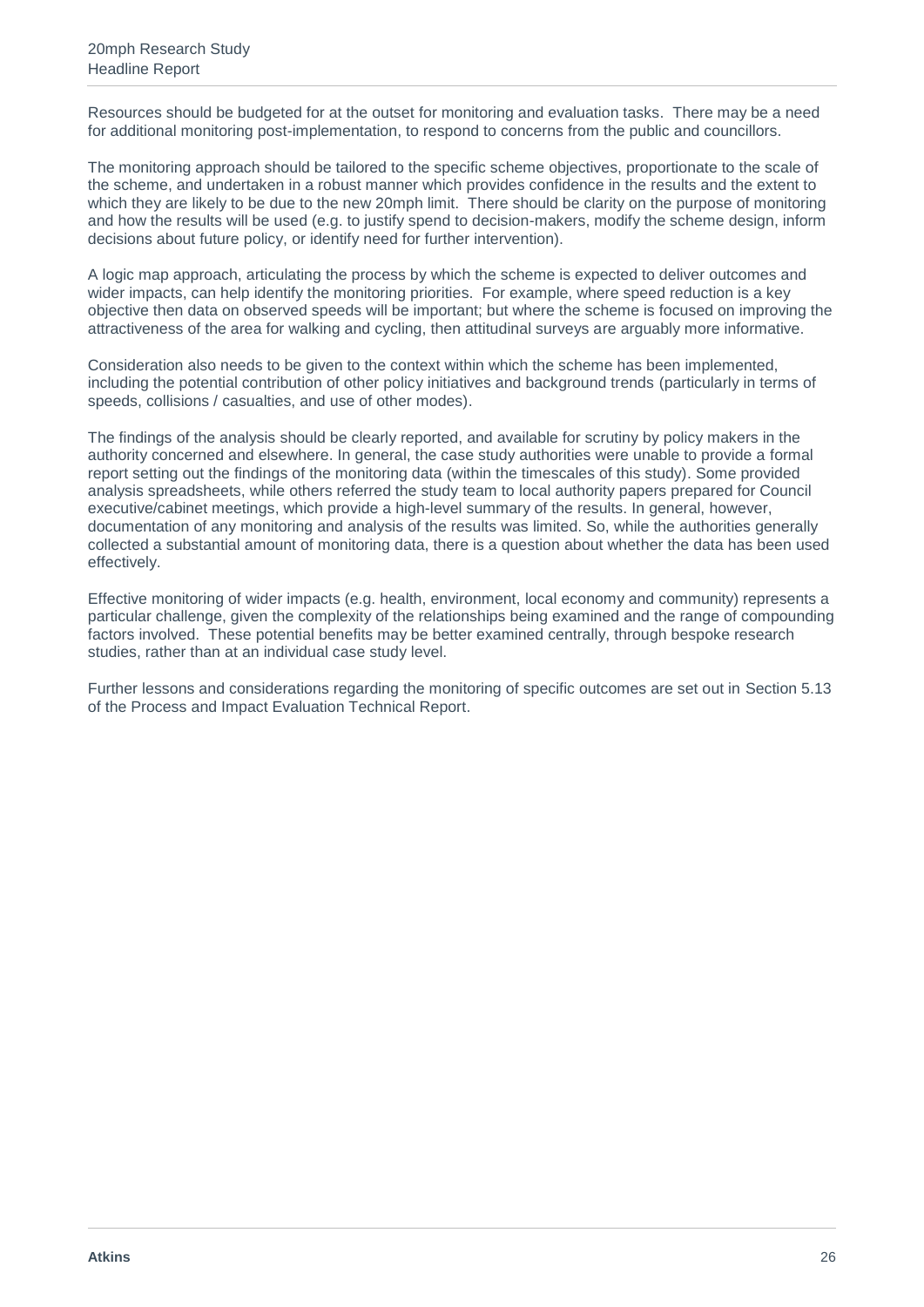## <span id="page-26-0"></span>**3. Is there support for 20mph limits?**

## <span id="page-26-1"></span>**3.1. Introduction**

This chapter examines the level of support for 20mph (signed only) limits amongst different user groups in the case study areas; why schemes are supported or opposed, and other factors influencing levels of support. The evidence is based on questionnaires with residents and drivers in the case study areas, interviews and focus groups with various road users in the case study areas, and national online surveys with cyclists and motorcyclists.

## <span id="page-26-2"></span>**3.2. How do levels of support vary amongst user groups?**

Evidence from the surveys shows high levels of post implementation support amongst cyclists (81%), residents (75%), and non-resident drivers (66%); but less support amongst residents in neighbouring 30mph areas (44%) and opposition from motorcyclists (29% supportive, 47% unsupportive).

The majority of residents (78%) and non-resident drivers (67%) felt that that 20mph was an appropriate speed for the area.

There is little call for the limit to be changed back to 30mph (12% support amongst residents and 21% amongst non-resident drivers).

There is majority support for 20mph limit applying at all times of day (78% amongst residents and 67% amongst non-resident drivers), rather than during peak or off-peak periods only.

Net support (% saying 'good idea' - % saying 'bad idea') amongst residents increased significantly after the implementation of the schemes (from  $+58\%$  to  $+63\%$ )<sup>16</sup>, suggesting that some pre-implementation concerns did not materialise or became more acceptable.

## <span id="page-26-3"></span>**3.3. Why are schemes supported or opposed?**

#### **3.3.1. Overview**

The majority of residents, non-resident drivers and cyclists (between 69% and 89%) perceive 20mph limits to be beneficial for residents, cyclists and pedestrians.

Cyclists are generally the most positive / supportive group, and two-thirds of cyclists (66%) agree that 20mph limits provide a safer environment for people cycling. Perceived benefits relate to the reduced speed differential between cars and cycles, as well as slower vehicle speeds. These factors are perceived to create a safer environment in general and reduce the severity of injuries, reduce the risk from overtaking, make it more acceptable to adopt a prominent position in the centre of the lane, give cyclists more time to manoeuvre, put cyclists under less pressure, and reduce the likelihood of drivers getting frustrated with cyclists. 20mph limits are also perceived to increase driver awareness and observance regarding cyclists, and give both parties more reaction time.

Most resident and non-resident drivers (72% and 69% respectively) agreed that 'the 20mph limit makes it more acceptable to drive at a lower speed'. However, there is some evidence of driver frustration with the new limit (identified by 48% of non-resident drivers); and only 36% of non-resident drivers agreed that 'it is safer to drive on these streets / in this area'.

Resident and non-resident drivers perceive the benefits of 20mph limits to be focused around safety, including safer environments around schools, safer crossing facilities for pedestrians (particularly for older people and those with disabilities), safer conditions for cyclists, and the possibility of fewer and less severe collisions. However, they are sceptical about the actual level of benefit delivered locally. Those participating in a young driver focus group reported that the slower limit enables them to build confidence, allows more

<sup>16</sup> % saying 'good idea' increased from 71% to 75%.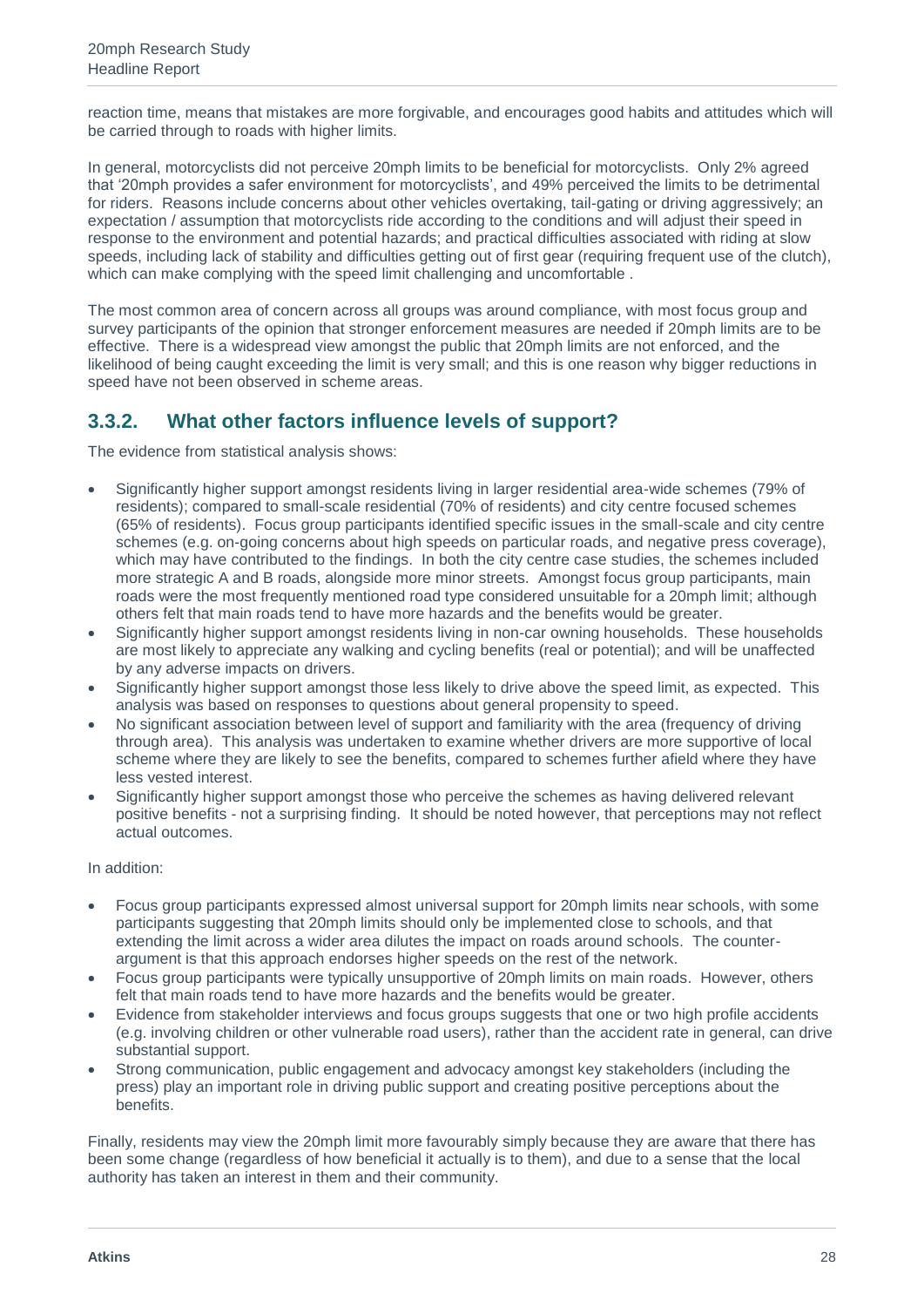## <span id="page-28-0"></span>**4. How have speeds and driver behaviour changed?**

### <span id="page-28-1"></span>**4.1. Introduction**

This chapter examines the extent to which drivers comply with the limit; changes in the profile of speeds; change in effectiveness of 20mph limits (signed only) over time; changes on neighbouring roads; and what residents and drivers say about their driving behaviour and the speeds in their local areas.

Journey speed and spot speed data (see textbox below) is used to estimate the change in vehicle speeds in case study areas. This is important as it has a direct impact on the number and severity of collisions, journey times, and vehicle noise and emissions.

**Journey speed data –** Journey speed is the effective speed of a vehicle on a journey between two points (e.g. from one end of a road to another). It is calculated by dividing the distance between the two points by the total time taken for the vehicle to complete the journey, including any stopped time. The data is derived from in-vehicle GPS devices which are connected or actively being used. Journey speed data has been purchased from TomTom for one year before and one year after the introduction of 20mph limits in each case study area. The dataset provides information on speeds across the whole network. Across the 12 case study areas, over 1,100kms of roads and 18 million vehicle kilometres (VKMs)<sup>17</sup> of speed data has been analysed, including 3.1 million vehicle kilometres of data for new 20mph (signed only) limit roads.

**Instantaneous speed data** – Spot speed surveys measure the instantaneous speed of a vehicle as it passes a specified location, using inductive loops, radar devices or similar technology. Surveys capture data for every single vehicle passing the detection point, and more accurately represent 'free flow speed' if located in a suitable location. However, the surveys provide data for a limited number of locations only, typically for a 7-14 day period only. Local authority collected spot speed data has was been obtained for nine of the case study schemes, covering 410 sites (of which 223 were located in Portsmouth).

**Analysis metrics** – The following metrics are used to examine how the profile of speeds has changed in the case study areas:

- **Average speed –** Measured using the median or mean speed. Analysis of journey speed data uses the median<sup>18</sup> to measure average speeds, as this helps to dampen the impact of slow moving vehicles (e.g. vehicles slowing to allow an on-coming vehicle to pass). For the spot speed analysis, the mean<sup>19</sup> is used to reflect the full range of instantaneous speeds. This is determined by adding all the data points in a population and then dividing the total by the number of points.
- **Fastest speeds –** Measured using the 85th percentile speed. This is the speed that 85 percent of vehicles do not exceed. Only 15 percent of vehicles go faster than this speed, and 85 percent go at or below this speed. It is regularly used in traffic engineering as a standard to set safe speed limits and in the design of roads.
- **Range of speeds –** Measured using the 15th-85th percentile.
- **Threshold speeds –** The proportion of all drivers travelling at less than 20mph, 24mph<sup>20</sup>, and 30mph.

Both data sets have been filtered to enable a focus on new 20mph limits (signed only). Roads with preexisting traffic calming (road humps, chicanes, etc.), existing 20mph limits (implemented before the main case study schemes) and higher speed limits have been separated out and analysed independently. Greater emphasis has been given to the journey speed data, as this provides information on speeds across the whole of the network, and a consistent format and comprises a very large sample size when aggregated

<sup>&</sup>lt;sup>17</sup> Vehicle kilometres (VKMs) are a measure of traffic volume that considers the total distance travelled by users rather than just the number of users. This is determined by multiplying the number of vehicles on a set of road segments by the corresponding length of the segments.

<sup>&</sup>lt;sup>18</sup> Denoted as the value lying at the midpoint of a frequency distribution of observed values.

 $19$  Determined by adding all the data points in a population and then dividing the total by the number of points.

<sup>&</sup>lt;sup>20</sup> This is the recommended threshold for fixed penalty notices or speed awareness courses in the ACPO Speed Enforcement Policy Guidelines 2011-2015. In addition, Circular 01/2013 suggests that where average speeds exceed 24mph the introduction of signage only is unlikely to lead to 20mph compliance.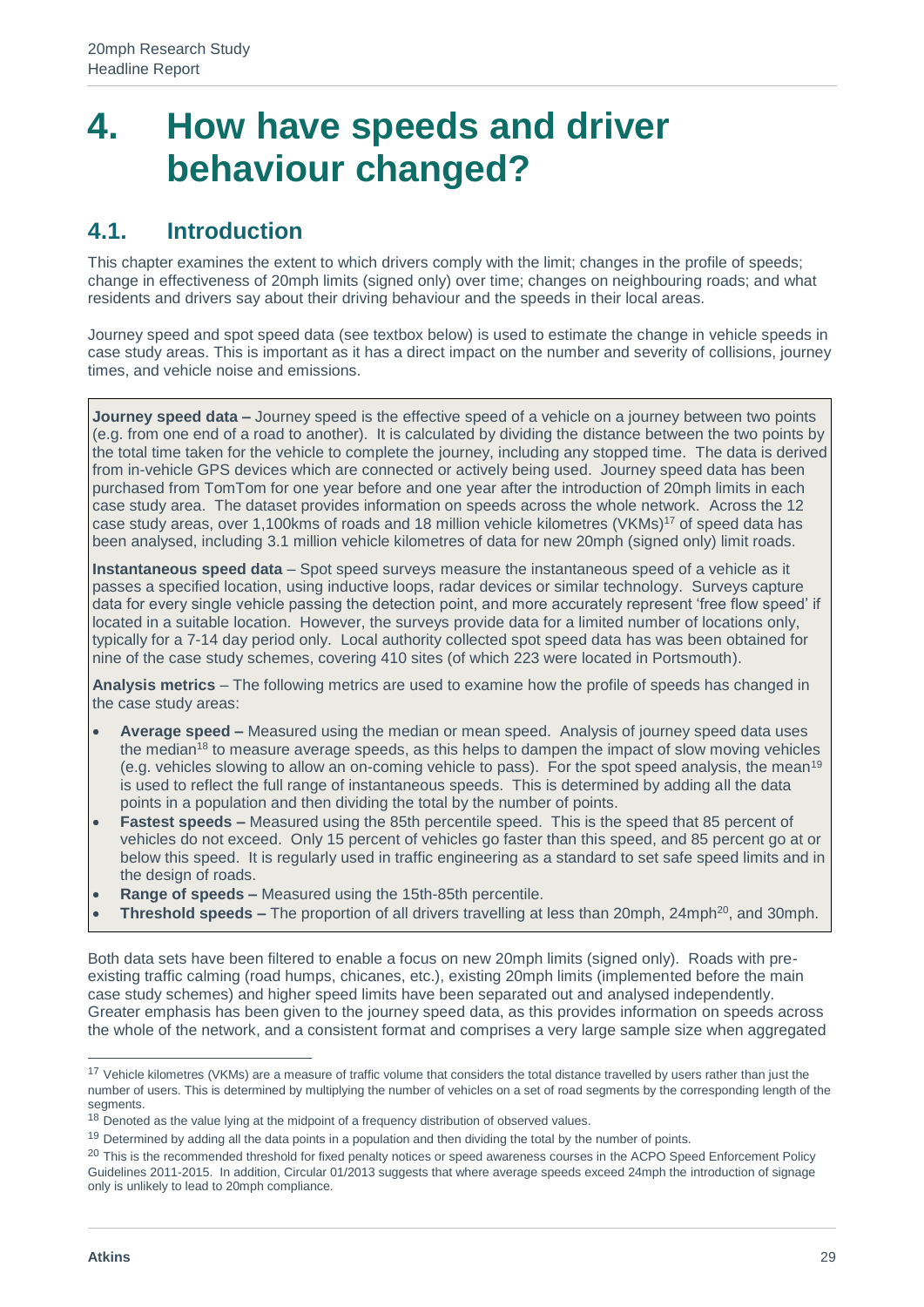across all case study areas. In addition, it is the most representative of the typical speed at which drivers travel along a road. Spot speed results are also presented for comparison. While spot speed data has the benefit of capturing the speed of every single vehicle passing the detection point, it is acknowledged that the surveys are typically conducted for short periods only and at a limited number of locations. Furthermore, feedback from case study authorities suggests that site locations can be biased towards busier and more important routes, and those where speeding has been reported as an issue or are expected to have a low level of compliance.

Analysis of journey speed data uses the median (denoted as the value lying at the midpoint of a frequency distribution of observed values) to measure average speeds, as this helps to dampen the impact of slow moving vehicles (e.g. vehicles slowing to allow an on-coming vehicle to pass). Use of the mean (rather than the median) would result in a much lower estimate of the average speed. However, for spot speed data, it is common practice to use the mean to measure average speed, to reflect the full range of instantaneous speeds. Spot speed data typically reports higher speeds than journey speed data, and mean spot speeds are higher than median journey speeds.

Questionnaire data is used to examine self-reported driving behaviour and perceptions. Drivers views about their own behaviour may help explain actual speeds; while perceptions about speeds are important in terms of the attractiveness of walking and cycling and views about the quality of the community environment.

## <span id="page-29-0"></span>**4.2. Background context**

Analysis of GPS journey speed data shows that a substantial proportion of drivers were already travelling at less than 20mph prior to the introduction of the new limits (44% in residential case study areas and 59% in city centre case study areas), and median before speeds were already close to 20mph (21.1mph in residential areas and 18.0mph in city centre areas). This suggests that the new limits have formalised a lot of the previous behaviour and a substantial reduction in speed is unlikely in these locations.

This trend reflects the high proportion of minor local roads within the case study areas: 67% and 53% of road length within the residential and city centre areas is classed as 'minor local road' with a before median speed of less than 20mph. Minor local roads<sup>21</sup> are likely to be narrower roads, primarily within residential areas or estates (with a destination function only); where drivers may struggle to reach higher speeds due to parked cars, cul-de-sacs, or high volume of pedestrians in the area (e.g. outside a school).

The findings suggest that local authorities have broadly taken into account the guidance in DfT Circular 2013/01 (Setting Local Speed Limits) when deciding where to implement 20mph limits. This says that signed only 20mph limits are most appropriate where the mean speed is already below 24mph and introducing a 20mph limit on these types of roads is likely to lead to general compliance with the new limit.

## <span id="page-29-1"></span>**4.3. To what extent do drivers comply with the limit?**

Evidence from the journey speed analysis (Table 2) shows that following implementation, 47% of drivers in residential areas and 65% of drivers in city centre areas (equating to 51% across both categories) complied with the new 20mph limit, travelling at speeds of less than 20mph. Whilst a substantial proportion are exceeding the limit, the majority are travelling at less than 24mph (i.e. at speeds close to 20mph): 70% in residential areas and 86% in city centre areas.

The nature of the roads where the limits have been introduced means that lower speeds were already 'selfenforced'. Reducing the speed limit to 20mph has helped reinforce this process. There are now slightly more drivers travelling at speeds of less than 24mph (+5 percentage points in residential areas, and +7 percentage points in city centre areas), suggesting faster drivers have slowed down.

Compliance with the new 20mph limits is:

 $\overline{a}$ 

<sup>&</sup>lt;sup>21</sup> Case study roads have been classified using TomTom's Functional Road Classes, which provides a good proxy for the size and nature of each road. 'Minor local roads' are roads of minor connecting importance within a settlement, and roads that only have a destination function, e.g. roads inside living area, dead-end roads, alleys. 'Important local roads' are local connecting roads which provide access to settlements or parts of settlements, and the main connections within a settlement, where important through traffic is possible e.g. arterial roads within suburban areas, industrial areas or residential areas. 'Major strategic roads' are major roads used to travel between different parts of the country or region.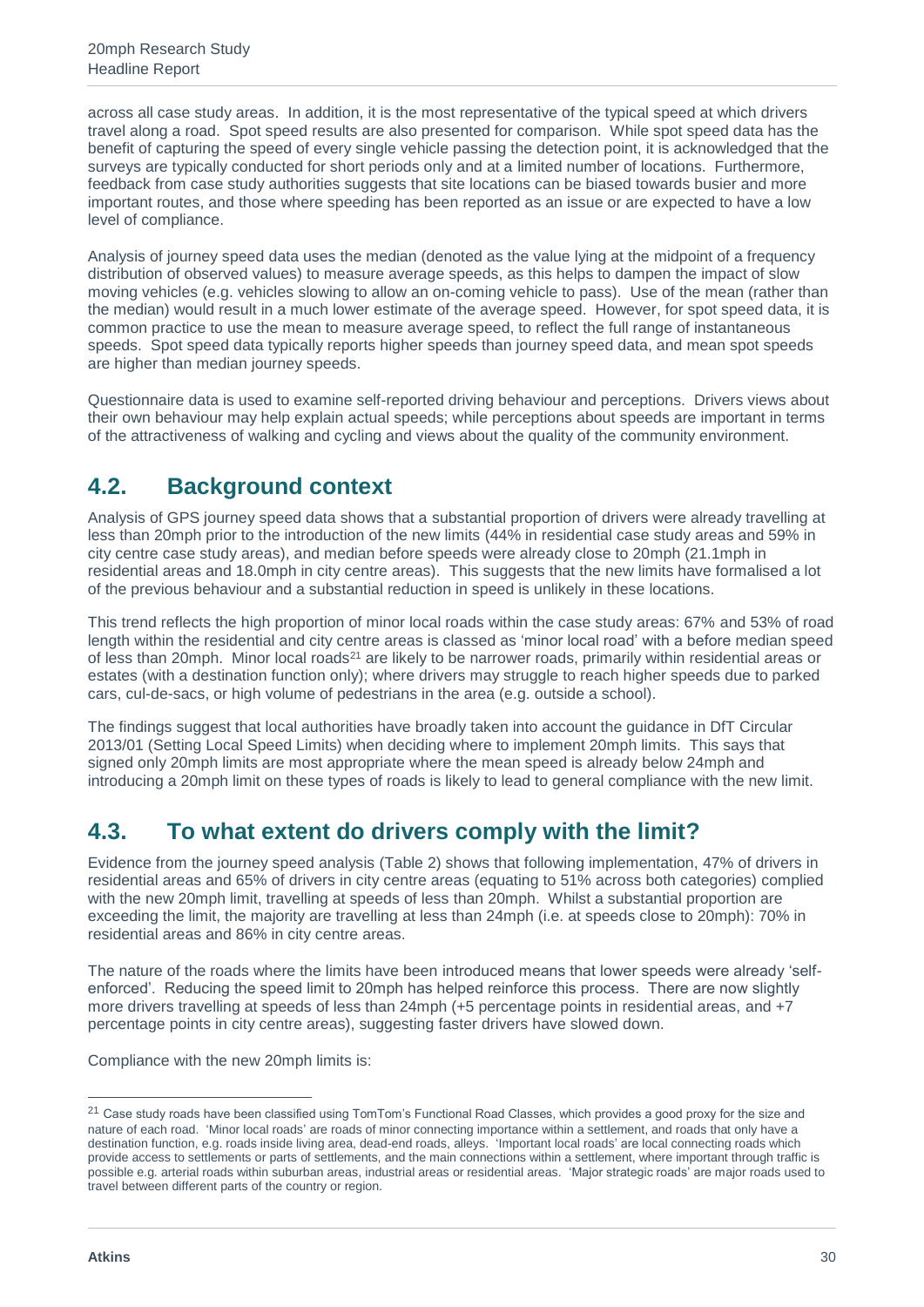- higher in city centre areas, compared with residential areas;
- higher on roads with a median before speed of less than 20mph; and
- higher on 'minor local roads', compared with 'important local roads'.

Evidence suggests that within the case study areas, the character of the road has a bigger influence on driver speed than whether the limit is 30mph or 20mph. Changing the look and feel of the street (e.g. through road markings, landscaping, and roadside activity) may therefore result in higher levels of compliance.

#### **Table 2. Proportion driving less than 20mph in case study areas (based on journey speed analysis)**

| <b>Category</b>                                       | <b>Before</b><br>$(30$ mph<br>limit) | <b>After</b><br>$(20$ mph<br>limit) | <b>Percentage</b><br>point (pp)<br>change |
|-------------------------------------------------------|--------------------------------------|-------------------------------------|-------------------------------------------|
| <b>Residential areas</b>                              | 44%                                  | 47%                                 | $+3pp$                                    |
| City centre areas                                     | 59%                                  | 65%                                 | $+6$ pp                                   |
| Residential areas only <sup>a</sup>                   |                                      |                                     |                                           |
| Where before median speeds were <20 mph               | 78%                                  | 80%                                 | $+2pp$                                    |
| Where before median speeds were between 20 and 24 mph | 37%                                  | 42%                                 | $+5pp$                                    |
| Where before median speeds were >24 mph               | 12%                                  | 16%                                 | $+4pp$                                    |
| Major strategic roads                                 | 43%                                  | 46%                                 | $+3pp$                                    |
| Important local roads                                 | 36%                                  | 40%                                 | $+4pp$                                    |
| Minor local roads                                     | 56%                                  | 57%                                 | $+1$ pp                                   |
| Peak periods (07:00-10:00; 16:00-19:00) <sup>b</sup>  | 48%<br>(24%)                         | 52%<br>(30%)                        | $+4$ pp $(+6$ pp $)$                      |
| Non-peak periods (All other hours) <sup>b</sup>       | 42%<br>(24%)                         | 45%<br>(27%)                        | $+3pp (+4pp)$                             |

*a. A similar breakdown has not been provided for city centre areas due to the smaller sample size.* 

*b. Peak and non-peak figures in brackets exclude roads with a before median speed <20mph, to remove the influence of congestion and isolate the impact of journey time.*

Analysis of the characteristics of the spot speed sites with the highest after speeds shows that poor compliance is associated with environments which create a perception of space and openness, and provide the driver with good visibility. This may encourage drivers to adopt higher speeds, because they do not need to slow down to allow vehicles to pass, and perceive there to be less risk of a collision. In contrast, the roads with the highest compliance are all located on 'minor local roads' and have environments which are likely to constrain speeds - because their length provides less opportunity to build-up speed, visibility may be limited, drivers feel that they need to 'squeeze' passed parked vehicles and do not feel that they have sufficient space to drive faster, and possibly because they are either starting or ending their journey and are in less of a hurry at this point.

|  | Table 3. Characteristics of roads with poorest and highest compliance (post implementation) |  |  |  |  |  |  |  |
|--|---------------------------------------------------------------------------------------------|--|--|--|--|--|--|--|
|--|---------------------------------------------------------------------------------------------|--|--|--|--|--|--|--|

| <b>Characteristics associated with poor</b><br>compliance |                                                                                                                                                                    |           | <b>Characteristics associated with high</b><br>compliance                                                                                                                       |
|-----------------------------------------------------------|--------------------------------------------------------------------------------------------------------------------------------------------------------------------|-----------|---------------------------------------------------------------------------------------------------------------------------------------------------------------------------------|
|                                                           | Open road environment (wide roads, and<br>moderate-high distances from the middle of the<br>road to the adjacent houses), with low levels of<br>on-street parking. | $\bullet$ | All located on 'minor local roads'.<br>Narrow road environment (in terms of<br>carriageway, road and/or building to building<br>width), with medium to high levels of on-street |
|                                                           | Often contain long sections of straight or<br>slightly curved road.                                                                                                |           | parking;<br>Typically straight roads with few junctions, but                                                                                                                    |
|                                                           | Typically at least 500m long, allowing drivers to<br>progressively build up speed.                                                                                 |           | all are short roads where there is less scope<br>to achieve faster speeds.                                                                                                      |
|                                                           | Mainly residential streets. Generally no schools                                                                                                                   | $\bullet$ | Mainly residential streets, located within a                                                                                                                                    |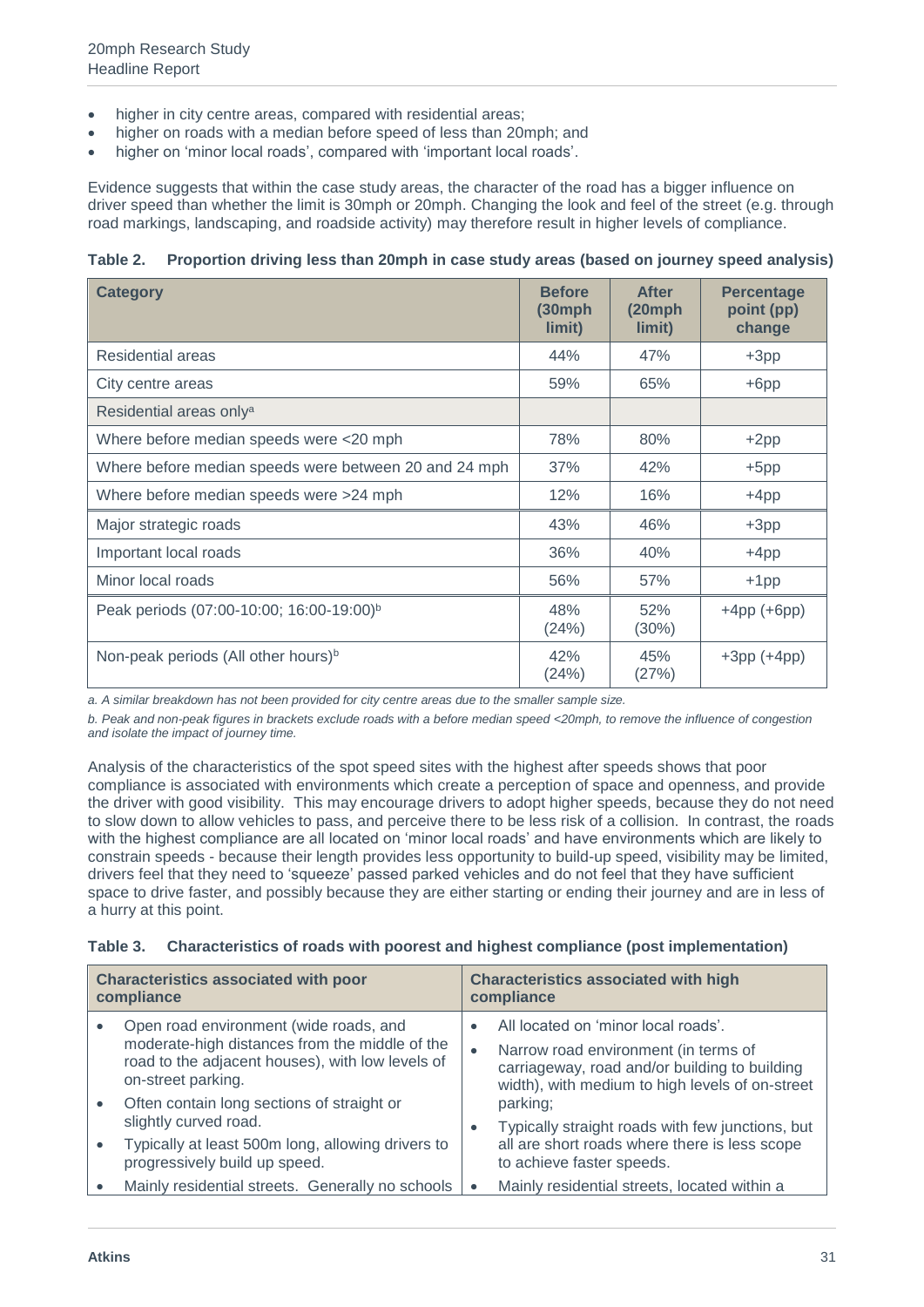| <b>Characteristics associated with poor</b><br>compliance |                                                                                                                                                                                                                               | <b>Characteristics associated with high</b><br>compliance |                                                                                                                                                                                |
|-----------------------------------------------------------|-------------------------------------------------------------------------------------------------------------------------------------------------------------------------------------------------------------------------------|-----------------------------------------------------------|--------------------------------------------------------------------------------------------------------------------------------------------------------------------------------|
|                                                           | or major trip attractors nearby which might<br>generate high levels of walking and cycling.                                                                                                                                   |                                                           | housing estate / area.                                                                                                                                                         |
|                                                           | Roads are likely to be used as through routes<br>as well as by local residents. In many cases,<br>they could be used as shortcuts or rat runs,<br>with drivers keen to maintain a higher speed to<br>reach their destination. |                                                           | Roads are likely to be used predominantly by<br>local residents leaving or arriving home. Most<br>drivers are likely to be either at the start or the<br>end of their journey. |

Compliance is higher in peak than non-peak periods; but if roads with a before median speed of less than 20mph are excluded, to remove the influence of congestion and isolate the impact of journey purpose, then the results show very little difference.

Spot speed data collected in one case study area suggests that 20mph compliance amongst HGV drivers (41%) is lower than for car (46%) and LGV (45%) drivers, with the difference found to be significant. The data was collected as part of the on-going programme to monitor roads where complaints have been received by the public, so overall levels of compliance are expected to be lower than elsewhere. It was not possible to undertake similar analysis for other case study areas.

### <span id="page-31-0"></span>**4.4. How has the profile of speeds changed?**

This section looks at how the profile of speeds has changed. Firstly, the actual changes in speed are examined at a case study and site specific level. Regardless of whether this is due to the introduction of the new speed limits, the actual changes are important in influencing subsequent outcomes such as the attractiveness of walking and cycling, perceptions about the environment, journey times, the number and severity of collisions, and environmental impacts. Secondly, the results of the comparator analysis are presented to estimate the extent to which the observed change can be attributed to the introduction of the 20mph limits.

#### **4.4.1. Actual changes in speed in the case study areas**

Journey speed analysis shows that the median speed has fallen by 0.7mph in residential areas and 0.9mph in city centre areas. Spot speed analysis shows a reduction in mean vehicle speed in four case study areas (based on both unweighted and flow weighted data<sup>22</sup>) varying from -0.9mph to -2.3mph; and in a fifth case study area (-1.5mph) based on flow weighted data only. There was no significant change in three case study areas.

Faster drivers have reduced their speed more, with the 85th percentile speed falling by -1.1mph in residential areas and by -1.6mph in city centre areas, based on journey speed data. This is a key finding, as other research shows that higher speeds are associated with increased safety risk (more collisions, increased severity, perceptions that the environment is not safe for vulnerable users).

The spread of speeds, indicated by the 15th-85th percentile range, has declined by 1.3mph in residential areas, and by 2.0mph in city centre areas, indicating more consistency in the driving speeds on 20mph limit roads.

The overall change in speeds is greater where speeds were faster before (the median speed fell by -1.3mph on residential roads with a before speed of more than 24mph). The reduction in speed was also greater on 'important local roads' (where the median speed dropped by 1.1mph); while on 'minor local roads', which make up the majority of the sample, the median speed was already below 20mph and dropped by just 0.1mph.

The results suggest that road characteristics have a much larger impact on the speeds that drivers choose to adopt than whether the road has a 30mph or 20mph limit. The differences in speed between the different road categories in Figures 5 and 6 (represented by the different coloured curves) are far larger than the

 $\overline{a}$ 

<sup>&</sup>lt;sup>22</sup> Unweighted metrics treat all sites equally, and reflect average speeds across the chosen sites; flow-weighted metrics place more emphasis on higher flow sites and are more representative of the behaviour of all drivers.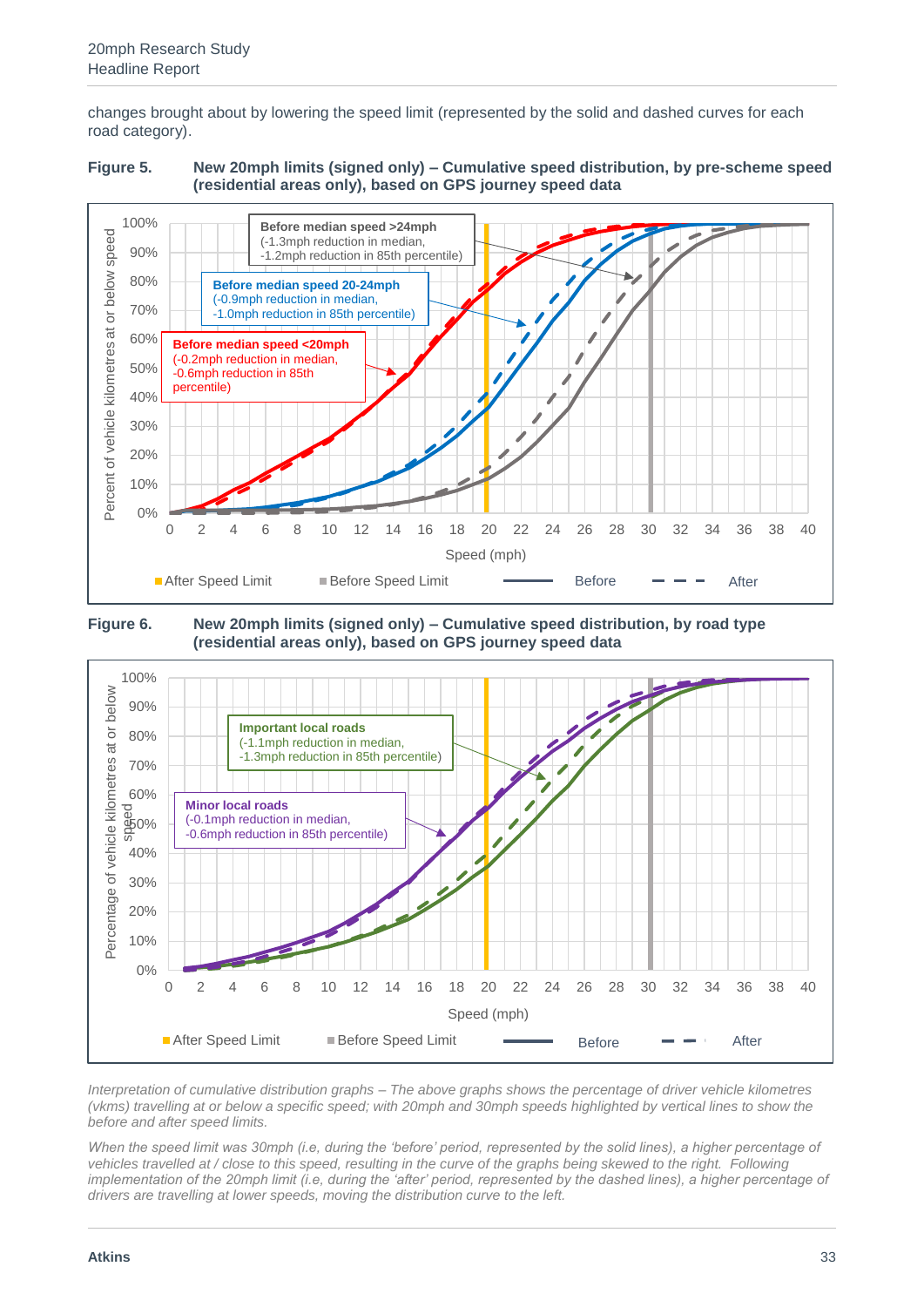The larger the shift to the left (and the bigger the gap between the before and after period), the higher percentage of *drivers now travelling at lower speeds. Similarly, the bigger the gap between the different road categories, the bigger the difference in speed, with the categories on the left showing the slowest speeds.*

Bigger changes were recorded at individual spot speed sites, with the change in mean speed varying from -7.2mph (reduction) to +4.3mph (increase); and the change in 85th percentile speeds varying from -9.0mph (decrease) to +7.6mph (increase).

None of the case studies stand out as performing particularly strongly or poorly overall in terms of the average change in speeds across the scheme areas. This is despite the schemes being implemented in a range of different geographical and speed environments.

#### **4.4.2. Comparator analysis (evidence of 20mph limit impact)**

To strengthen the evidence relating to changes, data for comparator areas has been used to compare case study trends with background trends on 30mph roads with similar characteristics to the case study areas. This provides a more robust methodology than a simple before and after analysis and interpretation of intervention logic; and provides evidence on the extent to which case study changes may be attributed to the introduction of 20mph limits.

Existing evidence suggests that there has been a small downward trend in speeds in recent years, across a range of road types, based on data collected by the DfT on locally managed A roads and free-flowing 30mph roads:

- Between December 2011 and December 2015, average vehicle speeds on locally managed A roads during the weekday morning peak dropped at a fairly consistent rate by 1.9mph, from 25.4mph to  $23.5$ mph<sup>23</sup>.
- In addition, between 2011 and 2016, there was a slight reduction in average free flow speeds for cars of less than 1 mph on 30 mph roads  $(31$  mph in 2011, 31 mph in 2016)<sup>24</sup>.

It is possible that this trend may have extended to the 20mph limit roads in the case study areas, and that the reduction in speeds reported in the above section may be simply a reflection of background trends and would have occurred even if the 20mph limits had not been introduced. Factors likely to affect background speeds in local areas include a general lowering of speed limits, national speed campaigns (such as the DfT's *Think!* road safety speed campaign), an increase in the number of fixed penalty notices issued for speed limit offences and increasing attendance at speed awareness / retraining courses<sup>25</sup>, and use of in-car technology (including satellite navigational devices which display the speed limit, cruise control, and speed limiters).

Each case study area has therefore been associated with a 30mph comparator area, used as a control for what would have been likely to occur over time had the 20mph signed only limits not been introduced. This provides context against which to measure the observed speed changes in the case study areas.

As highlighted in Chapter 1, for practical reasons it was only possible to obtain speed data for three comparator areas, each covering a  $20 \text{km}^2$  area. These have been matched to three groupings of case studies, based on geographical region, Rural Urban Classification, and index of multiple deprivation. For context, the case study areas included in the comparator analysis cover a combined area of 110km<sup>2</sup>.

Statistical analysis shows a significant reduction in speeds, relative to comparator areas, for important local roads in residential areas and for an aggregation of all road types in city centre areas:

The relative change on important local roads in residential areas is estimated at -0.81mph for the median speed, -1.11mph for the 85th percentile speed, and -1.0mph for the 15th-85th percentile range.

 $\overline{a}$ 

<sup>&</sup>lt;sup>23</sup> Department for Transport (2017a) Average speed on local 'A' roads: monthly and annual averages (Table CGN0501) – updated May 2017.<https://www.gov.uk/government/statistical-data-sets/average-speed-and-delay-on-local-a-roads-cgn05>

<sup>&</sup>lt;sup>24</sup> Department for Transport (2017) Free flow vehicle speeds in Great Britain: 2016 tables

<https://www.gov.uk/government/statistics/free-flow-vehicle-speeds-in-great-britain-2015>

<sup>&</sup>lt;sup>25</sup> Between 2011 and 2016 the number of fixed penalty notices issued nationally for speed limit offences (across all speed limits) increased by 30%, and the proportion attending driver awareness / retraining courses increased from 14% to 46% (Police powers and procedures, England and Wales, year ending 31 March 2017, Home Office).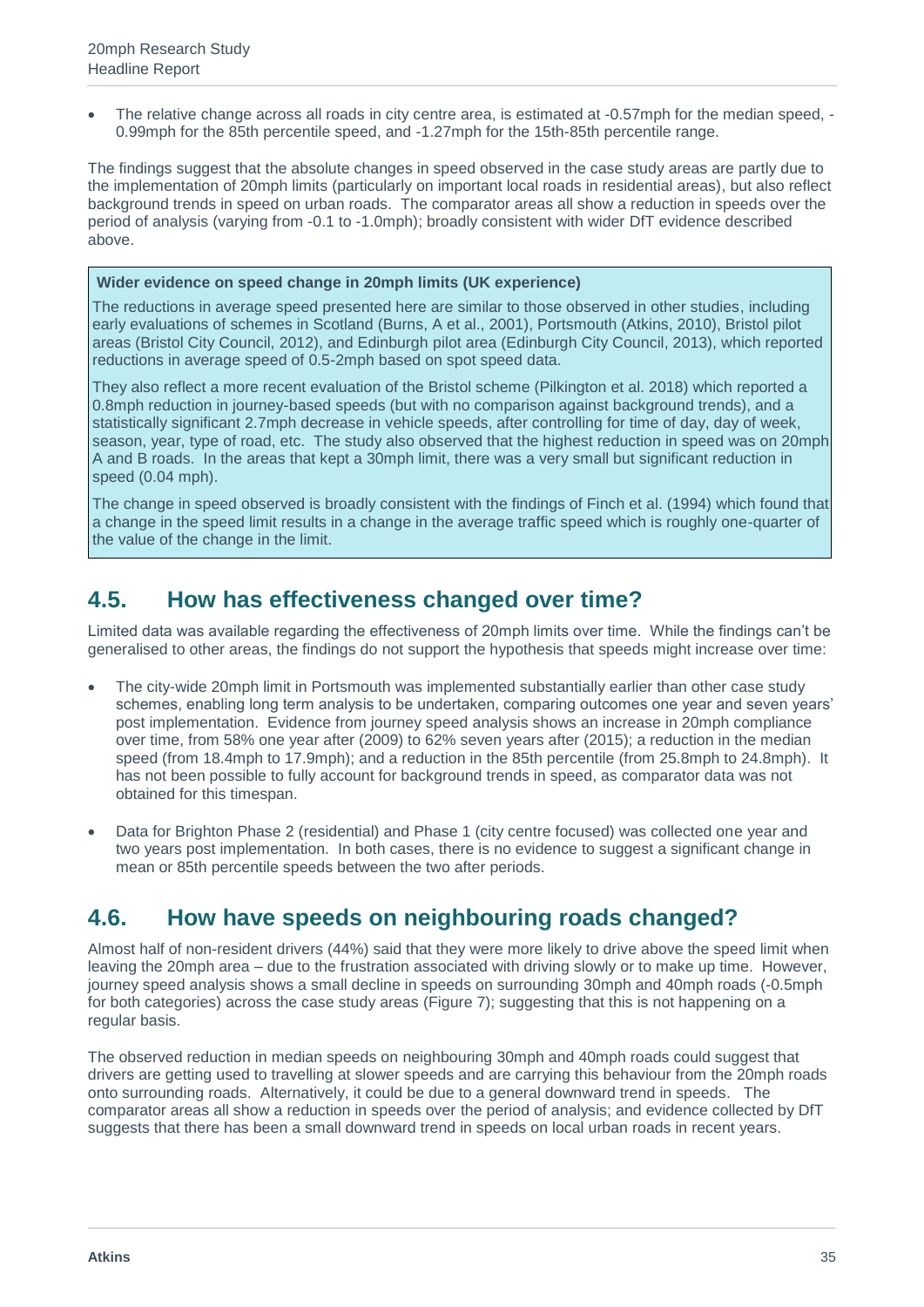#### **Figure 7. Cumulative speed distribution for new 20mph roads, and nearby 30mph and 40mph roads (residential areas only), based on GPS journey speed data**



*For all categories of road, the 'after' (dotted) curve is to the left of the 'before' curve, indicating a lowering of speeds.*

## <span id="page-35-0"></span>**4.7. Have residents and drivers noticed a change in speed?**

The majority of resident (about two-thirds) and non-resident drivers (just over half) have not noticed a reduction in the speed of vehicles, and do not perceive there to be fewer vehicles driving at excessive speeds for the area. This is not surprising as the actual reduction in speeds has been small.

#### <span id="page-35-1"></span>**4.8. What do drivers say about their own driving behaviour?**

**Compliance** – Approximately four fifths of drivers (residents 78%, and non-residents 83%) participating in the surveys stated that they complied with the 20mph limit most of the time. This is higher than indicated by the journey speed and spot speed data. This may be because respondents are unaware of their true speed or are reluctant to admit to speeding in their local area.

**Change in driving speed** – Some 69% of resident drivers and 74% of non-resident drivers stated that they now drive at a slower speed than previously.

**Consistency of driving speed** – It has not been possible to collect evidence to assess whether 20mph limits have resulted in smoother, more consistent driving at an individual driver level (with less acceleration and deceleration).

**Propensity to speed on different types of roads** – Around half of resident drivers and non-resident drivers acknowledged a tendency to speed. Propensity to speed tends to be broadly similar on 20mph limit roads, 30mph and motorway roads (e.g. 35%, 37%, 41% of non-resident drivers). However, some drivers felt that they were less likely to speed on 20mph roads with traffic calming (23% of non-resident drivers).

#### <span id="page-35-2"></span>**4.9. Do 20mph limits make slower speeds more acceptable?**

Most resident drivers (72%) and non-resident drivers (69%) agreed that *"the 20mph limit makes it more acceptable to drive at a lower speed"*.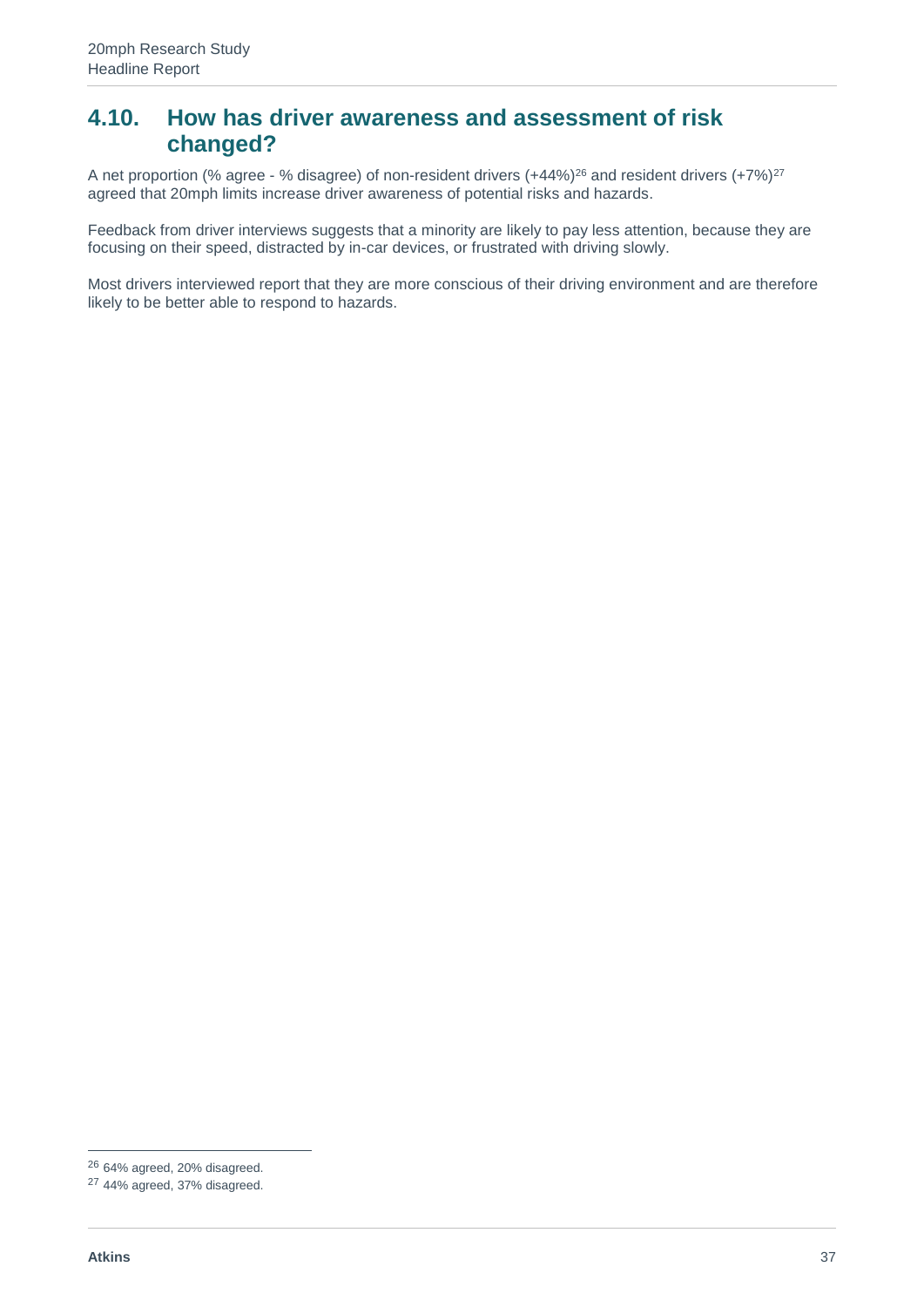## <span id="page-37-0"></span>**5. What factors influence speed compliance?**

### <span id="page-37-1"></span>**5.1. Introduction**

The previous chapter shows that 53% of drivers in residential areas and 35% in city centre areas are exceeding the 20mph limit (based on journey speed analysis); although only 30% and 15% respectively are driving faster than 24mph<sup>28</sup>.

This chapter examines the factors associated with compliance and non-compliance; the role of enforcement in encouraging compliance; and what would make drivers comply more.

For context, DfT Circular 01/2013 (Setting Local Speed Limits) states that *"speed limits should be evidenceled and self-explaining and seek to reinforce people's assessment of what is a safe speed to travel. They should encourage self-compliance."* With specific reference to 20mph limits, it states that *"there should be no expectation on the police to provide additional enforcement beyond their routine activity, unless this has been explicitly agreed".*

Furthermore, police guidelines<sup>29</sup> indicate that enforcement should be reactive rather than proactive, and targeted where there is deliberate offending / disregarding, and the limits are clear (see Section 1.6).

### <span id="page-37-2"></span>**5.2. What factors are associated with compliance?**

Non-resident drivers participating in the in-depth interviews were asked why they or others did or didn't abide by the 20mph limit. Focus group participants were asked about enforcement, the consequences of exceeding 20mph, and driving behaviour in different circumstances. The most frequently mentioned themes were:

- road environment (drivers adapt to the conditions and nature of the road, and some roads encourage slower speeds because they have characteristics which make it difficult or unsafe to travel faster, due to their geometry, presence of parked vehicles, or higher traffic flows);
- presence of vulnerable users (e.g. near a school or hospital) or around areas of high pedestrian activity;
- discussion within the community about road safety; and
- drivers with children (who may be more likely to recognise the benefits).

In addition, young drivers commented that they pay more attention to the limit when driving locally, due to the high profile of the scheme within the local community and because the importance of complying with the 20mph limit had been instilled in them when learning to drive in the local area. However, this behaviour is not necessarily applied when driving elsewhere (where they are less aware / conscious of the limit) or on roads with higher speed limits.

## <span id="page-37-3"></span>**5.3. What factors are associated with non-compliance?**

Drivers and focus group participants identified **lack of enforcement** and lack of concern about the consequences of speeding as the primary reason for non-compliance. Drivers typically want to reach their destination quickly and want to drive faster than 20mph for various reasons (see below). Lack of visible enforcement activity, most of the time, means that there is little to deter them from doing so.

Other common themes identified in the focus groups and driver interviews include the following:

- time pressures and pace of life (drivers are in a hurry and want to get to their destinations quickly);
- frustration (20mph seems very slow);

<sup>&</sup>lt;sup>28</sup> This is the recommended threshold for fixed penalty notices or speed awareness courses in the ACPO Speed Enforcement Policy Guidelines 2011-2015. In addition, Circular 01/2013 suggests that where average speeds exceed 24mph the introduction of signage only is unlikely to lead to 20mph compliance.

<sup>29</sup> Speed Enforcement Policy Guidelines 2011-2015: Joining Forces for Safer Roads (ACPO).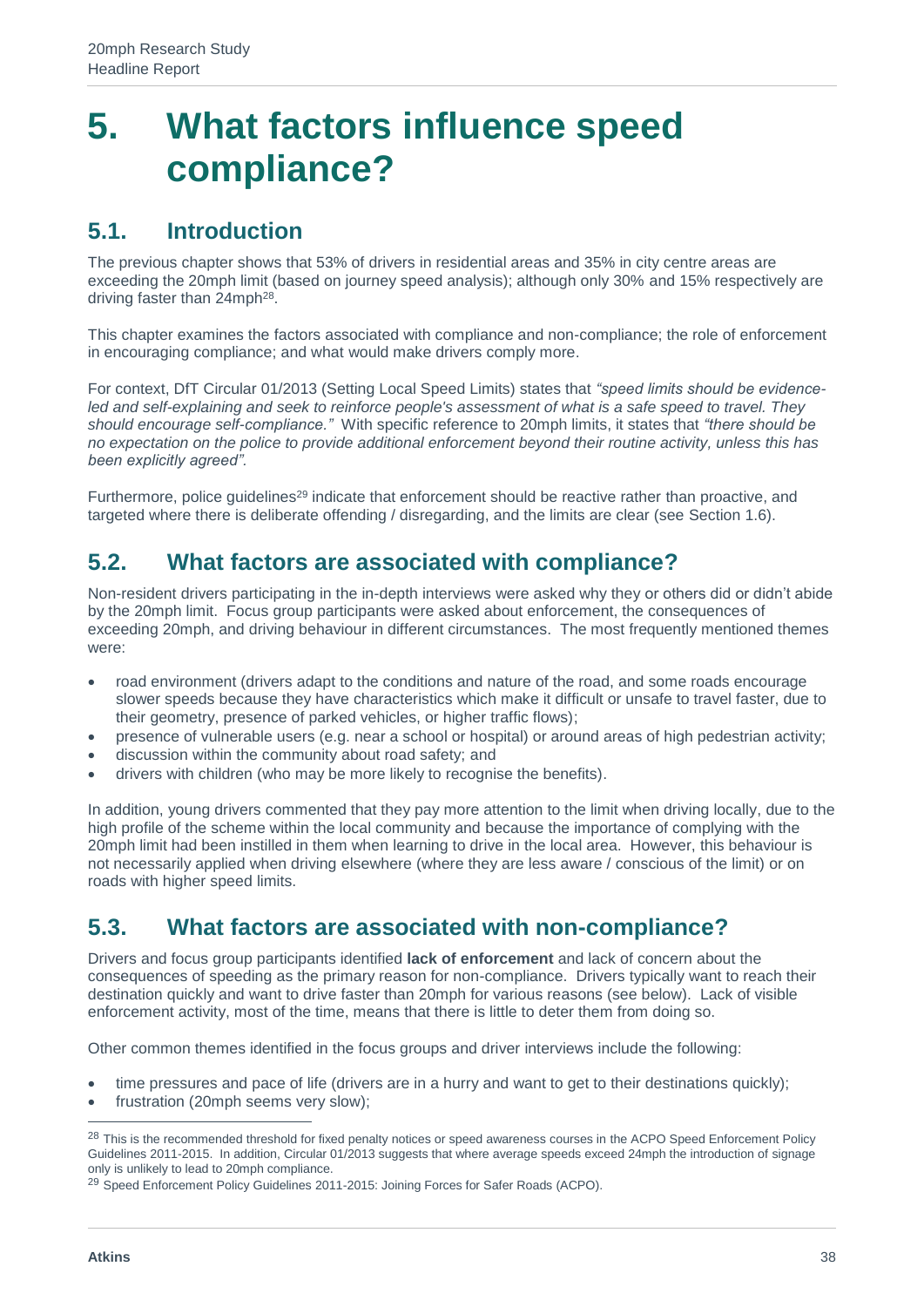- speed limit perceived unnecessary or inappropriate (drivers feel that they are able to drive safely at higher speeds, or instinctively adapt their driving speed to the conditions and nature of the road – see next bullet);
- road environment and time of day (higher speeds are more likely on roads which are wide, straight, without parked cars, and with less traffic to hinder or enforce slower speeds);
- influence or pressure from other drivers:

and to a lesser extent:

• 20mph is an uncomfortable speed; and lack of awareness of limit.

In addition, lack of awareness of own driving speed may be a factor; along with incorrect information about speed limits on satellite navigation devices.

#### <span id="page-38-0"></span>**5.4. What is the role of enforcement in encouraging compliance?**

There was considerable discussion about the topic of enforcement within the focus group and driver interviews.

**Level of enforcement** – Evidence provided by the case study authorities (interviews with police and local authority officers) suggests that, most of the time, the level of enforcement<sup>30</sup> has been low across the case study areas; broadly reflecting the guidance set out in DfT Circular 01/2013 and ACPO Speed Enforcement Policy Guidelines 2011-2015. Community-based initiatives (e.g. community speed watch, and education interventions for offenders), and vehicle activated signs have been implemented in a few locations, but have been sporadic and involved a small number of interventions only. This is likely to have contributed to the small change in average speed observed across all of the case studies, and the absence of any particularly strong performers in terms of speed reduction. One example of a more proactive approach to police enforcement is Operation Hawmill in Calderdale which resulted in 34 tickets being issued for speeding on 20mph limit roads over a 6 month period.

**Should 20mph limits be enforced more?** – While lack of enforcement appears to be a key reason for noncompliance, the public had mixed views on whether levels of enforcement activity on 20mph roads should be increased in practice. Reasons for not enforcing the limits more included the likely cost, other competing pressures on police resources, and because those who do exceed the limit aren't doing so excessively. Views were mixed on the relative focus which should be placed on enforcement of 20mph limits compared with other limits (30mph-70mph).

**Effectiveness of vehicle activated signs** – Evidence from two case studies suggest that vehicle activated signs can achieve substantial reductions for short periods, but locations need to be re-visited to maintain benefits.

#### <span id="page-38-1"></span>**5.5. What would make drivers comply more?**

**Main suggestions** – Drivers and focus group participants highlighted the pros and cons regarding the various enforcement options available (police presence, speed cameras and average speed cameras, vehicle activated signs, awareness campaigns, awareness courses, social media, initiatives to name and shame offenders).

It is worth noting that the results of a recent evaluation of the National Speed Awareness Course (NSAC)<sup>31</sup> indicated that participation in the course was more effective at reducing speed reoffending than a Fixed Penalty Notice (comprising a fine and penalty points) over a period of 3 years following the initial offer to attend. This result was obtained using a variety of analytical approaches giving greater confidence that differences in reoffending rates are due to participation in the course rather than other factors (such as differences in the attitudes or characteristics of those who do and do not take the course).

<sup>&</sup>lt;sup>30</sup> Police guidelines indicate that enforcement should be reactive rather than proactive, and targeted where there is deliberate offending / disregarding, and the limits are clear (see Section 1.6).

<sup>31</sup> Ipsos MORI, et. al., (2018); Impact Evaluation of the National Speed Awareness Course.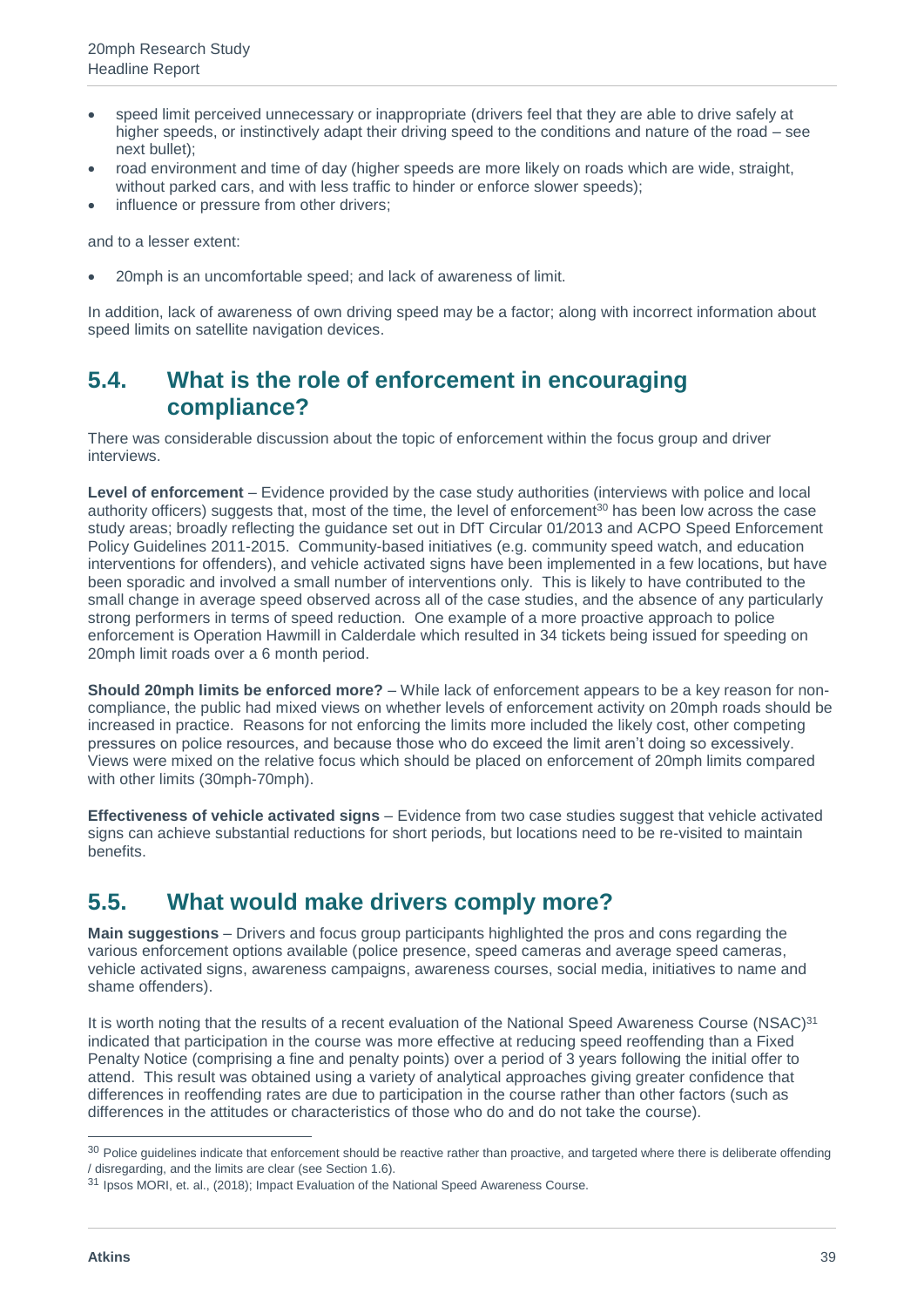**Role of traffic calming** – There was moderate support for introducing traffic calming measures to encourage compliance (with 44% of resident drivers and 38% of non-resident drivers agreeing).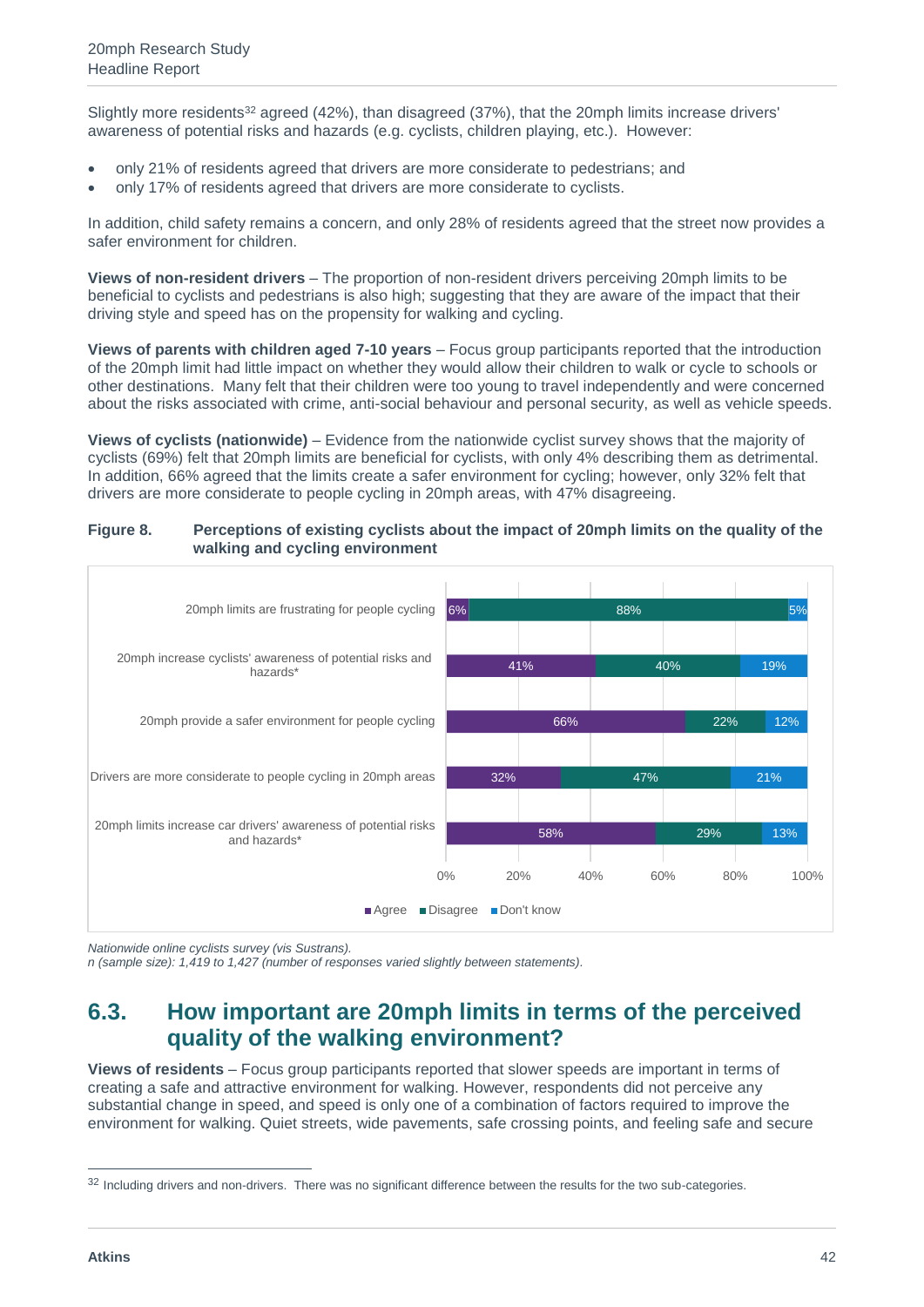A Roadside Education Programme, supported by the Police and local schools, was introduced whereby drivers travelling in excess of the speed limit were invited to take part in various education activities, rather than taking points on their licence. These included a roadside education bus, where they could go inside DQG ZDWFK D YLGHR HISODLQLQJ WKH GLIIHUHQFHV RI WUDYH where a court situation was played out with children from local schools interrogating the offender. The Council would like to have continued these interventions but are currently unable to due to resource constraints.

However, regular updates are provided on social media, regarding the latest 20mph news and events. This includes interviews with taxi drivers about why they support the 20mph limit, news about local businesses actively supporting the limit, interviews with business and community leaders about their daily commute on foot and by cycle, and information about cycle routes throughout the city.

Images taken from: www.the20effect.com

#### Lessons and considerations for decision -makers  $2.6.$

The findings of the process evaluation have identified a number of lessons and considerations for decision makers.

Clarity around strategic case, objectives and outcomes - Only a small proportion of case study schemes were specifically identified in WKH ORFDO @cal WanspbrLPMan find related strategies. In addition, scheme objectives were often not clearly documented, with most authorities setting out the intended outcomes in a more descriptive manner on their website. Local authority officers often did not have a clear understanding of the relationship between lowering the speed limit and impacts associated with congestion. air quality and active travel (i.e. how exactly these outcomes might occur, in what contexts, and the scale of likely change), reflecting the limited research evidence available at the time.

Appropriate consideration and articulation of the strategic rationale for the scheme, the objectives to be delivered, and intended outcomes is a key requirement for ensuring any intervention is effective and delivers maximum value. In the case of 20mph limits, such an approach is important in terms of:

- understanding the extent to which schemes can contribute to policies relating to transport, health,  $\mathsf{X}$ environment, the local economy and local communities;
- identifying opportunities to link the scheme with related transport and wider policy initiatives, as part of  $\mathsf{X}$ an integrated strategy to address broader policy objectives;
- identifying and ensuring buy-in from appropriate partners (including funding):  $\mathsf{X}$
- x establishing a common understanding of scheme benefits and what success looks like; and
- x ensuring the right outcomes are monitored to determine whether the scheme has been successful.

This study substantially strengthens the evidence base that policy makers are able to draw on, but empirical evidence regarding wider impacts (relating to the local economy, the environment and health) is weak. inconclusive, or complex (particularly regarding air quality) and there remains an evidence gap regarding the impact of 20mph limits on these areas.

Integrated approach  $\pm 20$ mph schemes have the potential to deliver a wide range of benefits, and in the longer term, health, environmental and community benefits could be greater than the more obvious road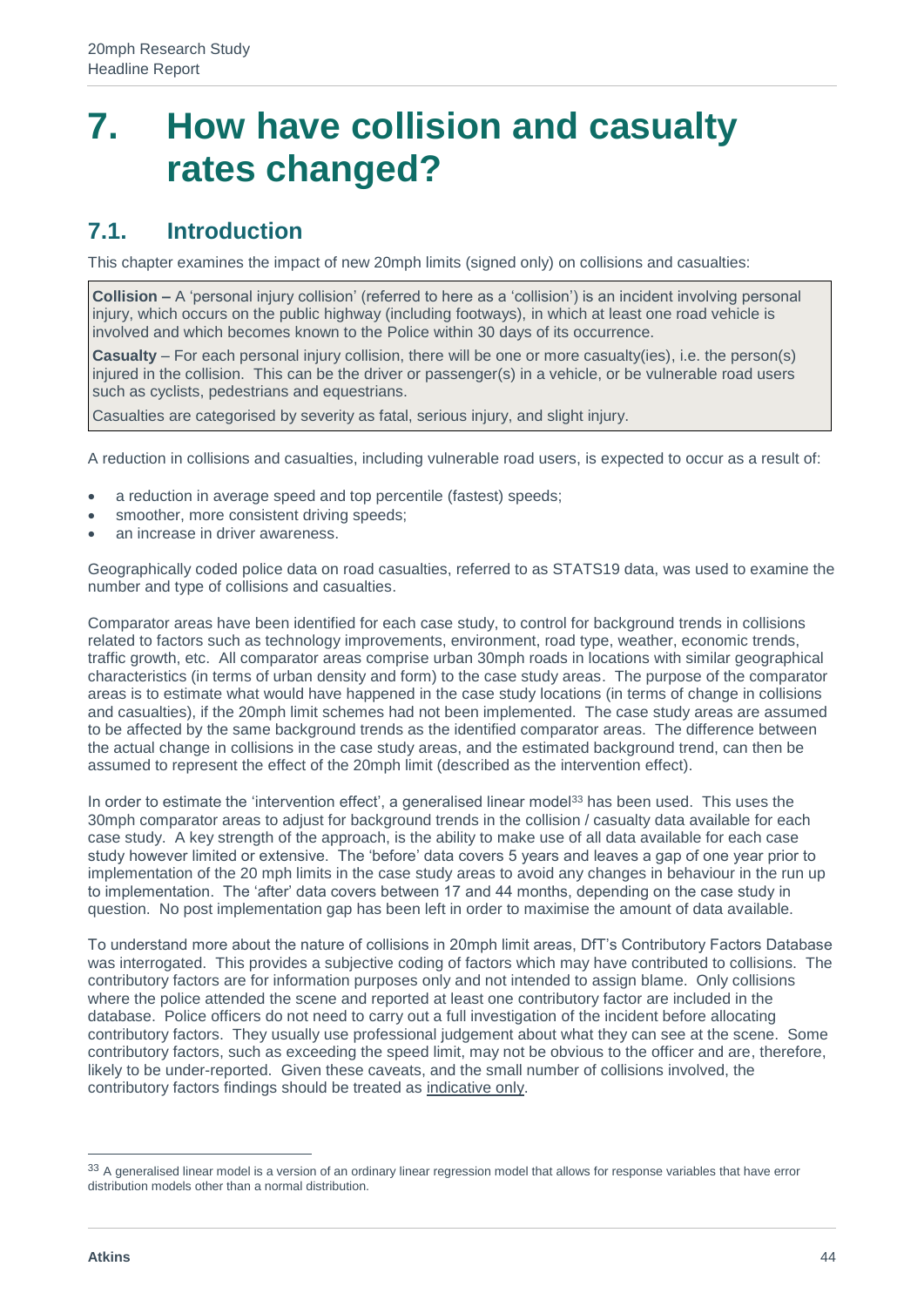**Existing evidence on factors affecting collision and casualty rates** – There is an established positive relationship between vehicle speed and collisions<sup>34</sup> – the higher the speed, the more collisions and where collisions do occur, the higher the risk of a fatal injury at higher speeds. The spread of speeds and proportion of vehicles driving above the speed limit are also important.

Other factors affecting collisions and the severity of casualties include traffic volume, road type, land use and area type, user type, and socio-demographic characteristics. These influences have been considered in the selection of comparator areas.

In addition, the DfT has published data to show that the number of collisions per year is reducing, due to improved vehicle technology and other factors. The background trend is therefore an important consideration in any statistical analysis undertaken.

**Change expected in case study areas** – Evidence presented in Chapter 4 shows that there has been a small reduction in average speed in the case study areas, the speed driven by the fastest drivers (when collision likelihood and severity is highest), and the range of speeds. The results of the comparator analysis indicate that the changes are partly due to the implementation of 20mph limits but also reflect the general downward trend in speeds on urban roads. Nevertheless, theory suggests that the small reduction in actual speeds is likely to have had a positive influence on reducing the number of collisions and casualties in the case study areas. Finch et al. (1994) and Taylor et al. (2000) show that a change in mean spot speed of 1mph can be expected to reduce injury collisions by 5-6%. It is reasonable to expect a change of this order in the case study areas as a result of both the 20mph limits and the background trend. However, the change associated with just the 20mph limits is expected to be substantially less.

Collision numbers are also influenced by flow and road standard<sup>35</sup>, and substantial changes in traffic flow can be expected to impact on any relationship between speed reduction and collision rates. The data available is limited, but suggests that background traffic flow has increased in the residential case study areas, and has either increased or remained broadly stable on case study 20mph roads. In general, traffic flow is, therefore, expected to have had a neutral or dampening effect on any relationship between speed reduction and collision rates. The picture is more complex in the city centre case studies, as discussed later in this chapter.

**Characteristics of 'before' collisions** – During the five year 'before' period, the majority of injuries were slight (87%); two fifths of those injured were pedestrians (24%) or cyclists (17%); and a fifth (18%) involved children or older persons. Higher classification roads (with higher traffic flows) had much higher collision rates per road kilometre than lower classification roads: 7.92 on 'important strategic roads', 2.35 on 'important local roads', and 0.30 on 'minor local roads'. The majority of road length in case study areas is in the 'minor local road category', representing over 90% of road length in most case study areas. The exceptions are the two city centre case studies (Brighton Phase 1 and Winchester City Centre) where the proportion of 'important strategic roads' and 'important local roads' is 26% and 40% respectively.

The most common contributory factors (taking into account the data limitations outlined above) were all related to the failure to observe what is happening on the road network: Driver failed to look properly (37%), Pedestrian failed to look properly (17%), Failed to judge other person's speed (15%).

#### <span id="page-44-0"></span>**7.2. How have collision and casualty rates changed in case study areas?**

#### **7.2.1. Residential case study areas**

**Relative change** - The comparator analysis indicates that there is insufficient evidence to conclude that there has been a significant change in collisions and casualties following the introduction of 20mph limits in residential areas, in the short term (based on the post implementation data available to date).

<sup>34</sup> See Taylor et al. (2000), Finch et al. (2004), Elvik (2009), Richards (2010), Kröyer et al. (2014).

<sup>&</sup>lt;sup>35</sup> As reported earlier, higher classification roads (with higher flow) have much higher collision rates per kilometre than lower road classifications: 7.92 on important strategic roads (FRC1-3), 2.35 on important local roads (FRC4-5), and 0.30 on minor local roads (FRC6-7), based on before data.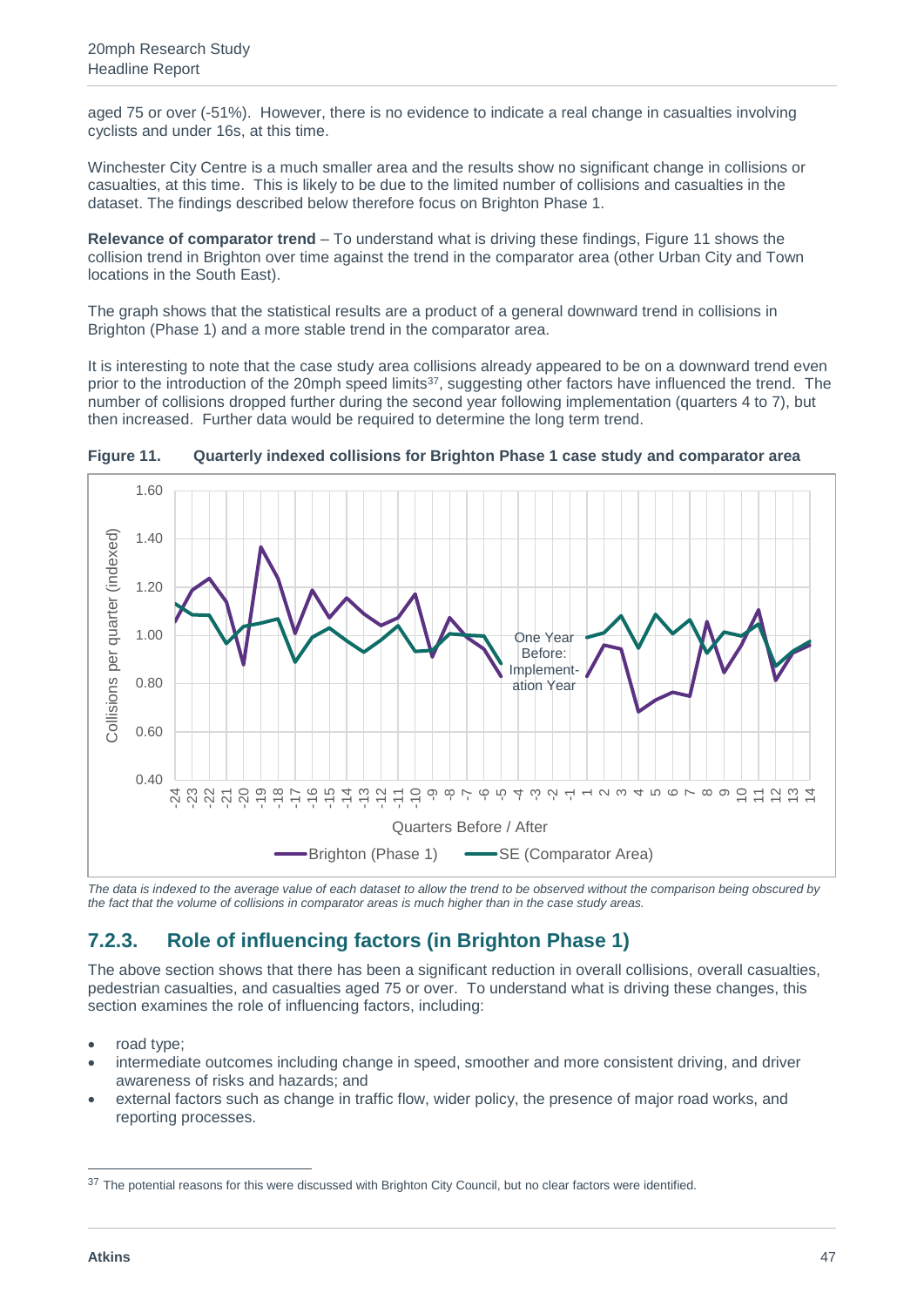**Change by road type** – The changes also appear to be a reflection of the city characteristics; and the blanket implementation of 20mph limits across all roads within the scheme area, including higher flow A and B roads which have typically been excluded from the residential case study schemes.

Analysis by road type shows that there has been a significant reduction in collisions across all road types, but the change has been most pronounced on major strategic roads (-23.7%). These roads have higher flows and much higher per km collision rates than less strategic routes, and the change on these roads contributes substantially to the overall change reported for Brighton Phase 1. Although not as marked, the reduction in collisions on lower order roads in Brighton Phase 1 is also significant (-16.1% on important local roads, and -15% on minor local roads). This contrasts to the experience in other case study areas, comprised predominantly of minor local roads, where there has been no significant change.

Brighton Phase 1 includes the area surrounding the city centre. It is likely that many of the roads categorised as 'important local roads' and 'minor local roads' have higher traffic flows and hence collision rates than similar grade roads in more residential areas. Although many of the minor roads are residential in nature, their proximity to the city centre makes them key distributor roads (which often include shops, services, and offices), and means that they are likely to be used by through traffic as well as local residents. The potential for conflict is likely to be higher than on minor roads in more residential areas, and the potential for a reduction in collisions therefore more likely. This theory is supported by data on collisions per km by case study area, which shows that on all road types, collision rates are higher in Brighton Phase 1 than in the other case study areas.

**Change in speed** – In the core city centre and in the adjacent residential area, the median speed fell by 0.8mph and 1.0mph respectively, the 85th percentile speed by 1.5mph and 1.5mph (representing a reduction in the fastest speeds), and the 15th-85th percentile speed by 1.6mph and 1.9mph (indicating more consistency in the driving speeds on 20mph limit roads). These changes are all expected to have had a positive influence on collision and casualty numbers.

**Change in driver awareness** – A net proportion of non-resident drivers agreed that 20mph limits increase driver awareness of potential risks and hazards (58% agreed, 13% disagreed); but residents were more likely to disagree (30% agreed, 40% disagreed)<sup>38</sup>. The results suggest that there are mixed views on whether 20mph limits are perceived to have a positive influence on driving standards; and there is insufficient evidence to determine whether driver awareness has had a positive influence on reducing collisions.

**Change in traffic flow** – The traffic data available for Brighton Phase 1 for the before and after periods<sup>39</sup> suggests that a reduction in traffic flow on A roads (-4%) has contributed to the large change in collisions on 'major strategic roads', but is unlikely to be the key driver of change. On important local roads, the significant reduction in collisions appears to have occurred against a backdrop of little change in traffic (-1%). On minor local roads, the significant reduction in collisions appears to have occurred despite a reported 8% increase in traffic on these roads.

**Other factors** – There is no substantial evidence to suggest that the identified change is due to a change in road safety policy or collision reporting processes.

**Summary** – Based on the evidence currently available, the conclusion is that the introduction of 20mph limits on higher flow roads has contributed to the significant reduction in the number of collisions and casualties recorded within the Brighton Phase 1 area, based on three years of post implementation data. However, collisions are known to fluctuate over time and further data is required to determine the longer term impacts of the speed limit change.

There has been a small reduction in speeds which is expected to have had a positive influence on safety outcomes, but there is insufficient evidence to determine whether drivers in Brighton are now more aware of hazards and risks, and whether this has influenced the number of collisions in the after period. A reduction in traffic flow on A roads has contributed to the large reduction in collisions on 'major strategic roads', but is

 $38$  Non-resident drivers sample = 131. Residents sample = 201.

<sup>39</sup> Evidence from the GB Road Traffic Count data collected by DfT shows a 4.1% reduction in annual traffic flow on major A roads in Brighton Phase 1, comparing average annual flow six years before implementation and four years post implementation. Data was also collected by the local authority over a 7 day period in Jun 2013 (just prior to implementation) and Jun 2015 (just over two years post implementation). Data was collected at 15 sites on important local roads (FRC4-5) and 37 sites on minor local roads (FRC6-7).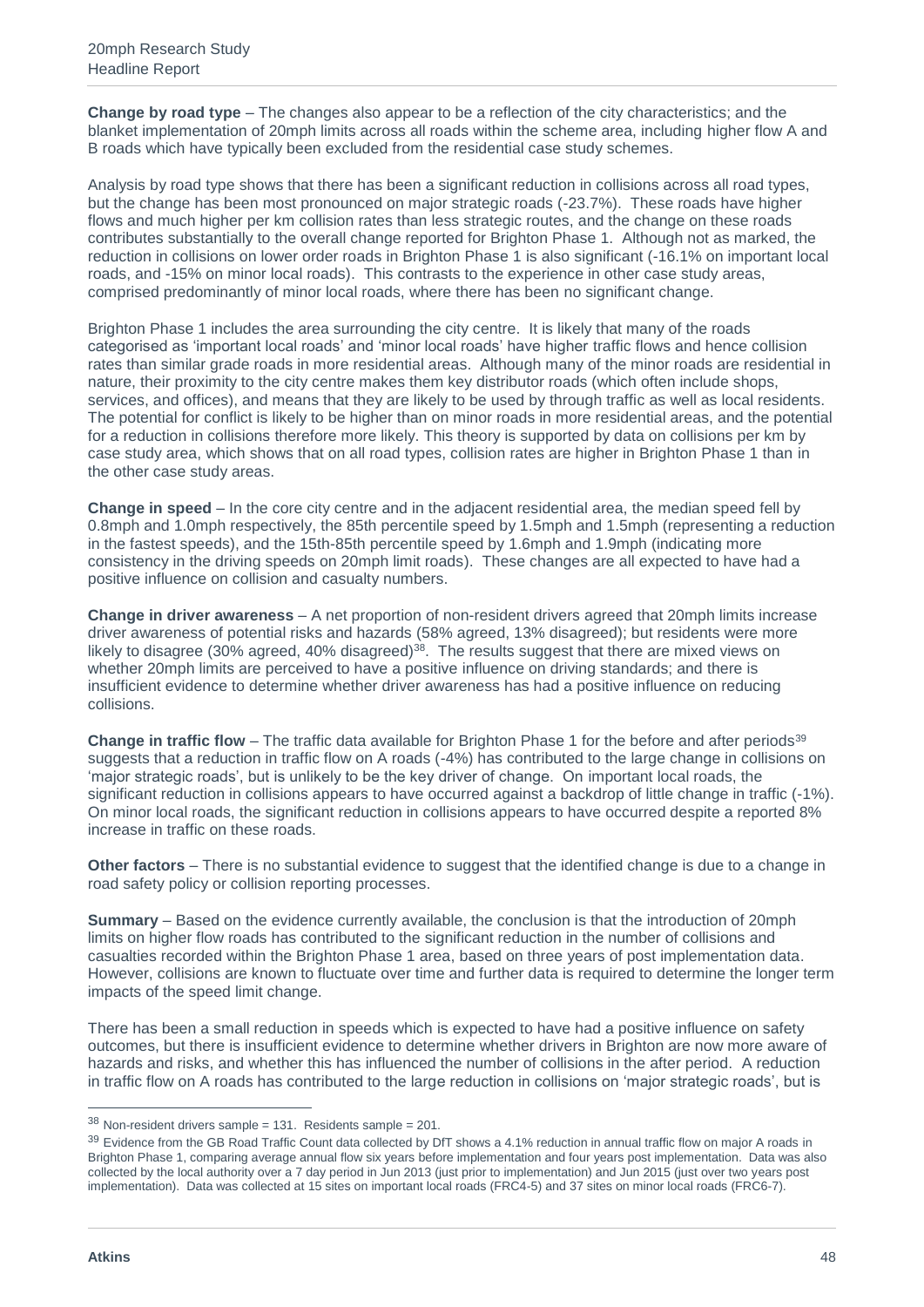unlikely to be the key driver of change given the scale of reduction in collisions on major strategic roads. Changes in traffic flow do not appear to have contributed to the significant reduction in collisions on 'important local roads' and 'minor local roads'.

#### **7.2.4. Overall**

This study has examined the short-term changes in collisions and casualties across the case study areas.

In the majority of the case studies (including the aggregated set of residential case studies) the evidence available to date shows no significant change in collisions and casualties in the short term. While a number of individual case studies show a greater reduction in collisions / casualties than in the corresponding comparator areas, these results are based on very small sample sizes and it is not possible to attach any confidence to their significance.

There is some evidence to suggest a positive 20mph impact in one location (Brighton Phase 1). Here a blanket 20mph limit was introduced covering both major and minor roads and there is sufficient data for a statistical test to show a statistically significant change in collisions and casualties relative to the 30mph comparator area. It should be stressed that this represents just one case study, and the extent to which the findings are transferable to other locations is unclear.

In both cases, further data is required to determine the long term impact of 20mph limits. Collision and casualty rates are known to fluctuate from year to year, and the post implementation data currently available may not be indicative of the longer term trend.

Wider evidence on signed only schemes is limited, and tends to be based on short periods of 'after' data. In general, the studies have not compared against background trends or have compared changes against those observed on more major roads.

### <span id="page-48-0"></span>**7.3. Has there been a change in collision contributory factors?**

Table 4 shows that the most common contributory factors on case study area roads are all related to the failure to observe what is happening on the road network: Driver failed to look properly (37%), Pedestrian failed to look properly (17%), Failed to judge other person's speed (15%). Slower speeds provide more time for road users to observe and respond to hazards, and are expected to lead to a reduction collision associated with these factors. However, it is also possible that reducing the speed limit may make pedestrians complacent or drivers frustrated, resulting in an increase in 'failed to look properly' incidents or frequency of 'careless/reckless' behaviour.

Seven of the top ten contributory factors within the case study areas are also present within the list of top ten contributory factors nationally. The exceptions are Pedestrian – Careless/reckless/in a hurry (7%), Disobeyed stop sign/marking (5%), and Stationary or parked vehicles (5%); a reflection of the case study characteristics and the fact that 20mph limits have generally been introduced on minor roads with more pedestrian activity.

| <b>Top 10 contributory</b>               | <b>Case study areas</b> |               | <b>GB 2015 Top 10 contributory factors</b> |               |
|------------------------------------------|-------------------------|---------------|--------------------------------------------|---------------|
| factors (vehicles<br>unless stated)      | No.                     | $\frac{0}{6}$ | Rank                                       | $\frac{0}{0}$ |
| <b>Failed to look</b><br>properly*       | 528                     | 37%           |                                            | 46%           |
| Pedestrian - Failed<br>to look properly* | 248                     | 17%           | 6                                          | 9%            |
| Failed to judge other<br>person's speed* | 219                     | 15%           | $\mathbf{2}$                               | 23%           |
| Poor turn or<br>manoeuvre                | 171                     | 12%           | 4                                          | 17%           |

#### **Table 4. Contributory factors associated with collisions in case study areas prior to implementation (findings to be treated as indicative only, due to dataset limitations)**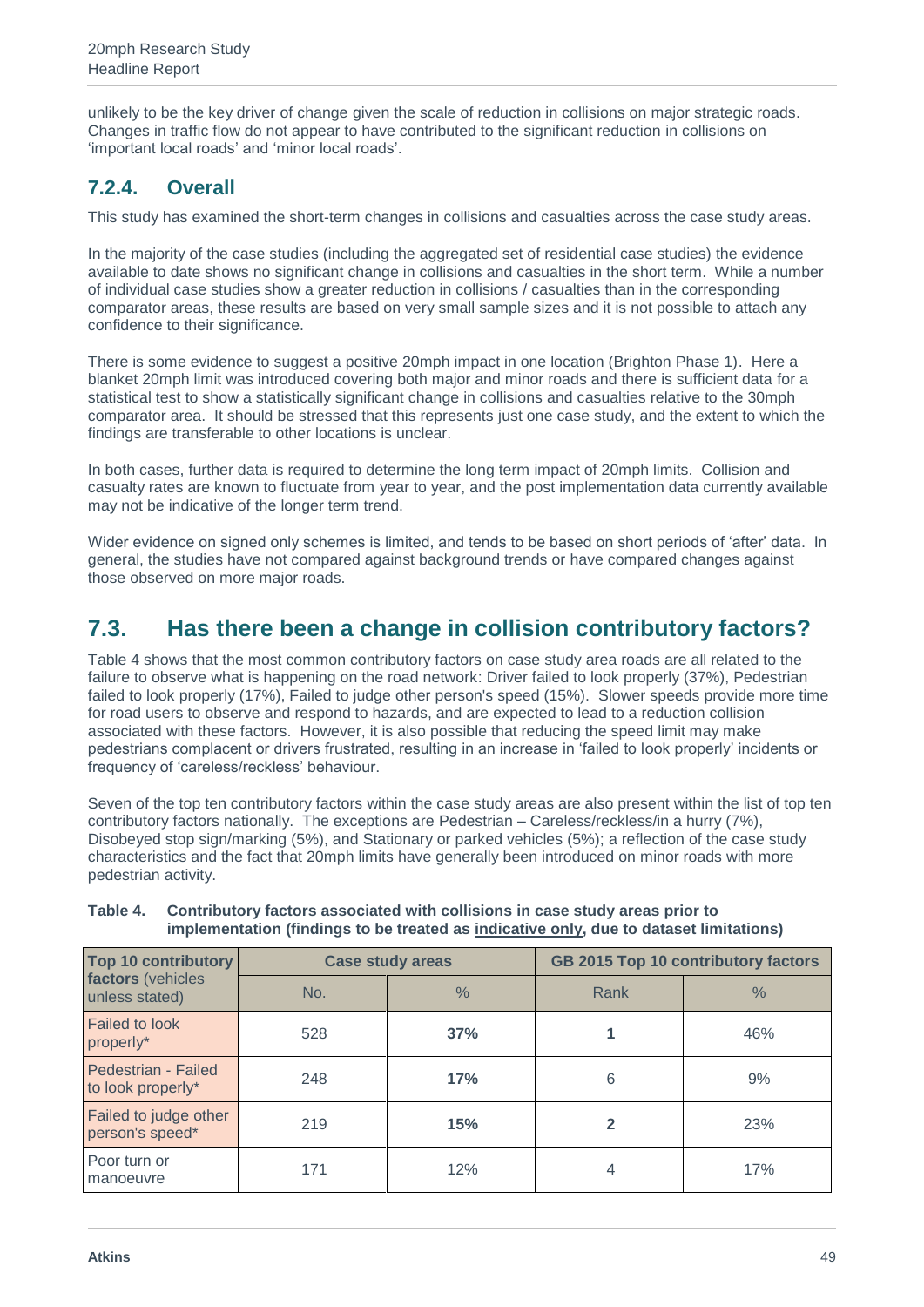| <b>Top 10 contributory</b>                        |     | <b>Case study areas</b> | GB 2015 Top 10 contributory factors |      |
|---------------------------------------------------|-----|-------------------------|-------------------------------------|------|
| factors (vehicles<br>unless stated)               | No. | $\frac{0}{0}$           | Rank                                | $\%$ |
| Careless/Reckless/<br>In a hurry*                 | 162 | 11%                     | 3                                   | 19%  |
| Pedestrian -<br>Careless/Reckless/<br>In a hurry* | 98  | 7%                      | N/A                                 | N/A  |
| Slippery road<br>(due to weather)                 | 87  | 6%                      | 7                                   | 8%   |
| Loss of control*                                  | 80  | 6%                      | 5                                   | 13%  |
| Disobeyed Stop sign<br>/ markings                 | 77  | 5%                      | N/A                                 | N/A  |
| Stationary or parked<br>vehicles                  | 75  | 5%                      | N/A                                 | N/A  |

*\*Factors most likely to be affected by a change in speed limit are highlighted in pink.*

A comparison of the occurrence of the above factors in the before and after periods has been undertaken. The findings should be treated as indicative only due to the limitations of the dataset, and further evidence is required to draw firmer conclusions.

The most common contributory factors in the 20mph limits include a mix of factors, with some of them likely to be affected by changes in vehicle speeds and others less so. Both types of factors show percentage point changes in frequency, demonstrating the difficulty in analysing what impact, if any, has occurred due to the introduction of 20mph.

Some driver-related factors which were expected to be less prevalent in 20mph limits (e.g. Failed to look properly, and Failed to judge other person's speed) have actually increased after scheme implementation.

Concerns that reducing the speed limit to 20mph may make pedestrians more complacent are not validated, with pedestrian-related factors (e.g. Pedestrian - Failed to look properly, Pedestrian - Careless/Reckless/In a hurry) showing no significant change or a small decrease in frequency after 20 mph limits were implemented.

However, the data does provide some tentative evidence to support concerns that lowering the speed limit may increase driver frustration and distraction, with a significant increase in the proportion of collisions categorised as 'Careless / reckless / in a hurry'. As highlighted above, further evidence is required to draw firmer conclusions.

None of the factors differ significantly between the before and after periods when analysed separately for residential and city centre schemes; and further data is required to provide more robust findings.

#### <span id="page-49-0"></span>**7.4. Is there any evidence of negative safety impacts on neighbouring roads?**

Collision migration (or savings) may occur as a result of positive or negative changes in speed compliance or driver attention when leaving the 20mph road. Analysis of area-wide journey speeds (see Section 4.6) shows no evidence to suggest that drivers are going faster than previously when leaving the new 20mph limit areas. However, driver attention may be higher than previously (due to increased awareness of hazards when driving through the 20mph limit), leading to fewer collisions on surrounding roads; or lower than previously (due to increased levels of frustration), leading to more collisions on surrounding roads.

Further safety analysis was therefore undertaken to examine any impact on 30mph roads surrounding the 20mph limit schemes; using the same methodology as that for the 20mph analysis. Hence, 30mph roads in the vicinity of the case study areas were entered into a statistical model along with comparator area roads (30mph roads in similar non-case study areas) to control for background changes in collision rates.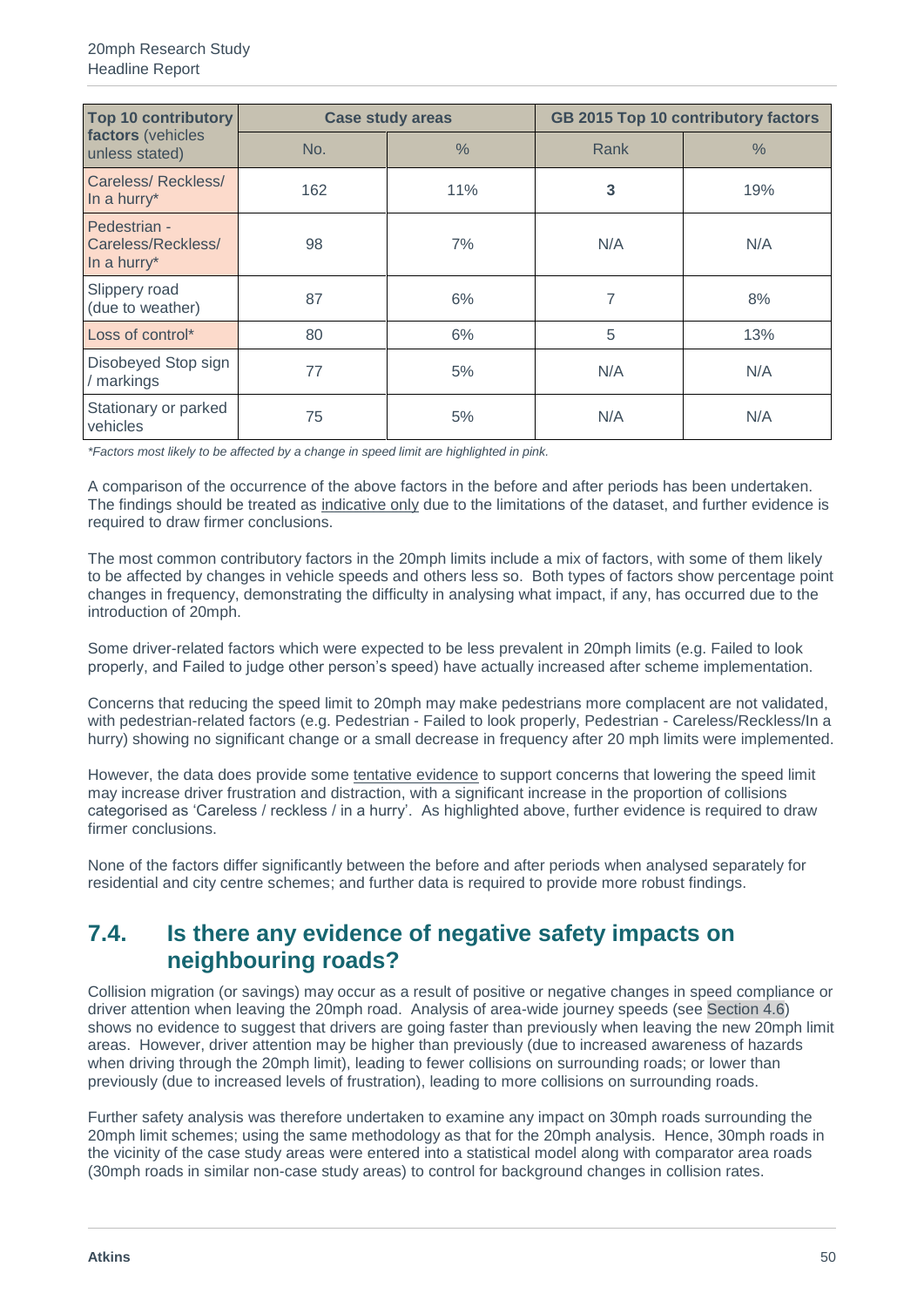This analysis shows no evidence of collision migration in most of the case study areas. However, in both the Liverpool case study areas the number of collisions decreased by a significantly smaller amount than the reduction observed in the north-west comparator area, where a substantial decline was recorded. The reasons for the decline in the comparator area are unclear<sup>40</sup>, leading to uncertainty about whether there has been a slower decrease in collisions in the Liverpool case studies as a result of drivers speeding up and/or driving less safely when leaving the 20mph limit.

 $\overline{a}$ 

 $^{40}$  However, discussions with Transport for Greater Manchester identified two factors which may have contributed to the trend. Firstly, the closure of public counters and phone lines at some police stations, making it more difficult for public to report collisions which have not been attended by the police. Secondly, increasing levels of congestion, partly linked to roadworks associated with development and construction sites, which may have reduced speeds and collisions on 30mph roads.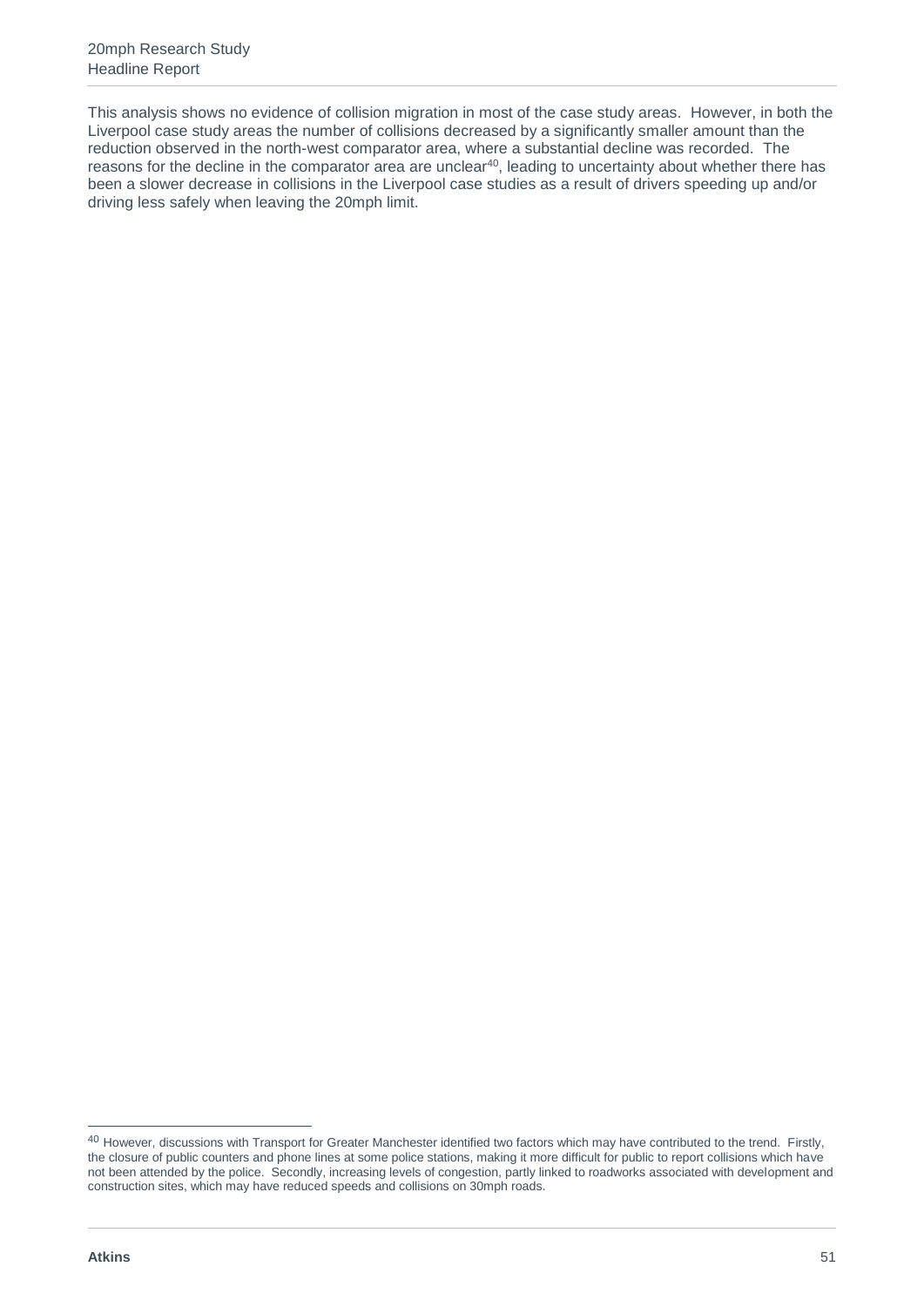## **8. How have route choice and journey times changed?**

#### **8.1. Introduction**

This chapter examines the impact of new 20mph limits (signed only) on route choice and journey times.

#### **8.2. How has route choice changed?**

Despite some evidence of driver frustration, only 8% of (non-resident) drivers said that they avoid driving in the area, and only 4% of residents felt that there are less vehicles using their road. Even with the lower speed limit, the 20mph roads still appear to provide a more direct and convenient route. The vast majority of drivers do not appear to have changed their route to avoid the new 20mph limit areas.

This is not surprising. The widespread nature of most of the schemes and the fact that the majority of traffic in residential case study areas is expected to be travelling to/from home, means that in most cases there will be few alternative routes available (resulting in limited displacement of traffic). Furthermore, analysis shows that 44% of drivers in residential case studies and 59% in the city centre case studies were already driving below 20mph; and the median area-wide journey speeds have fallen by less than 1mph, resulting in a minimal impact on journey times (see below).

## **8.3. How have journey times changed?**

Journey times are estimated to have increased by 3% in residential areas and 5% in city centre areas, based on the observed change in median speed (from GPS journey speed data). This adds less than half a minute to a two mile trip and less than a minute to a five mile trip (Table 5).

|                                 |               | Journey times for a 2 mile trip |                 |               | Journey times for a 5 mile trip |                                 |
|---------------------------------|---------------|---------------------------------|-----------------|---------------|---------------------------------|---------------------------------|
|                                 | <b>Before</b> | <b>After</b>                    | <b>Diff</b>     | <b>Before</b> | <b>After</b>                    | <b>Diff</b>                     |
| Residential case study<br>areas | 5.7 mins      | 5.9 mins                        | $0.2$ mins (3%) | 14.2 mins     |                                 | 14.6 mins $\vert$ 0.4 mins (3%) |
| City centre case study<br>areas | 6.7 mins      | 7.0 mins                        | 0.4 mins $(5%)$ |               | 16.7 mins   17.5 mins           | $0.9 \text{ mins} (5\%)$        |

**Table 5. Calculated change in average journey time for a 2 and 5 mile trip**

In most of the case study areas, major roads have been excluded from the limit. The distance travelled on 20mph roads is expected to be substantially less than the 2 or 5 miles assumed above, and hence, the journey time impact will be a few seconds only. Most drivers are unlikely to notice this level of change. Furthermore, a substantial proportion of drivers were already travelling at less than 20mph and are unlikely to have experienced a change in journey times.

It is also worth pointing out that delay at junctions can have more of an impact on overall journey times and is unlikely to be affected by the 20mph limits.

There is no evidence from the focus groups that residents are concerned about increased journey times. There may be instances however, where drivers have found that routes previously used as short cuts no longer seem attractive and are perceived to result in additional journey time (regardless of the actual time difference).

**Impact on bus operators** – Some concerns were raised by bus operators in residential case study areas, due to the impact on bus reliability and operating costs. In one case, the operator reported that new 20mph limit meant that they were unable to maintain the tight timetable on one route and had to introduce an additional vehicle into the service. Elsewhere, operator concerns were addressed by retaining a 30mph limit on key bus routes; or concerns reduced over time.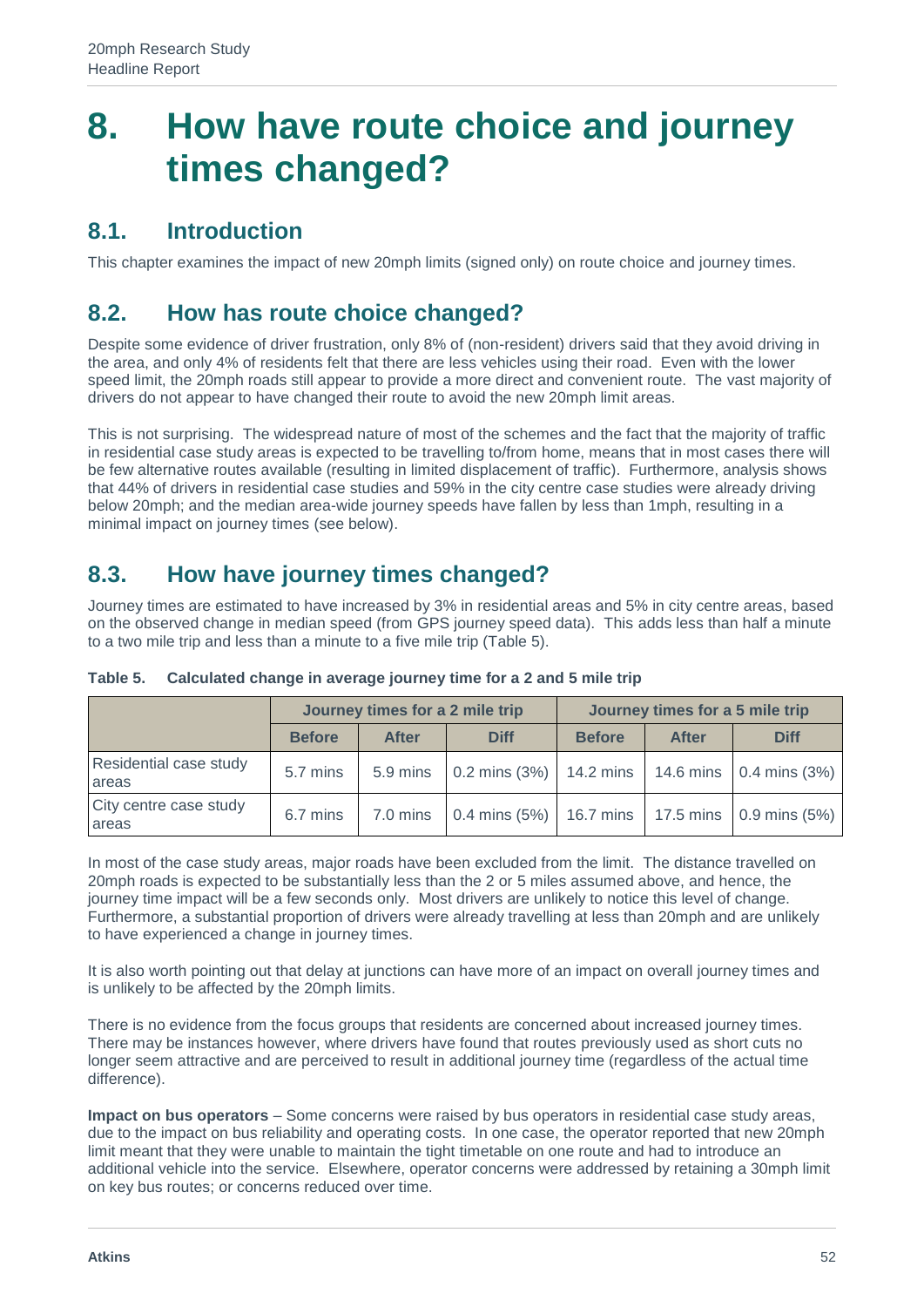## **9. How has mode use changed?**

## **9.1. Introduction**

This chapter examines the impact of new 20mph limits (signed only) on the use of active travel modes (walking and cycling) and likelihood of mode shift (from using a car or van to walking or cycling).

## **9.2. Has use of active travel modes changed?**

**Self-reported levels of walking and cycling** – The majority of residents (69%) agreed that 20mph limits are beneficial for walking and cycling. However, in most cases this has not been translated into an increase in actual levels of walking and cycling, with nearly all residents saying that they are walking (95%) and cycling (97%) 'about the same' amount as before the 20mph limit was introduced.

Nevertheless, there has been a small (but significant) increase in the proportion of survey respondents stating that they have increased their use of active travel modes. Some 5% of residents surveyed said that they are walking more, and 2% said that they are cycling more, since the introduction of the 20mph limits (Figure 12).

#### **Figure 12. Since the introduction of the 20mph limit, are you now walking / cycling more, less or about the same than previously?**



*Residents questionnaire. n = sample size.*

In addition, a small proportion of households with children reported that their children are cycling locally more often since the introduction of 20mph limits (9% of households for children aged 6-10 years, 6% of households for children aged 11-14, and  $6\%$  of households for children aged 15-17 $\rho$ <sup>41</sup>.

Furthermore, the speed limits are expected to reinforce cycling behaviour amongst existing regular cyclists: 59% of those responding to the cyclists' online survey said that keeping the traffic below 20mph means that they are more likely to cycle to local places.

The results suggest that while the introduction of a 20mph limit is perceived as a largely positive measure for pedestrians and cyclists; infrastructure-related barriers to walking and cycling remain (see Chapter 9) and the change in reported levels of walking and cycling undertaken by residents in general appears to be small (but statistically significant).

This is perhaps not surprising as research suggests that (in addition to the need to address wider physical aspects of the walking and cycling environment), other personal and psychological factors are important, including recognition of the benefits of changing behaviour and perception that it's the right thing to do from a personal, social, environmental perspective; knowledge about the options available and experience of using these modes; and perceptions about time and cost implications. In addition, change in mode use is often a process rather than a result of a one-off decision triggered by a specific event (e.g. change of job, moving house, change in life circumstances). While consultation and engagement activities have contributed to high levels of support and awareness of the potential benefits, particularly in some case study areas, this has not

<sup>41</sup> Sample sizes for the three different age categories are 221, 181, and 154 respectively.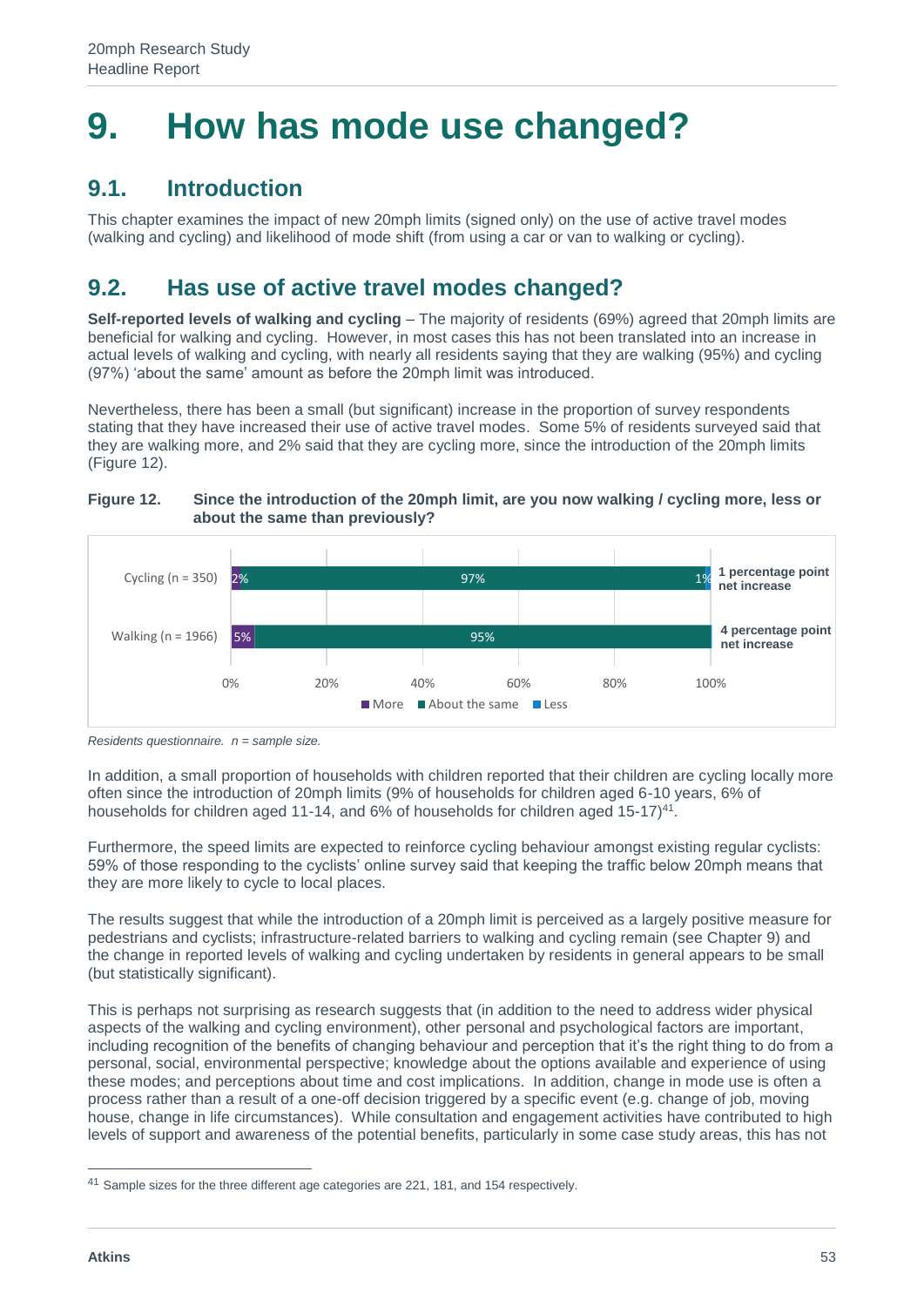been sufficient to encourage many residents to change their behaviour over the time period covered by this research.

*Note - The above results are based on self-reported perceptions of behaviour change, and may not accurately reflect the real change in the frequency and amount of walking / cycling activity undertaken.* 

**Re-routing to 20mph roads** – As reported in Chapter 6, around half (49%) of existing regular cyclists prefer to cycle on 20mph roads. However, only a quarter (27%) re-route to use 20mph roads, suggesting that convenience outweighs preference for 20mph for most regular cyclists. Re-routing to 20mph roads may be higher amongst less experienced and less confident cyclists, but it has not been possible to test this.

## **9.3. What is the likelihood of mode shift away from car?**

A significant minority of residents said that keeping traffic below 20mph makes it more likely they will walk (16%) or cycle (9%) to local places rather than use the car. Actual mode shift activity is likely to be much less prevalent, but cannot be determined from this data. Changes may occur over time, as a result of the cumulative effect of other sustainable travel interventions or changes in individual circumstances.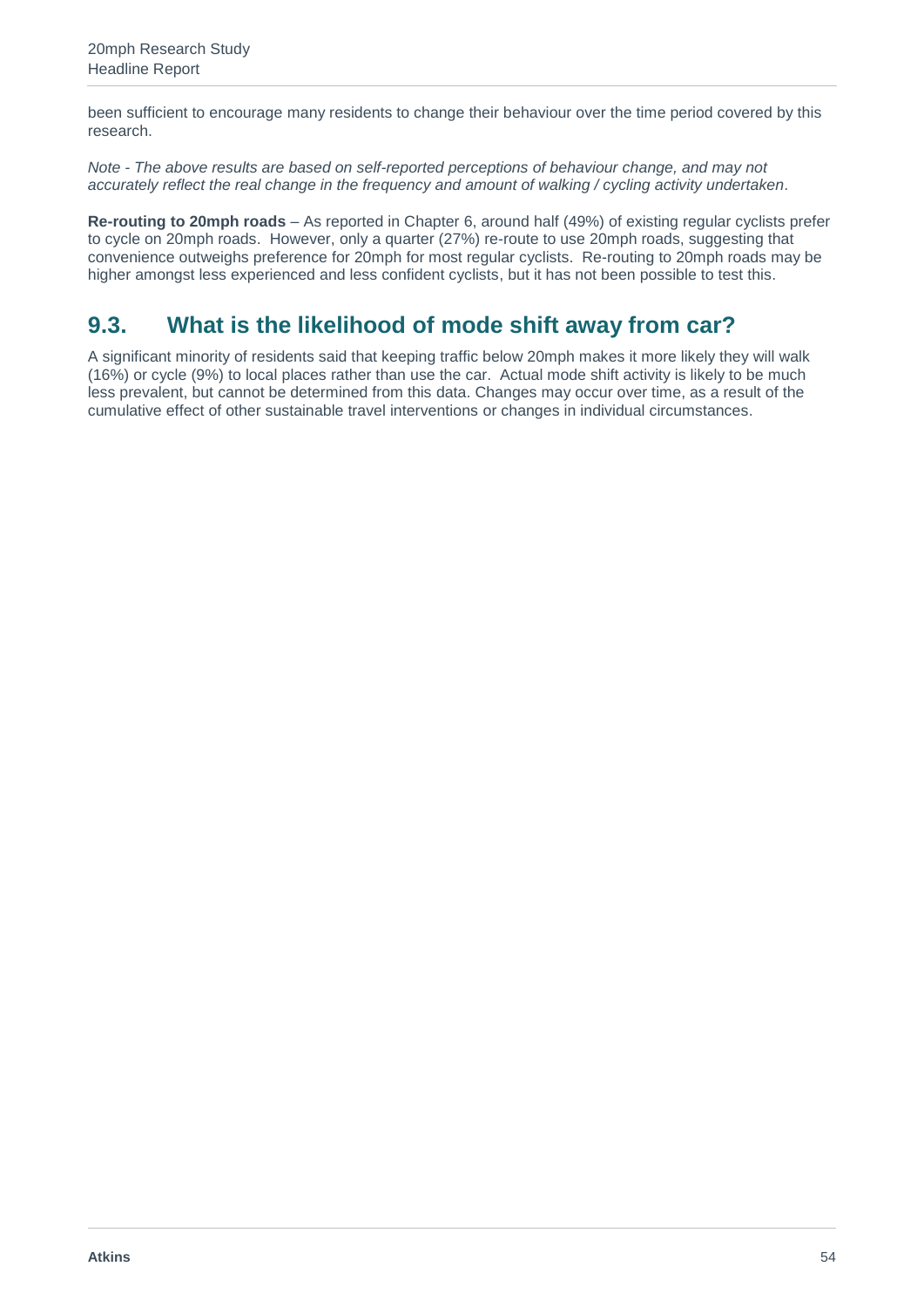## **10. What impact do 20mph limits have on the community, the local economy, environment and health?**

#### **10.1. Introduction**

This chapter covers the potential wider impacts of 20mph limits (signed only) associated with changes in driver behaviour, perceptions about walking and cycling, safety, journey time impacts, use of active travel modes and mode shift described in previous sections.

It focuses on social and community impacts; and potential impacts on the local economy, the environment (air quality, greenhouse gas emissions, noise), and health.

No primary data has been collected for environmental and health benefits. For these sections, the likely impacts are set out, based on existing research and observed changes in influencing factors.

### **10.2. Have there been any social and community impacts?**

The majority of residents (70%) agreed that the 20mph speed limit is beneficial for residents. The proportion is higher in area-wide residential areas (74%), and amongst non-drivers (74%). Focus group participants also tended to see the 20mph limits as a positive change.



#### **Figure 13. The 20mph limit is beneficial for residents (by area type)**

*Residents questionnaire. n = sample size.*

*Significant differences in Residential Area Wide vs Residential Small Scale, and Residential Area Wide vs City Centre results marked with asterix (\*).* 

However, child safety still appears to be a concern, and other potential benefits relating to social interaction (residents out and about on the street) and community pride do not appear to be recognised by the majority of residents (Figure 14).

Some 7% of households with children aged 6-10 years and 5% of households with children aged 11-14 reported that their children play outdoors more often since the introduction of 20mph limits<sup>42</sup>.

<sup>42</sup> Sample sizes for the three different age categories are 221 and 181 respectively.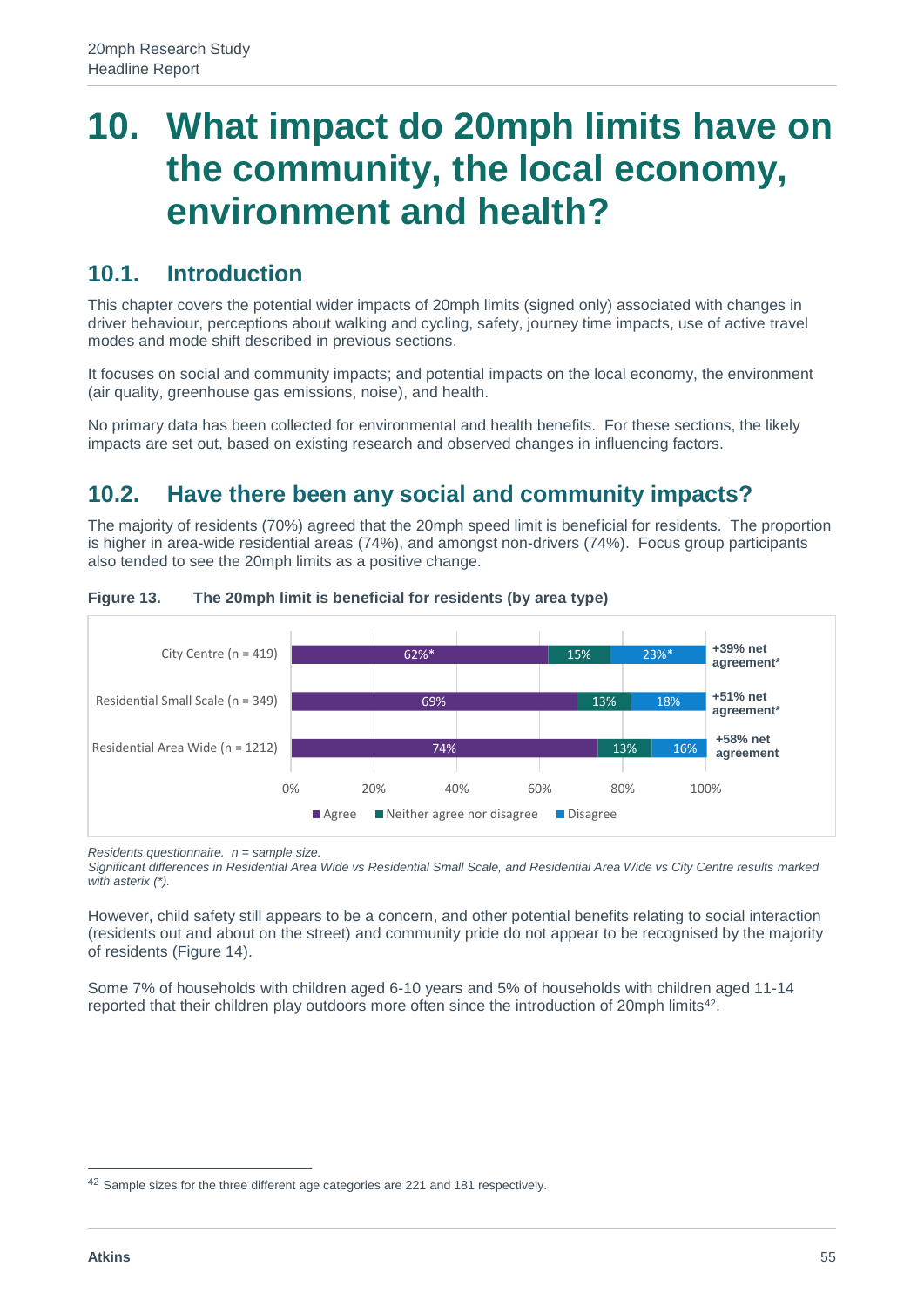



*Residents questionnaire. n = sample size.*

### **10.3. Have there been any impacts on local shops and amenities?**

Very few residents (3%) believed that the new speed limit means that people are avoiding the area and are less likely to use local shops and amenities (Figure 15).





*Residents questionnaire. n = sample size.*

#### **10.4. What are the likely impacts on the environment?**

Existing research suggests that 20mph limits (signed only) have the potential to affect vehicle emissions and air quality, reduce  $CO<sub>2</sub>$  (greenhouse gas) emissions, and reduce noise levels, as a result of:

- a reduction in average speed and top percentile speeds;
- a smoother, more consistent driving speeds;
- a small-scale displacement of traffic; and
- mode shift away from car.

Evidence from this study suggests that these factors are unlikely to have had a negative influence on air quality in the case study areas, however, it has not been possible to collect primary data on air quality, greenhouse gas emissions and noise levels to assess the impact.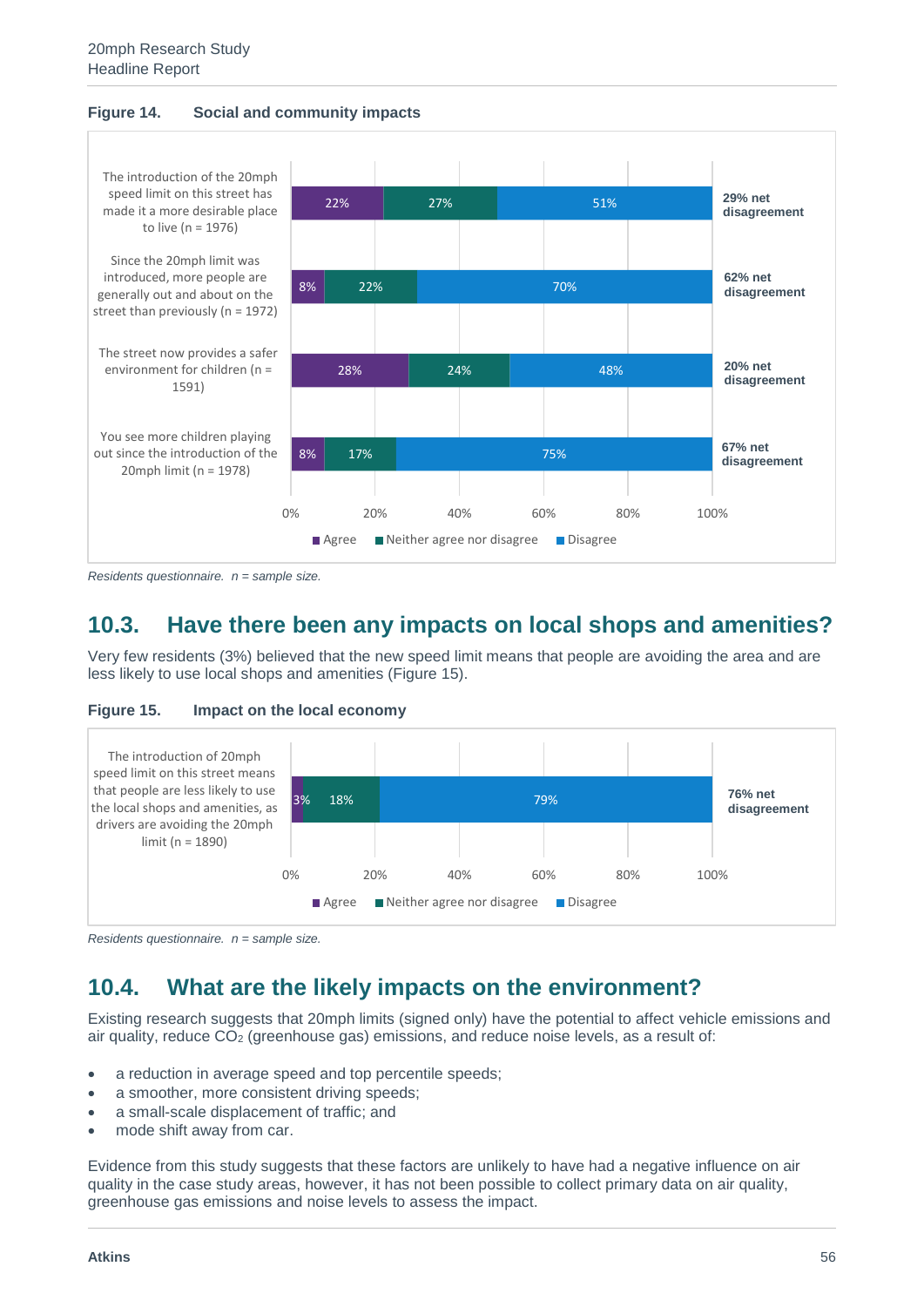Existing research on these relationships is complex and is set out in the Process and Impact Evaluation Technical Report.

## **10.5. What are the likely impacts on health?**

Existing research suggests that 20mph limits (signed only) have the potential to improve health and wellbeing and reduce pressure on the NHS, as a result of an overall increase in use of active travel modes, and an overall reduction in injuries from vehicle collisions as a result of a reduction in speed (although this study has not been able to confirm this based on the data currently available for analysis).

However, there is also potential for some health benefits to be offset as a result of an increase in collisions involving pedestrians and cyclists (no evidence of this found in this study), and increased exposure to vehicle emissions (not tested as part of this study).

It has not been possible to collect primary data on health benefits as part of this study. However, existing research on these relationships is set out in the Process and Impact Evaluation Technical Report.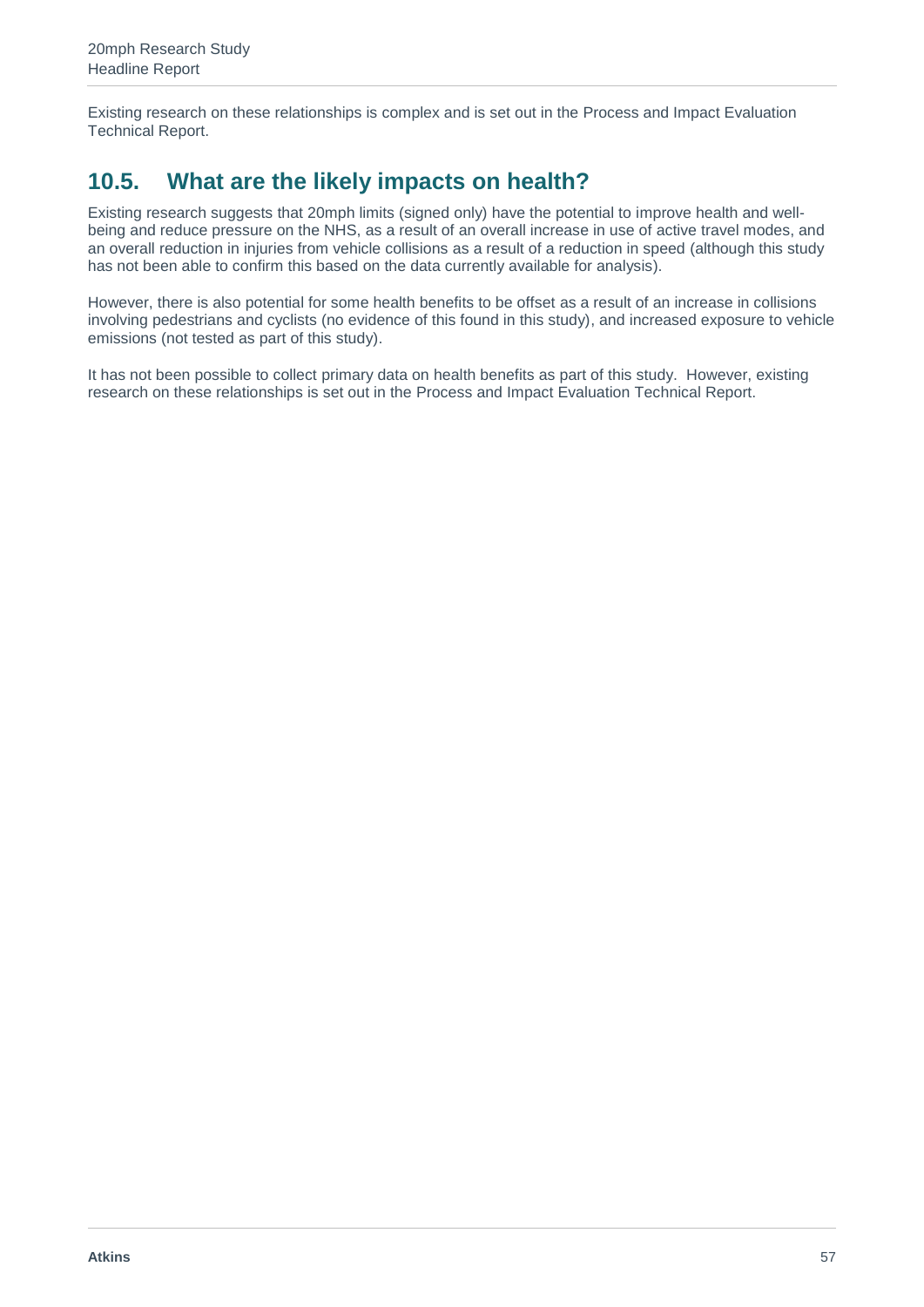## **11. How do outcomes compare with 20mph zones and older limits?**

### **11.1. Introduction**

This chapter examines how outcomes of 20mph (signed-only) limits, which form the main focus of this research, compare with those of new 20mph limits (with existing physical traffic calming measures), and with older 20mph limits (with calming and signed only). It focuses on levels of support, perceived benefits / disbenefits, speed compliance and change in speed, based on findings for the case study areas.

This study has not collected any new primary evidence on safety outcomes (impact on collisions and casualties) or wider impacts (e.g. air quality, noise emissions). However, reference is made to previous research, where relevant.

#### **11.2. How does support for 20mph limits and zones compare?**

20mph limits (with physical traffic calming measures) (also referred to as 20mph zones) are seen as a more effective means of slowing traffic down (by focus group participants, drivers interviewed, and respondents to the cyclists and motorcyclists surveys). However, they are less popular amongst drivers, motorcyclists and cyclists, than 20mph limits for a range of reasons:

- Drivers expressed concern about damaging their vehicles.
- Physical measures can encourage erratic or unpredictable driving, with vehicles speeding between or after road humps / speed cushions, or swerving to avoid partial speed humps or chicanes, increasing the likelihood of conflict with other road users.
- Road humps / speed cushions can be slippery in wet weather and awkward for motorcyclists and cyclists to ride over, particularly for inexperienced riders.
- Road humps are perceived to increase noise and air pollution.

#### **11.3. How do speeds compare in 20mph limits and zones?**

#### **11.3.1. How have speeds changed in new 20mph limits, with and without calming?**

Some case study roads where the speed limit changed from 30mph to 20mph already had traffic calming in place, in the form of speed humps / tables or chicanes. These have essentially become new 20mph zones.

Journey speed data shows that, post implementation of 20mph limits, there is a higher level of compliance on already traffic calmed roads (62%), than on signed only roads (47%). However, comparison of the before and after scenarios suggests that speeds have reduced less on already traffic calmed roads (-0.2 vs -0.7mph in terms of the median speed) (Table 6).

Speeds were already lower on these roads, prior to the change in limit. It appears that the presence of physical measures (road humps, chicanes) has already encouraged drivers to change their behaviour and to adopt slower speeds, leaving little scope for a further reduction in response to the lowering of the speed limit.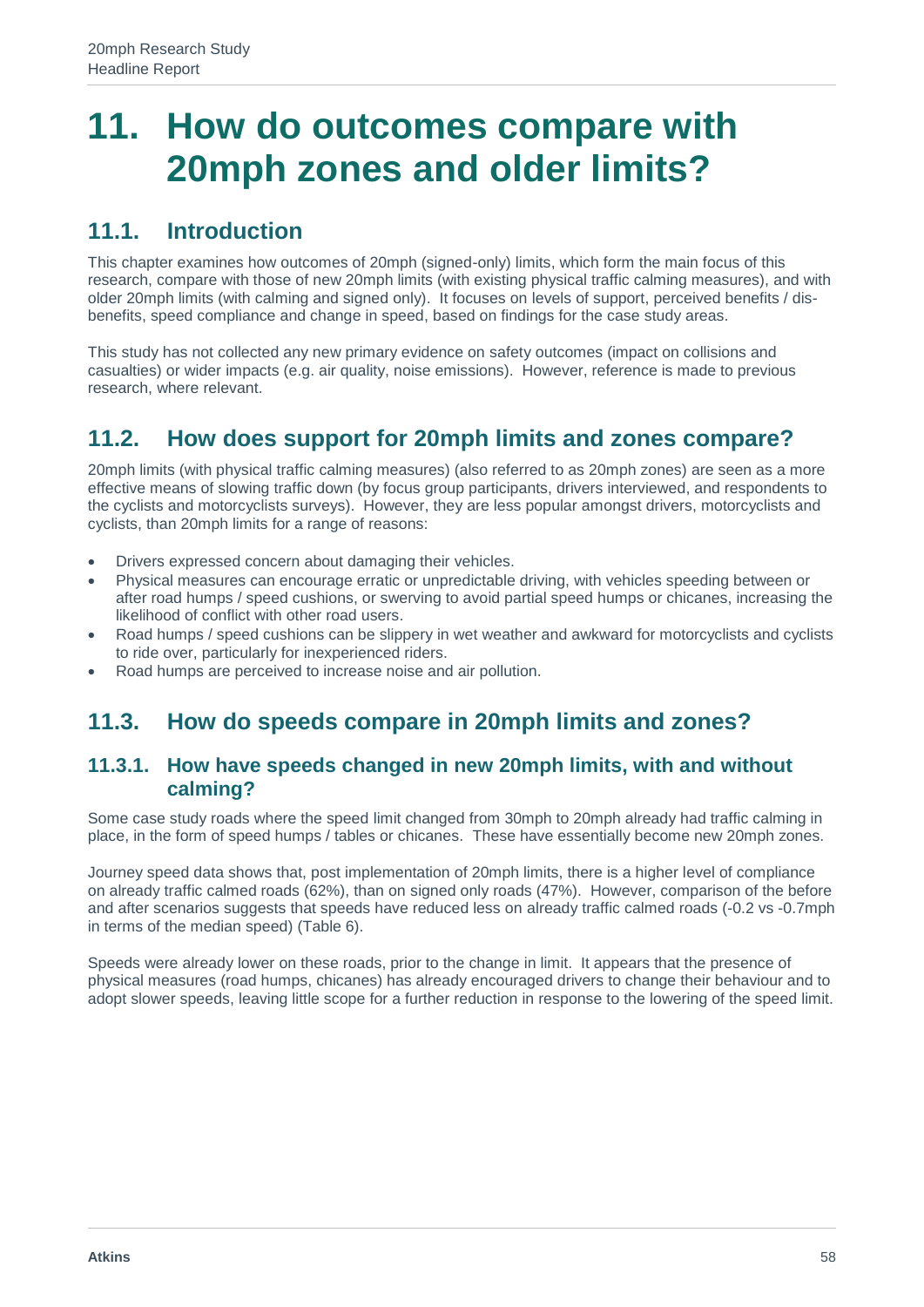|                                                                   | Proportion driving less than 20mph |              | <b>Change in median</b> | Change in 85th   |
|-------------------------------------------------------------------|------------------------------------|--------------|-------------------------|------------------|
|                                                                   | <b>Before</b>                      | <b>After</b> | speed                   | percentile speed |
| <b>New 20mph limits</b><br>(signed only) – Main<br>focus of study | 44%                                | 47%          | $-0.7$ mph              | $-1.1$ mph       |
| New 20mph limits<br>(existing calming)<br>(i.e. zone)             | 60%                                | 62%          | $-0.2$ mph              | $-0.6$ mph       |

#### **Table 6. Comparison of speeds - New 20mph limits (signed only vs. existing calming), based on GPS journey speed data**

*Residential areas only.*

#### **11.3.2. How have speeds changed in new 20mph limits, compared with older limits and zones?**

Almost all of case studies had the some pre-existing 20mph limits (signed only and with calming) in place prior to the implementation of the main area-wide scheme; often located outside schools. These roads did not experience a change in limit over the course of the research, but driver behaviour may have been influenced by the introduction of a new 20mph limit over the wider area.

Table 7 compares speed changes in the new 20mph (signed only) limits, which form the main focus of the study, with the changes observed on older 20mph limits (signed only and with calming) over the same time span, to identify any associated effects.

#### **Table 7. Comparison of speeds - New 20mph limits (signed only) vs older limits (signed only and with calming), based on GPS journey speed data**

|                                                                   |               | Proportion driving less than 20mph | <b>Change in median</b> | Change in 85th   |  |
|-------------------------------------------------------------------|---------------|------------------------------------|-------------------------|------------------|--|
|                                                                   | <b>Before</b> | <b>After</b>                       | speed                   | percentile speed |  |
| <b>New 20mph limits</b><br>(signed only) - Main<br>focus of study | 44%           | 47%                                | $-0.7$ mph              | $-1.1$ mph       |  |
| Old 20mph limit<br>(with calming) (i.e. zone)                     | 67%           | 66%                                | $+0.2$ mph              | $+0.3$ mph       |  |
| Old 20mph limit<br>(signed only)                                  | 65%           | 68%                                | $-0.4$ mph              | $-1.3$ mph       |  |

*Residential areas only.*

**Comparison with older 20mph limits (with calming)** – Older 20mph limits (with calming), demonstrate a higher level of 'after' compliance than the new 20mph limits (66% vs 47%). This could be because compliance improves over time, and the older 20mph zones have had their speed limit in place for longer. Alternatively, it could be that the new 20mph roads have characteristics which mean that drivers are instinctively less likely to slow down (e.g. wider, straighter, busier roads, etc.).

There has been little change in speed on these roads over the course of the research, with the median changing by +0.2mph. However, speeds were already low (17.0mph median speed), and around two-thirds of drivers were already travelling at less than 20mph.

It appears that extending the area covered by 20mph limits has not changed driver behaviour in existing (older) 20mph zones.

**Comparison with older 20mph limits (signed only)** – Older 20mph limits (signed only), also demonstrate a higher level of 'after' compliance than the new 20mph limits (68% vs. 47%). Again, this could be because the older 20mph limits (signed only) have had their speed limit in place for longer; or it could reflect the characteristics of the roads.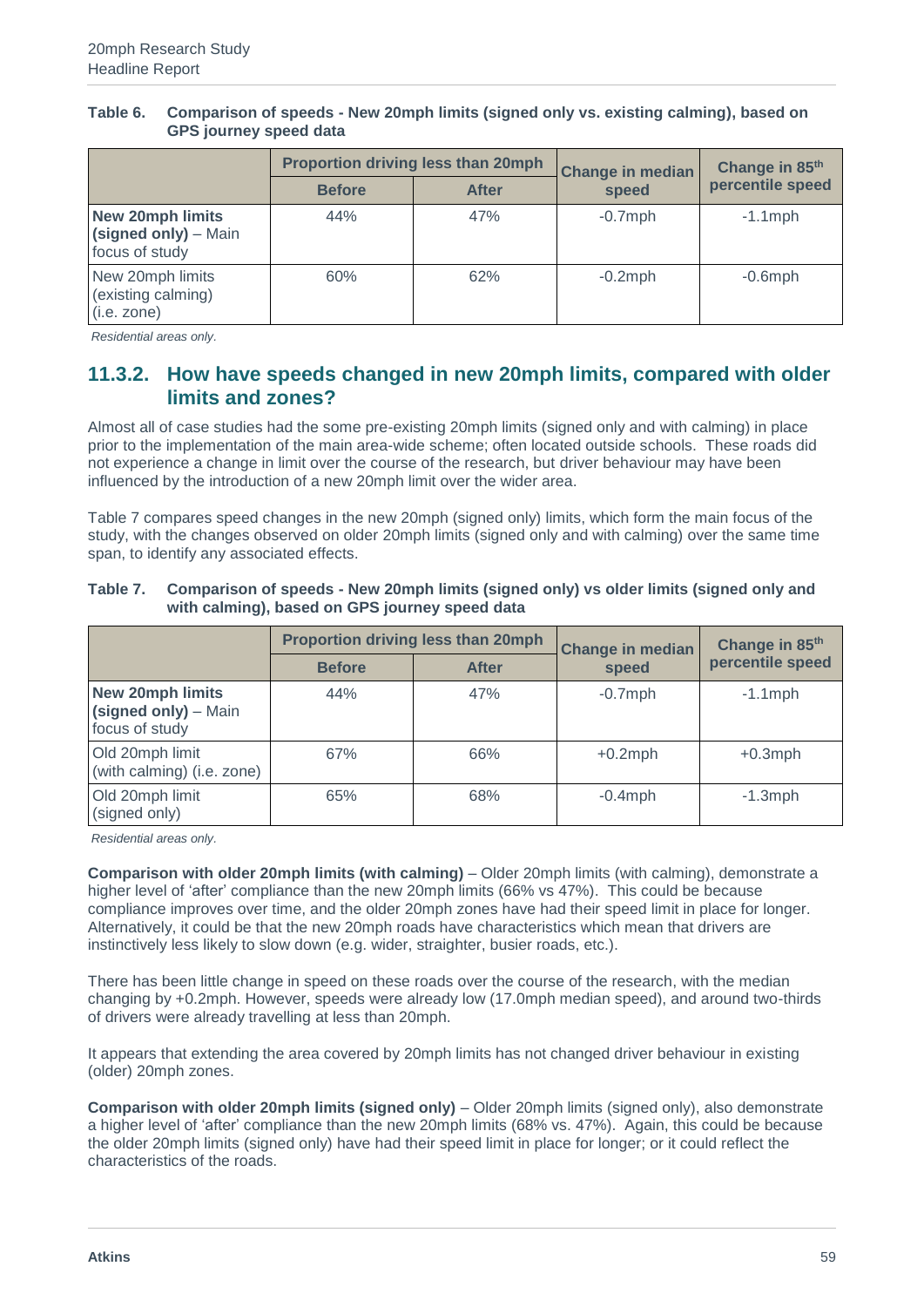Over the period of research, the older 20mph limits (signed only) show a similar reduction in speed to that observed on new 20mph limits (signed only), at least in terms of the higher end speeds (e.g. -1.3mph vs - 1.1mph based on the 85th percentile speed). This is despite the fact that the speed limit has been 20mph throughout the period, and the fact that speeds were already low on these roads (e.g. 16.5mph vs 21.1mph based on the median speed).

**Summary** – While extending the area covered by 20mph limits has not changed driver behaviour on older 20mph limits (with calming), it appears that there has been some speed reduction on older 20mph limits (signed only). It is possible that the presence of calming (road humps, chicanes) and the nature of the associated roads (which are nearly all minor local roads) has already encouraged drivers to reduce their speed as much as they are willing to do so, in the absence of more proactive enforcement.

However, on older 20mph limits drivers may have been encouraged to reduce their speeds further, in line with their behaviour on new 20mph limits. The sample size for older 20mph limits is smaller than for the other categories of road, and further evidence is needed to support this conclusion.

#### **11.4. How do safety outcomes compare in 20mph zones and limits?**

Previous research suggests that 20mph zones can result in sizeable reductions in collisions and casualties, when compared with the 20mph limits in the case study areas:

- Webster and Mackie (1996) reported a 60% reduction in annual accident frequency for 72 zones implemented across England in the early 1990s. This research made no allowance for background trends.
- Webster and Layfield (2003) reported a 42% reduction in the annual frequency of injury accidents for 78 zones implemented in London in the late 1990s, after allowing for background changes in accident frequency on unclassified roads.
- Brightwell (2003) reported a 56% reduction in annual collisions across 120 zones in Hull, between 1994 and 2001. This research made no allowance for background trends.
- Grundy et al. (2009) reported a 42% reduction in annual casualties across 200 zones in London, between 1986 and 2006, after adjusting for background trends.

However, the scale and character of the 20mph zones examined differ substantially from the 20mph areawide limits implemented in the case study areas. The zone-based schemes previously examined typically covered a few kilometres of road length, had a before speed well above 20mph, and were implemented to address location-specific safety issues.

#### **11.5. How does use of active travel modes compare in 20mph limits and zones?**

An umbrella review of the effects of 20mph zones and limits by Cairns et al. (2014) found mixed evidence regarding walking and cycling levels. Kirby (2001) assessed 20 mph zones in Hull, and found that 25% of residents reported walking or cycling more and 60% felt that more children played outside as a result of the scheme. However, studies by Webster et al. (2006) and Babtie (2001) found no significant changes in cycling, walking or children playing outdoors, and a study by Social Research Associates (2001) reported a negative effect of 20 mph zones with unanticipated declines in walking and cycling.

#### **11.6. How do environmental outcomes compare in 20mph limits and zones?**

Existing research suggests that, relative to 20mph limits, 20mph zones have an adverse effect on air quality (e.g. Pharoah, 1991; Litman, 1999; Boulter et al., 2001; Daham et al., 2005; Williams, 2013) and noise levels (e.g. Pharoah and Russell, 1989; Taylor et al., 1997; Kennedy et al., 2005; Bellefleur and Gagnon, 2011) due to vehicles accelerating and braking more frequently, resulting in higher tailpipe emissions, braking dust and tyre wear, and noise emissions. As on all roads, the impact can be exacerbated by high traffic flows and is heavily dependent on the vehicle types using the road in question.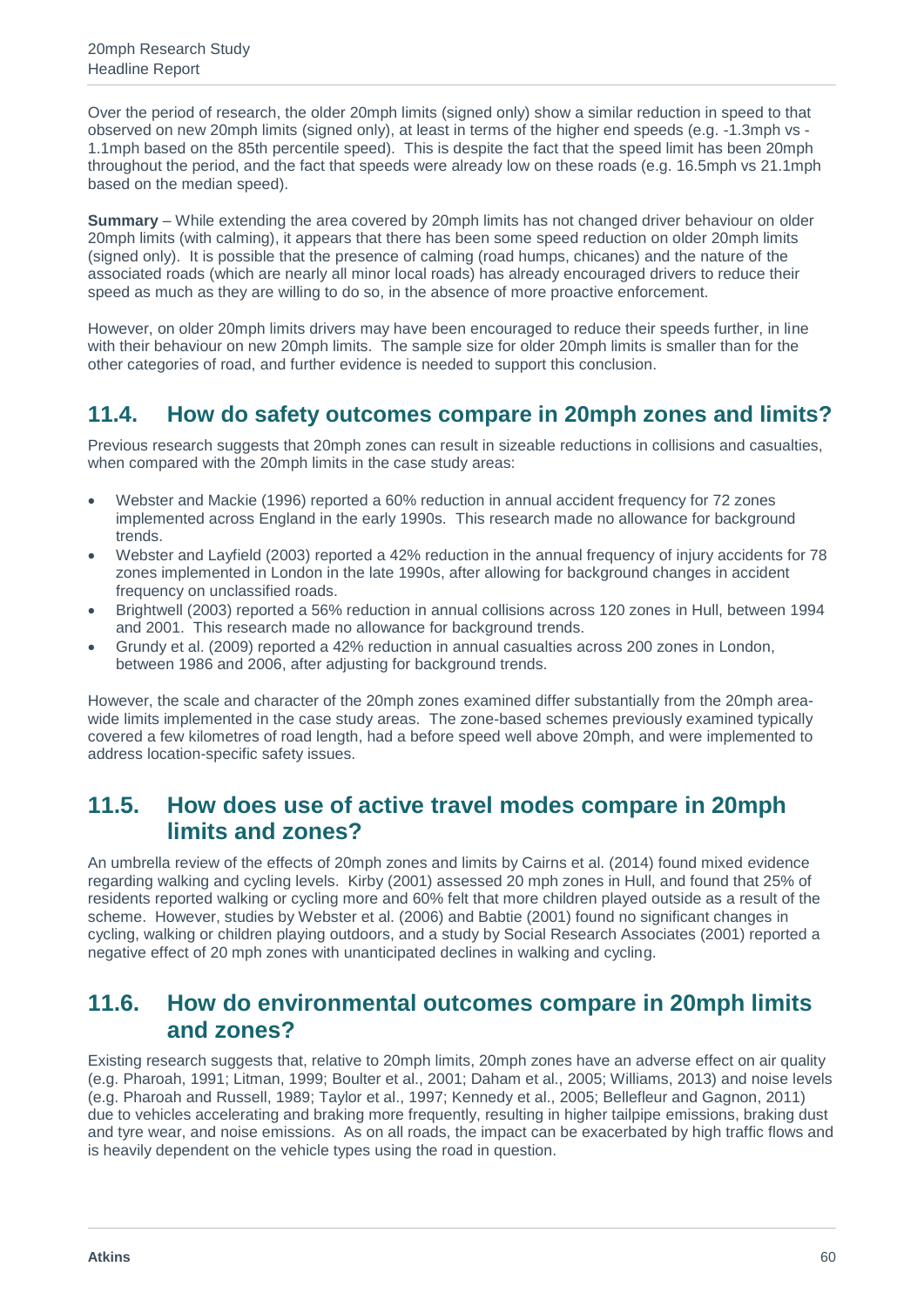## **12. Conclusions and considerations for decision-makers**

### **12.1. Introduction**

This study substantially strengthens the evidence base on perceptions, speed and early safety outcomes associated with 20mph (signed only) limits. It is the only major UK study to date to consider multiple case study areas and provide a national view. It combines evidence from 12 case study schemes comprising over 700kms of new 20mph (signed only) limits and uses data from comparable locations where 20mph limits have not been introduced to control for background trends. It brings together a wide range of qualitative and quantitative material, to provide robust evidence on observed and perceived outcomes following the implementation of 20mph (signed only) limits.

Feedback from over 5,400 questionnaires with a range of road users is used to identify perceptions about 20mph limits and changes in personal driving / riding behaviour. Analysis of speed outcomes is based on over 18 million vehicle kilometres of journey speed data from in-car GPS devices, and spot speed (instantaneous speed) data from over 400 locations. Just under 4,000 collisions have been analysed to examine early safety outcomes in 20mph limit areas. Evidence on mode use impact is based on selfreported behaviour change identified through questionnaire surveys and an investigation of associated factors.

This study has not sought to collect primary data on wider impacts relating to the local economy, the environment (greenhouse gas emissions, air quality, noise) and health. Existing empirical evidence is weak, inconclusive, or complex (particularly regarding air quality) and there remains an evidence gap regarding the impact of 20mph limits on these areas.

In summary, this study provides substantial new evidence on the implementation of 20mph limits, their effectiveness in a range of contexts, and lessons and considerations for policy and decision-makers. The key findings and conclusions in relation to each of these issues are set out below.

## **12.2. How has Circular 01/2013 been implemented?**

In 2013, DfT provided revised guidelines on the setting of local speed limits (DfT Circular 01/2013). The guidance says that authorities can set 20mph speed limits in areas where local needs and conditions suggest that the current limit is too high. Traffic authorities are asked to have regard to this guidance, but it is not mandatory. Instead, it is about empowering local highways authorities and local people to make decisions that take into account local circumstances and needs. The key themes set out within the guidance are identified Table 8, along with a summary of the local authority response. In general, local authorities have responded positively to the guidance and largely followed the guidelines set out in the document.

| <b>Guidance theme</b>                                                                                                                           | <b>Local authority response</b>                                                                                                                                                                                                                                                                                                                                                                    |
|-------------------------------------------------------------------------------------------------------------------------------------------------|----------------------------------------------------------------------------------------------------------------------------------------------------------------------------------------------------------------------------------------------------------------------------------------------------------------------------------------------------------------------------------------------------|
| <b>Consider more 20mph</b><br>limits, over a larger<br>number of roads where<br>mean speeds are<br>already at or below 24<br>mph on a number of | Substantial growth in area-wide limits in recent years, covering larger areas and<br>often entire urban areas.<br>Over the last few years a large and growing number have implemented area-wide 20mph<br>limits. In 2016, the Department for Transport asked all local authorities to provide details<br>of the length of road with a permanent 20mph limit (signed-only or with physical calming) |
| roads (para 97)                                                                                                                                 | in their local authority area. Across the 39 authorities responding, the length of 20mph<br>road had increased from 1,474kms in 2010 to 4,787kms in 2015, an increase of 225% <sup>43</sup> .                                                                                                                                                                                                      |

| Table 8. | Local authority response to Circular 01/2013 in case study areas |
|----------|------------------------------------------------------------------|
|----------|------------------------------------------------------------------|

<sup>&</sup>lt;sup>43</sup> The local authorities with the greatest coverage of 20mph limits were: Sefton (800kms in 2015); Wigan (750kms in 2015); Nottingham (580kms in 2015); Southwark (336kms in 2015); Camden (258kms in 2015). Some authorities with greater coverage may not have responded.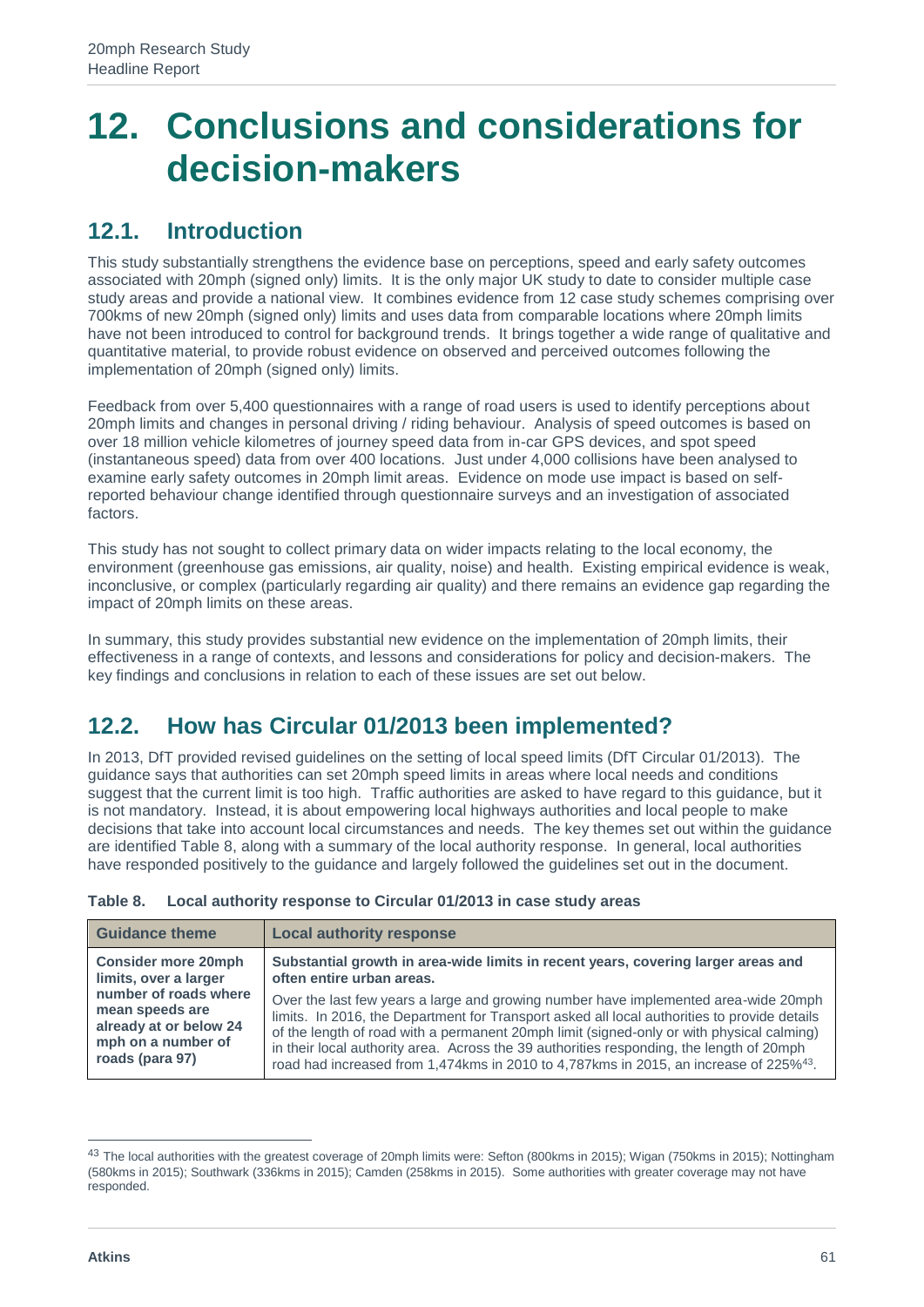|                                                                                                                                     | A survey by Brake in June 2015 <sup>44</sup> estimated that 21% of councils in Great Britain had<br>introduced widespread signed-only 20mph limits or made a commitment to do so, and a<br>further 36% had limited trials in place. However, 43% had no area-wide limits in place or<br>plans for such schemes. This proportion is believed to have decreased in recent years,<br>but further data is required to confirm this.<br>Knowledge gained through the course of this research suggests that the majority of                                                                                                                                                                                                                |
|-------------------------------------------------------------------------------------------------------------------------------------|--------------------------------------------------------------------------------------------------------------------------------------------------------------------------------------------------------------------------------------------------------------------------------------------------------------------------------------------------------------------------------------------------------------------------------------------------------------------------------------------------------------------------------------------------------------------------------------------------------------------------------------------------------------------------------------------------------------------------------------|
|                                                                                                                                     | 20mph limits implemented are focused on residential areas, but a substantial number of<br>town and city centre schemes have also been implemented.                                                                                                                                                                                                                                                                                                                                                                                                                                                                                                                                                                                   |
|                                                                                                                                     | However, not all local authorities are implementing 20mph limits.                                                                                                                                                                                                                                                                                                                                                                                                                                                                                                                                                                                                                                                                    |
|                                                                                                                                     | Although a substantial proportion of local authorities have implemented area-wide 20mph<br>limits, some have chosen not to (estimated at less than half, based on the above<br>evidence). Feedback from three case study authorities which have made a decision not<br>to implement 20mph limits suggests that these decisions have been driven by lack of<br>definitive proof about the tangible benefits of schemes, and opposition from the local<br>community and local councillors. The Councils concerned were not able to provide<br>evidence to clearly demonstrate the scheme rationale, objectives and outcomes, and<br>ultimately were not able to secure buy-in from key stakeholders.                                   |
| <b>Most appropriate where</b><br>the mean speed is                                                                                  | The majority of 20mph limits have been implemented on roads with average vehicle<br>speeds below 24mph.                                                                                                                                                                                                                                                                                                                                                                                                                                                                                                                                                                                                                              |
| already at or below<br>24mph (para 95)                                                                                              | Circular 01/2013 suggests that where mean speeds exceed 24mph the introduction of<br>signage only is unlikely to lead o compliance, and 20mph limits are therefore most<br>appropriate where the mean speed is already at or below 24mph.                                                                                                                                                                                                                                                                                                                                                                                                                                                                                            |
|                                                                                                                                     | Spot speed data shows that 86% of roads in the pioneering Portsmouth scheme (which<br>formed the basis for the guidance set out in Circular 01/2013) had a mean before speed<br>below 24mph. The rest of the case studies were implemented more recently and typically<br>included a lower proportion of roads with before mean speeds below 24mph, varying from<br>between 20% and 72% and equating to 59% overall. However, the number of sites<br>surveyed in these areas was substantially less than in Portsmouth and known to be<br>biased towards sites where higher speeds were expected. The actual proportion with a<br>before mean speed below 24mph, taking all roads into account, is therefore likely to be<br>higher. |
|                                                                                                                                     | Some authorities reported that they had decided to include streets with higher limits to<br>avoid isolated 30mph roads and to provide consistency in signage and road user<br>perceptions. Others deliberately excluded streets with average speeds of more than<br>24mph or with known speeding issues.                                                                                                                                                                                                                                                                                                                                                                                                                             |
| <b>Consider introducing</b>                                                                                                         | Major streets excluded from a number of schemes                                                                                                                                                                                                                                                                                                                                                                                                                                                                                                                                                                                                                                                                                      |
| 20mph limits on major<br>streets (as well as<br>residential streets)<br>where foot and cycle<br>movements are<br>important and this | The area-wide residential case studies considered within this study typically exclude<br>major streets such as strategic routes (A and B-class roads), key bus routes, distributor<br>roads, and streets with non-residential frontages. In some of these locations, the road's<br>function and the mix of traffic it carries means that motor traffic is the primary<br>consideration.                                                                                                                                                                                                                                                                                                                                              |
| outweighs the<br>disadvantage of longer<br>journey times for<br>motorised traffic (para<br>84)                                      | However, the two city centre case study schemes both comprise a blanket 20mph limit,<br>which includes more strategic A and B-class roads with higher traffic flows, giving more<br>importance to pedestrian and cycle movements across the entire area. It is interesting to<br>note that in these particular case studies, the average before speed was less than in the<br>residential case study areas <sup>45</sup> .                                                                                                                                                                                                                                                                                                           |

## **12.3. How effective have 20mph limits been?**

**Level of support** – The study shows that 20mph limits are generally supported and there is little call for the limit to be changed back to 30mph; even though most residents and users do not perceive vehicle speeds to have changed. Local residents and other road users generally perceive the 20mph limits as beneficial for local residents, pedestrians and cyclists. From a driver perspective, they make driving at a slower speed more acceptable.

**Speed outcomes** – Journey speed analysis (based on in-car GPS data) shows that in the case study areas, the majority of drivers are travelling less than 24mph (i.e. at speeds close to 20mph): 70% in residential

<sup>44</sup> Brake (2015); *GO20 Towards changing the default urban speed limit to 20mph. Information was requested from all 206 local traffic authorities in Great Britain, of which 122 replied.*

<sup>&</sup>lt;sup>45</sup> It appears that the presence of congestion, pedestrian and cyclists, crossing points, parking and buses, may have influenced the speed at which drivers were able or chose to drive in city centre areas, with 59% already driving at less than 20mph.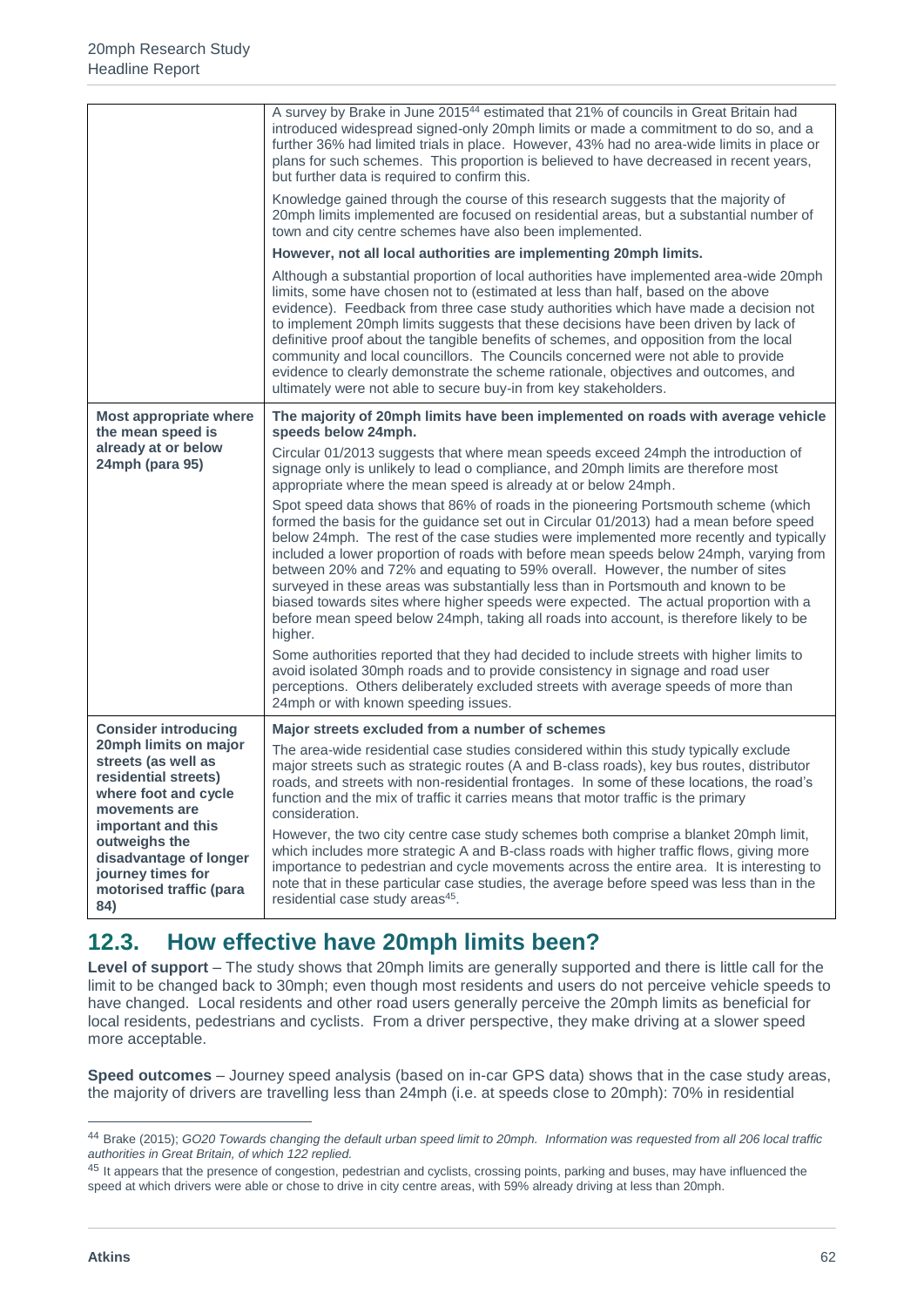areas and 86% in city centre areas. This represents a small increase on the before situation: 65% in residential areas and 79% in city centre areas. The nature of the roads where the limits have been introduced means that in many cases lower speeds were already 'self-enforced'. Reducing the speed limit to 20mph has helped reinforce this process.

Following the introduction of 20mph limits (signed only) the median speed has fallen by just under 1mph, with faster drivers reducing their speed more. The evidence suggests that this is partly due to the implementation of 20mph limits, but also reflects background trends in speed on urban roads.

- In residential case study areas, the introduction of 20mph limits is estimated to have resulted in a 0.8mph reduction in median speeds and a 1.1mph reduction in 85<sup>th</sup> percentile speeds<sup>46</sup> on 'important local roads'<sup>47</sup> .
- In city centre case study areas, the analysis shows a 0.6mph reduction in median speeds and a 1.0mph reduction in 85th percentile speeds.

These figures are in addition to a small background reduction in speeds which appears to have occurred on urban roads with similar characteristics to the case study areas.

These findings are broadly consistent with previous research<sup>48</sup> which reports reductions in mean speed of 0.5mph-2.0mph based on instantaneous spot speed data<sup>49</sup>, and with variable accounting for background trends. The modest scale of speed reduction is not surprising, as a substantial proportion of drivers were already travelling at speeds close to 20mph prior to the introduction of the new limits. The fact that faster drivers have reduced their speed more is encouraging as other research shows that higher speeds are associated with increased safety risk (more collisions, increased severity, and perceptions that the environment is not safe for vulnerable users.

The study has shown that the speed at which people drive is influenced more by the look and feel of the road, than whether a 20mph or 30mph limit is in place. It appears that some roads where 20mph limits have been implemented are naturally 'self-explaining roads' where drivers 'instinctively' drive more slowly (because their length provides less opportunity to build-up speed, visibility may be limited, drivers do not feel that they have sufficient space to drive faster or feel that it is appropriate to do so, and because they serve local start/end destinations only). In other cases, the look and feel of the road naturally encourages higher speeds. In many cases the implementation of a 20mph limit has simply formalised existing behaviour.

The challenge is how to change driver attitudes and behaviour in other locations. Evidence from this study (and others<sup>50</sup>) shows that bigger speed reductions occur on faster roads, with higher volumes of traffic and providing a locally important strategic function. Circular 01/2013 encourages authorities to consider introducing 20mph limits on more major streets where foot and cycle movements are important, but also advises that where average speeds exceed 24mph, the introduction of signage only is unlikely to lead to 20mph compliance. This study supports this advice and confirms that on faster roads more needs to be done to achieve compliance and maximise the benefits. Even on these types of roads the actual reduction in speeds has been small, with lowering the speed limit using signs alone leading to a reduction in speed of about 1mph. Without supporting measures to encourage compliance, there is a risk that non-compliance with the speed limit becomes the norm.

Introducing physical traffic calming or changing the design of the streets represents one approach to improving compliance. However, more realistically it needs to be about changing how drivers think about driving in residential areas and locations with significant pedestrian and cycle activity. This is likely to require high profile and integrated engagement activity. 20mph schemes have the potential to deliver a range of transport and other benefits (particularly relating to health and community). This provides an opportunity for scheme promoters to work and engage with a range of policy and interest groups to reinforce messages

 $\overline{a}$ 

<sup>46</sup> The 85<sup>th</sup> percentile speed is the speed that 85 percent of vehicles do not exceed. Only 15 percent of vehicles go faster than this speed, and 85 percent go at or below this speed. It is regularly used in traffic engineering as a standard to set safe speed limits and in the design of roads.

<sup>&</sup>lt;sup>47</sup> Case study roads have been classified as 'minor local roads', 'important local roads', and 'major strategic roads' using TomTom's Functional Road Classes, which provides a proxy for the size, nature and purpose of each road.

<sup>48</sup> E.g. Burns A, et al. (2001), Atkins (2010), Bristol City Council (2012), Edinburgh City Council (2013), and Pilkington et al. (2018).

<sup>49</sup> Spot speed surveys generally record higher average and 85<sup>th</sup> percentile speeds as they measure instantaneous speed at a specific location.

<sup>50</sup> Pilkington et al. (2018).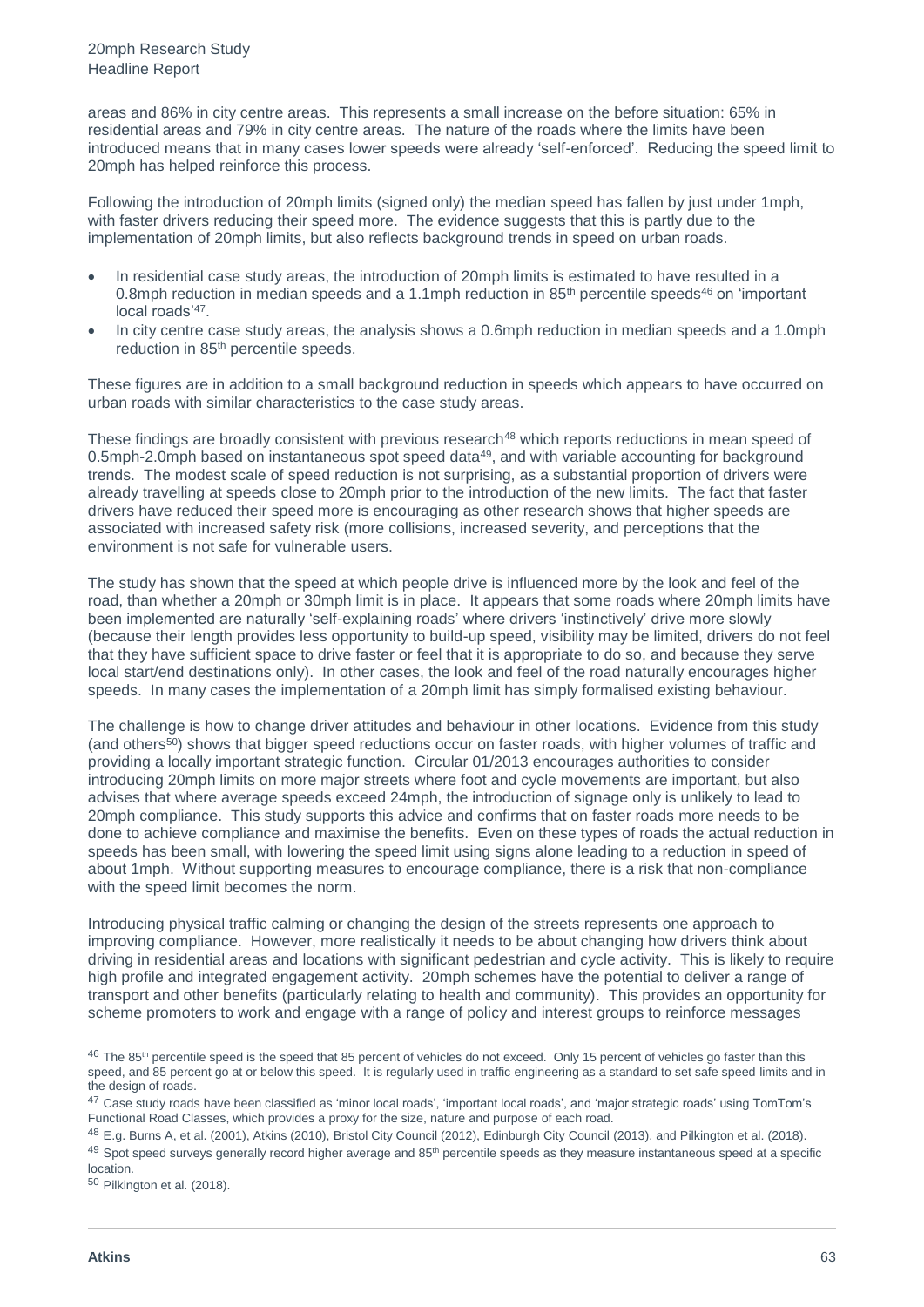about the rationale and potential benefits of 20mph limits. The most effective schemes are likely to be those which are based on a broad integrated policy agenda (involving health, environment, urban planning, emergency services, education, community representatives, etc.). Longer-term 20mph schemes which are supported by complementary transport, health, environment and community policy and interventions are likely to deliver greater benefits.

**Enforcement** – Although 20mph limits are intended to be self-enforcing, policy makers need to acknowledge that the most common area of concern amongst the public was around compliance, with most focus group and survey participants of the opinion that stronger enforcement measures are needed if 20mph limits are to be effective. There is a widespread view amongst the public that 20mph limits are not enforced, and the likelihood of being caught exceeding the limit is very small. This is one of the reasons why bigger reductions in speed have not been observed in scheme areas.

Feedback from the case study authorities suggests that what the police say about enforcement is can be important in terms of how 20mph limits are perceived by the local community.

**Early safety outcomes** – There is an established positive relationship between vehicle speed and injury  $collisions<sup>51</sup>$  – the higher the speed, the more collisions and where collisions do occur, the higher the risk of a fatal injury at higher speeds. The spread of speeds, and proportion of vehicles driving above the speed limit is also important.

However, based on the evidence available to date, this study has found no significant change in collisions and casualties, in the short term, in the majority of the case study areas (including the aggregated set of residential case studies). While some individual case study areas show a reduction in collisions / casualties when background trends are accounted for, these results are based on very small sample sizes and it is not possible to attach any confidence to their significance.

There is some evidence to suggest a positive 20mph impact in one case study location (Brighton Phase 1), where a blanket 20mph limit was introduced covering both major and minor roads, and where there is sufficient data to indicate a statistically significant change in collisions and casualties. It should be stressed that this represents just one case study, and the extent to which the findings are transferable to other locations is unclear.

The road safety data analysed for this study was based on between 17 and 42 months of data after the introduction of the 20mph limits, reflecting the different implementation dates for the various case study schemes. Further data is required to determine the long-term impact of the limits. Collision and casualty rates are known to fluctuate from year to year, and the post implementation data currently available may not be indicative of the longer-term trend.

**Walking and cycling** – Feedback from local residents and road users suggest that slower speeds are one of a combination of factors required to improve the environment for walking and cycling. In the case study areas, there continues to be a range of barriers which discourage walking and cycling. Time constraints, journey distance, and a general preference for driving remain important considerations. However, there are encouraging signs of a small (but significant) increase in use of active travel modes, based on self-reported evidence. In the case study areas, 5% of residents surveyed said that they are walking more and 2% said that they are cycling more since the introduction of the 20mph limits. Further changes may occur over time, as a result of the cumulative effect of other sustainable travel interventions or changes in individual circumstances.

**Integration with other policy areas** – This study has primarily focused on the impacts associated with introduction of a 20mph limit through signage and engagement activities only; and in the absence of any physical calming measures or changes to the landscaping or design of streets. It has not been possible, within the timescales of the study, to consider the longer-term role of 20mph limits as part of an integrated approach to address transport, community, environment and health objectives. In this context, the success of the Healthy Streets**<sup>52</sup>** approach in London, which has been integrated into all aspects of Mayoral policy, will be of particular interest. This seeks to make London a greener, healthier and more attractive place through policy making and delivery at a street-level, network-level, and development-level. Slower speeds

 $\overline{a}$ 

<sup>51</sup> Taylor et al. (2000), Finch et al. (2004), Elvik (2009), Richards (2010), Kröyer et al. (2014).

<sup>&</sup>lt;sup>52</sup> Healthy Streets for London: Prioritising walking, cycling and public transport to create a healthy city (TfL, Feb 2017)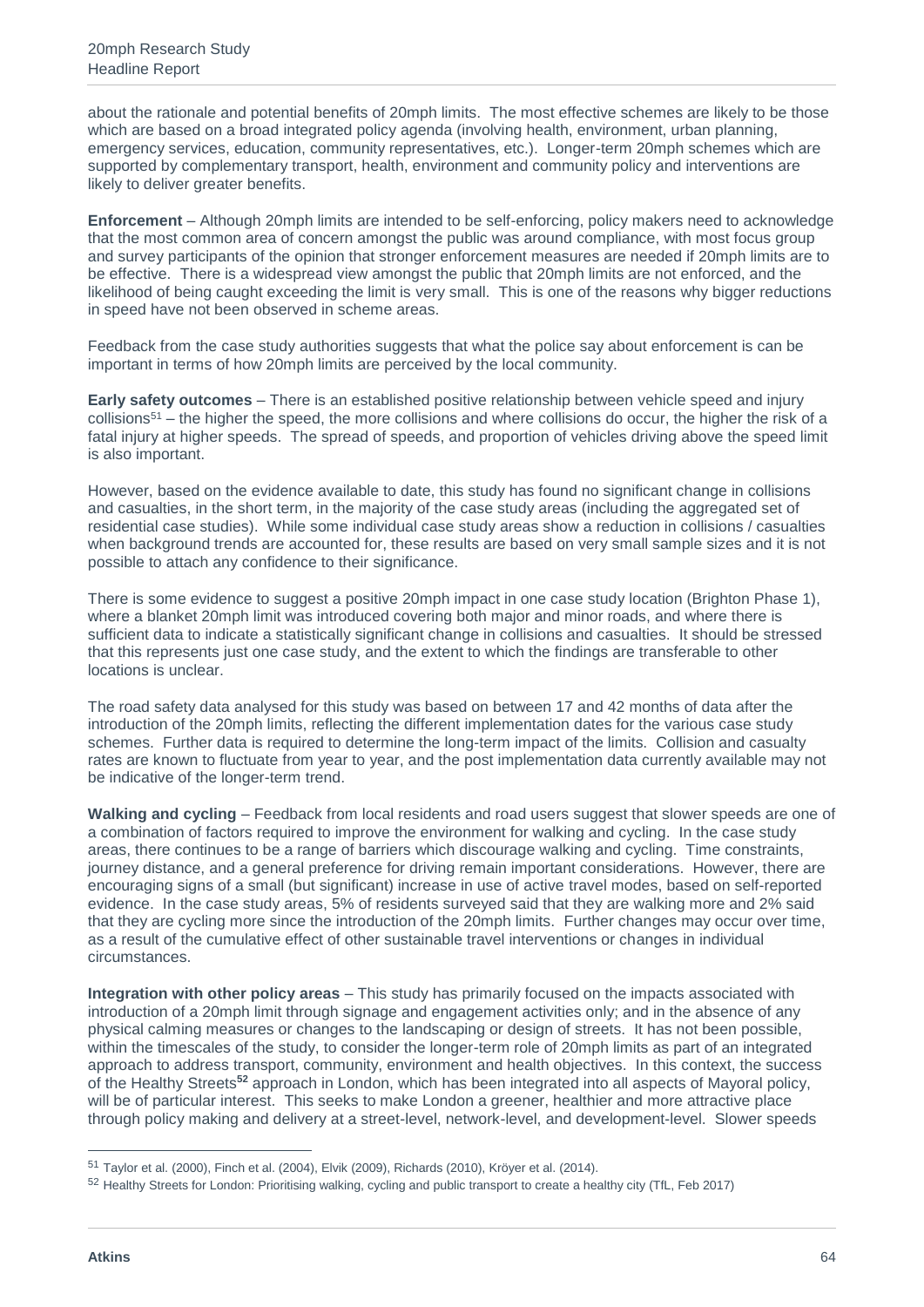are at the heart of the approach, creating streets which are more attractive for people to walk, cycle and spend time in.

## **12.4. Impact of new vehicle technologies**

It is important to note that the impact of new vehicle technologies has not been considered in this evaluation study. The introduction of the following technologies could have a substantial impact on vehicle speeds (and compliance with speed limits), vehicle emissions and noise:

- Driver assistance or override systems (and autonomous vehicles in the longer term) are likely to lead to much stronger compliance with speed limits.
- Comprehensive Vehicle Tracking (linked to insurance premium) is also likely to encourage stronger compliance with speed limits.
- Further improvements in combustion engine technology and vehicle efficiency (vehicle weight, tyres, etc) and increased proportion of hybrid and electric vehicles in the fleet, leading to reduced vehicle emissions per mile and traffic noise. In July 2017, the Government announced plans to end the sale of all new conventional petrol and diesel cars and vans by 2040, as part of The UK Plan for Tackling Roadside Nitrogen Dioxide Concentrations, produced by DEFRA and the Department for Transport<sup>53</sup>.

### **12.5. Lessons and considerations for national decision-makers**

**National guidance** – Based on the findings of this study, the guidance set out in DfT Circular 01/2013 remains broadly valid. This states that where there is expected to be a positive effect on road safety and a general favourable reception from local residents, traffic authorities should consider implementing area-wide 20mph limits on:

- major streets where there are, or could be significant numbers of journeys on foot, and/or where cycle movements are an important consideration, and this outweighs the disadvantage of longer journey times for motorised traffic; and
- residential streets where the streets are being used by people on foot and on bicycles, there is community support, and the characteristics of the street are suitable;

and, on the assumption that the limits are generally self-enforcing and that there should be no expectation on the police to provide additional enforcement beyond their routine activity, unless this has been explicitly agreed.

However, consideration should be given to encouraging traffic authorities to work with relevant partners from the police, health, environment, urban planning, education, and the local community to deliver 20mph limits as part of an integrated approach to addressing transport, community, environment and health objectives.

The guidance also needs to recognise the concern amongst the public regarding the apparent lack of enforcement, and the general view that the likelihood of being caught exceeding the limit is very small. Where a more proactive enforcement approach by the police is not practical, authorities should be encouraged to consider alternative approaches (e.g. community-based initiatives, use of vehicle activated signs, etc.), which may still require low level involvement of the police.

It is acknowledged that the current guidance is likely to lead to a mix of approaches across the country in terms of speed limits in built up areas, which creates a challenge in terms of embedding a culture of slower speeds in residential and pedestrian environments, and achieving driver compliance where 20mph limits are in place. There may therefore be broader reasons for strengthening the guidance whilst recognising that authorities retain the responsibility for setting speed limits on their roads.

**National awareness campaigns** – Changing how drivers think about driving in residential locations and areas of high pedestrian and cycle activity is crucial to the success of 20mph limits; and ensuring that compliance with the speed limit becomes the norm. Local authorities have a key role to play here and can engage directly with the local community. However, national publicity (for example, as part of DfT's *Think!*

<sup>53</sup> <https://www.gov.uk/government/news/plan-for-roadside-no2-concentrations-published> (Accessed 17/04/2018).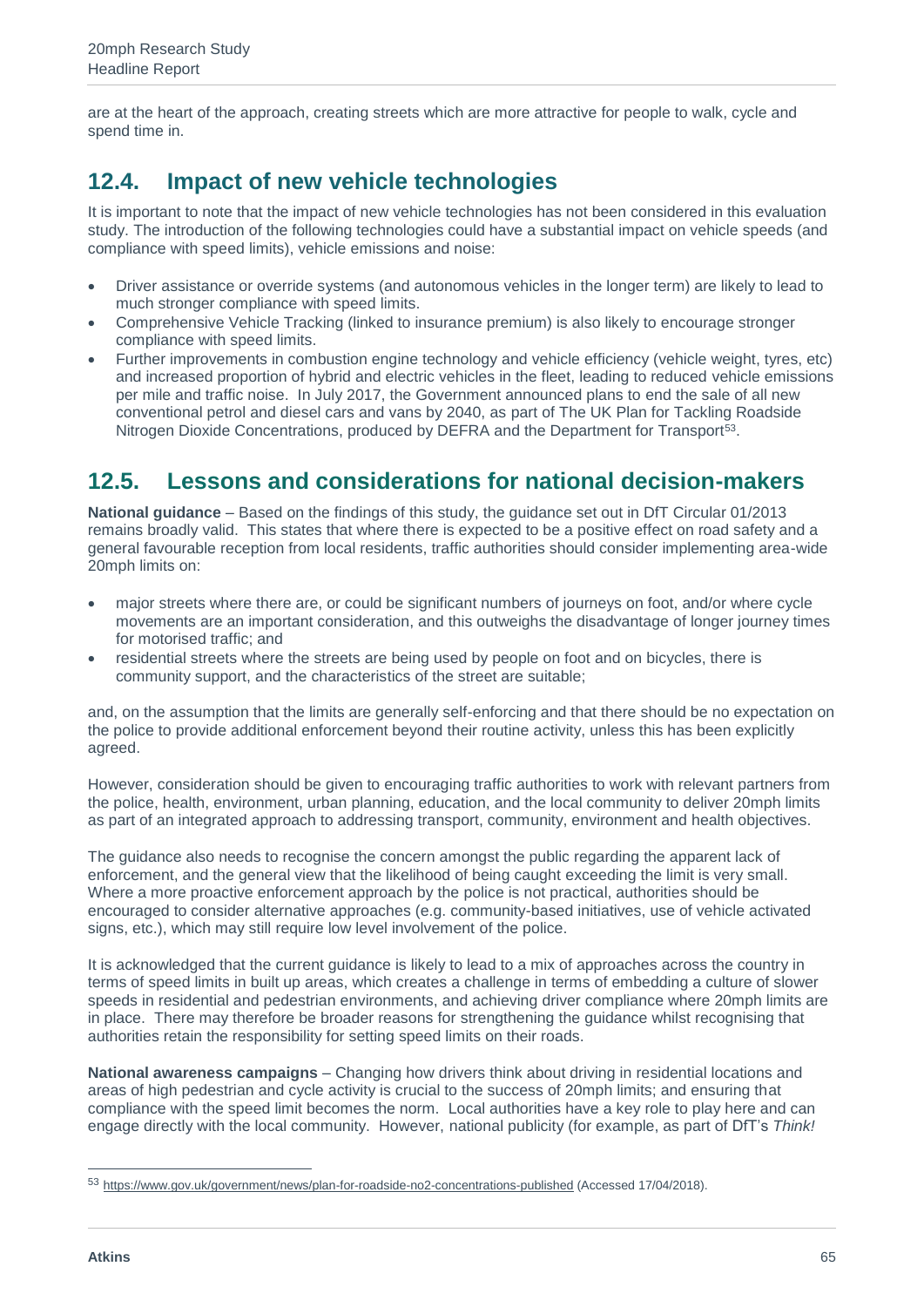road safety speed campaign) could also help highlight the benefits of 20mph limits and reinforce messages about driving at an appropriate speed in residential areas.

**Further analysis of safety outcomes** – This study has found no significant safety outcome (in terms of collisions and casualties) in residential areas, based on the post implementation data available to date. Due to the small sample sizes and variability in the data, the statistical analysis undertaken to date indicates that the real change could be positive or negative. In addition, it has not been possible to draw any conclusions regarding the relative change in fatal injuries, cycle casualties, and casualties involving older people.

In the case of both the residential and city centre case studies, further data is required to determine the longterm impact of 20mph limits. Collision and casualty rates are known to fluctuate from year to year, and the post implementation data currently available may not be indicative of the longer-term trend.

It is therefore recommended that the safety analysis is updated once five years of data becomes available for each of the case study areas, i.e. once the 2020 STATS19 data has been published. This would be in line with standard evaluation good practice as undertaking a five year post-implementation evaluation is the standard approach for monitoring the impact of major transport schemes.

**Further evidence on walking and cycling** – This study has found a small (but significant) increase in walking and cycling activity. However, the results are based on self-reported perceptions of behaviour change and may not accurately reflect the real change in the frequency and amount of walking / cycling activity undertaken. In addition, there appears to be a lack of robust evidence from other studies to demonstrate the impact of 20mph limits on walking and cycling levels. Given the central role of walking and cycling in delivering health and environmental benefits, further evidence is needed regarding the strength of the relationship.

This will be a challenge as change in mode use is influenced by a range of factors and may occur over time rather than as a one-off decision. Long-term analysis of the relationship between walking and cycling activity nationally and the roll out of 20mph limits, may identify a relationship, but would need to take account of external and extraneous factors.

**Is 20 plenty for health? Evaluation of the 20mph speed limit networks in Edinburgh and Belfast on a range of public health outcomes.**

The NHS National Institute of Health Research has commissioned a major study into the health impacts of 20mph limits based on schemes in Edinburgh and Belfast. The study will run until 2020 and is intended to provide evidence on the impact of 20mph speed limits on safety and levels of physical activity, using surveys and before and after counts. The study is being undertaken by the University of Edinburgh and Sustrans.

**Clarity on the role of 20mph limits and air quality** – The relationship between speed and air quality is complex and influenced by a mix of factors including vehicle type, brake and tyre wear, variability and consistency of driving speed, traffic volume, and the nature of the road environment. Given the current focus on air quality and the need for action in many local authority areas to meet the requirements of the National Air Quality Plan and EU Air Quality Directive requirements, further clarity on the role that 20mph limit schemes could play would be beneficial.

**National database of speed limits** – One of the key challenges for this study was the lack of a definitive national database of speed limits identifying the location of all 20mph limits. This would provide the Department for Transport with a greater understanding of the coverage of 20mph limits, and would enable more detailed investigation of national trends and datasets. For example, the rate of collisions and casualties on 20mph limit roads (compared with high limits) at a national level, links between levels of walking and cycling activity (as monitored in the Active People Survey) and the roll out of 20mph limits nationally, the role of 20mph limits in Air Quality Management Areas, etc.

#### **Speedmap**

Speedmap is a long-term project with the aim of producing a network-independent national speed limit map for the UK. It has been developed in recognition of the need for an accurate map to support innovation in road safety – without being tied to a costly proprietary mapping solution.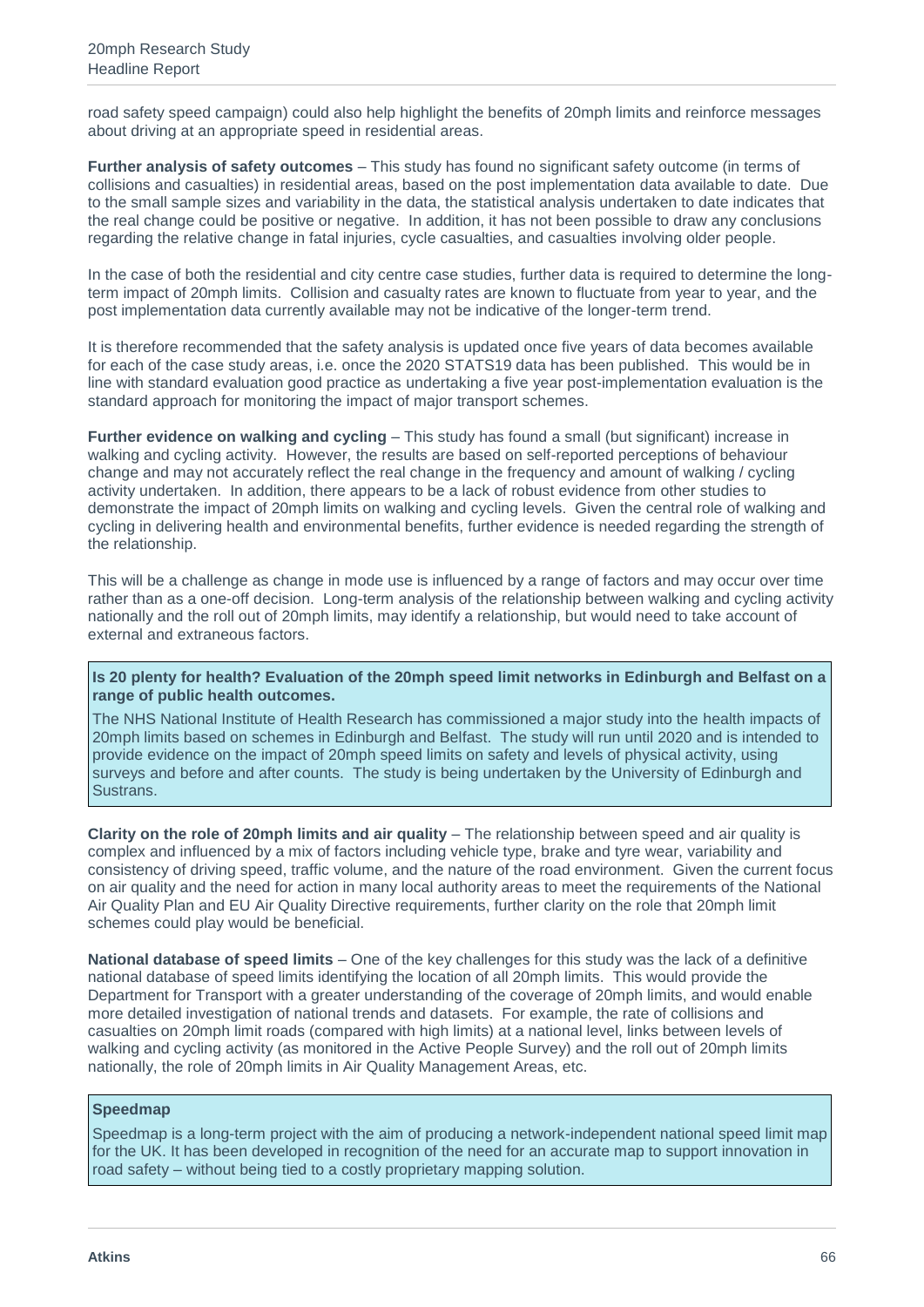## **12.6. Lessons and considerations for local decision-makers**

Lessons and considerations for local decision-makers are set out in Section 2.6, covering the following themes:

- clarity around strategic case, objectives and outcomes;
- integration with complementary transport, health, environment and community policies and interventions;
- tailoring the scheme design to local circumstances;
- signage requirements;
- the importance of effective consultation and engagement;
- engagement with young drivers;
- appropriate skillsets;
- management of public expectations;
- revenue cost; and
- monitoring.